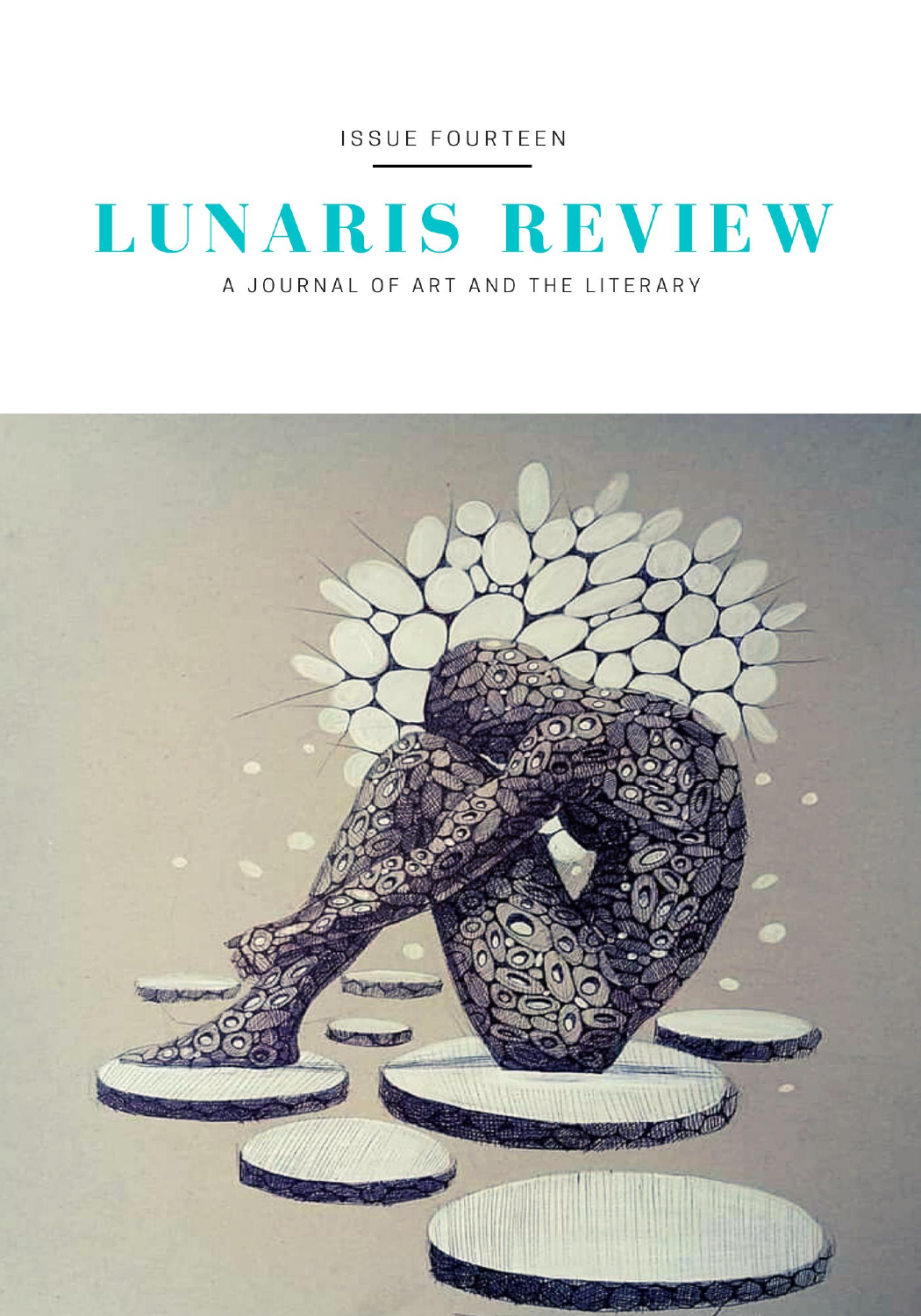# LUNARIS REVIEW **A JOURNAL OF ART AND THE LITERARY**

# ISSUE 14

Published in July 2021 by **LUNARIS** Email: [contact@lunaris.com.ng](mailto:contact@lunaris.com.ng) Website: [www.lunaris.com.ng](http://www.lunaris.com.ng/)

Copyright © Individual Contributors, 2021

All rights reserved.

Cover Art by Damola Adeyemo Cover Design by Tolulope Oke

All works are copyright protected by *Lunaris Review* and the individual contributor(s), no part of this publication may be reproduced, stored in or introduced into a retrieval system, or transmitted, in any form or by any means (electronic, mechanical, photocopying, recording or otherwise), without the written permission of the copyright owner(s) (contributors).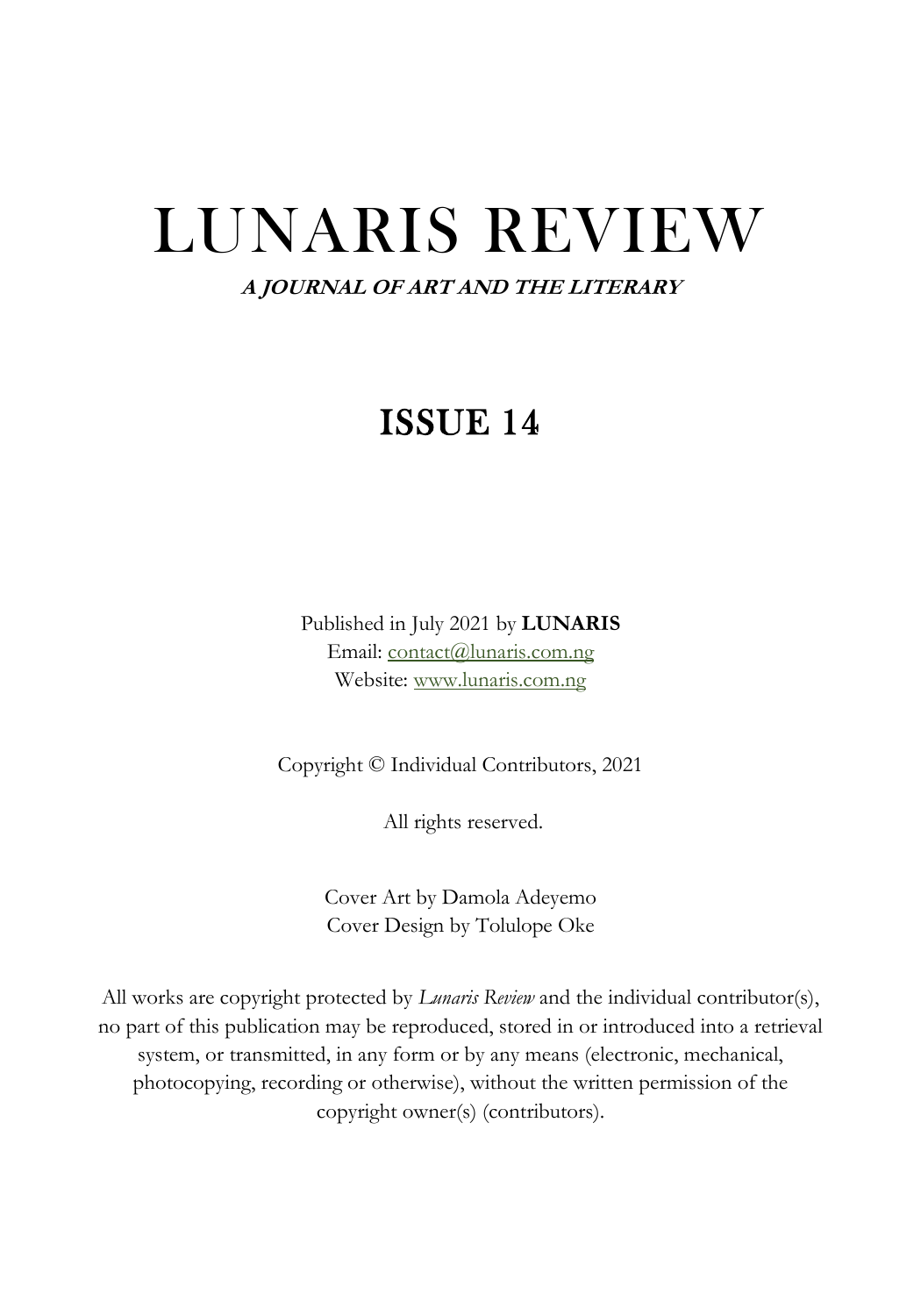# EDITORIAL TEAM

ART EDITOR Hezekiah K. Oluwadele

MEDIA MANAGER Eniola Cole

POETRY EDITOR Abeiku Arhin Tsiwah

ASSOCIATE PUBLISHING EDITOR

Dhee Sylvester

MANAGING EDITOR PUBLISHER Damilare Bello Tolulope Oke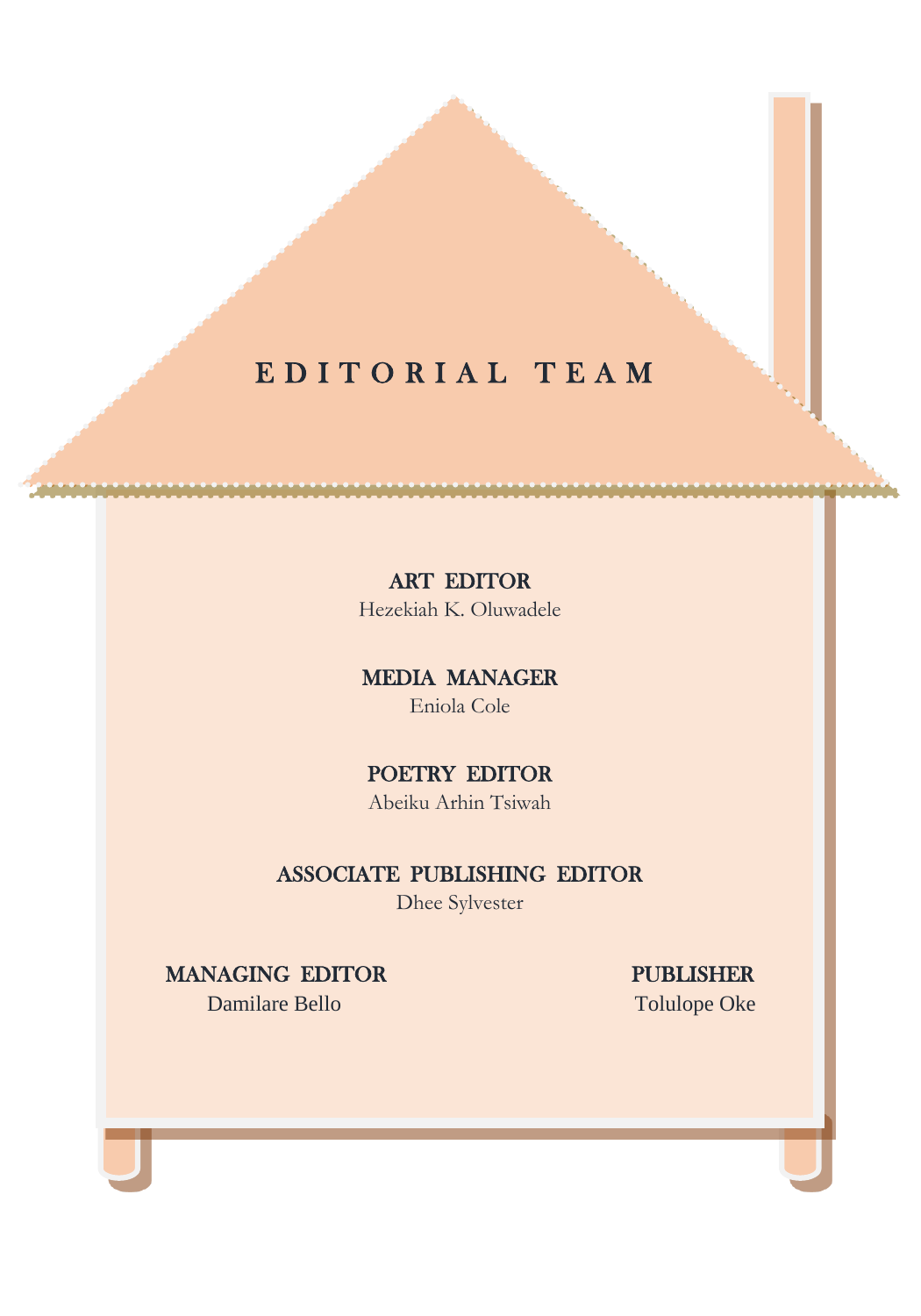# C O N T E N T S

| Foreword - Tolulope Oke                              | $\mathbf{1}$   |
|------------------------------------------------------|----------------|
| "Fractured" - Plangdi Neple                          | $\mathfrak{Z}$ |
| "Summertime Arrives" - John Grey                     | 18             |
| cc<br>"Sunset Stroll"                                | 19             |
| "Undying" - Chinedu Gospel                           | 20             |
| "My Muse" - Miriam Odeyemi                           | 21             |
| $\zeta$ $\zeta$<br>"Rain"                            | 22             |
| "Dearest Love" – Luke Dylan Ramsey                   | 23             |
| "Songs remain instead of mothers" - Nduibisi Martins | 37             |
| $\zeta$ $\zeta$<br>"Let me not tell my story"        | 38             |
| "The Promise of Sunrise" - Ismail Bala               | 39             |
| $\zeta$ $\zeta$<br>"Consecration"                    | 40             |
| "Some Things are Better Left Untamed" - Phola Liyena | 42             |
| About the Contributors                               | 48             |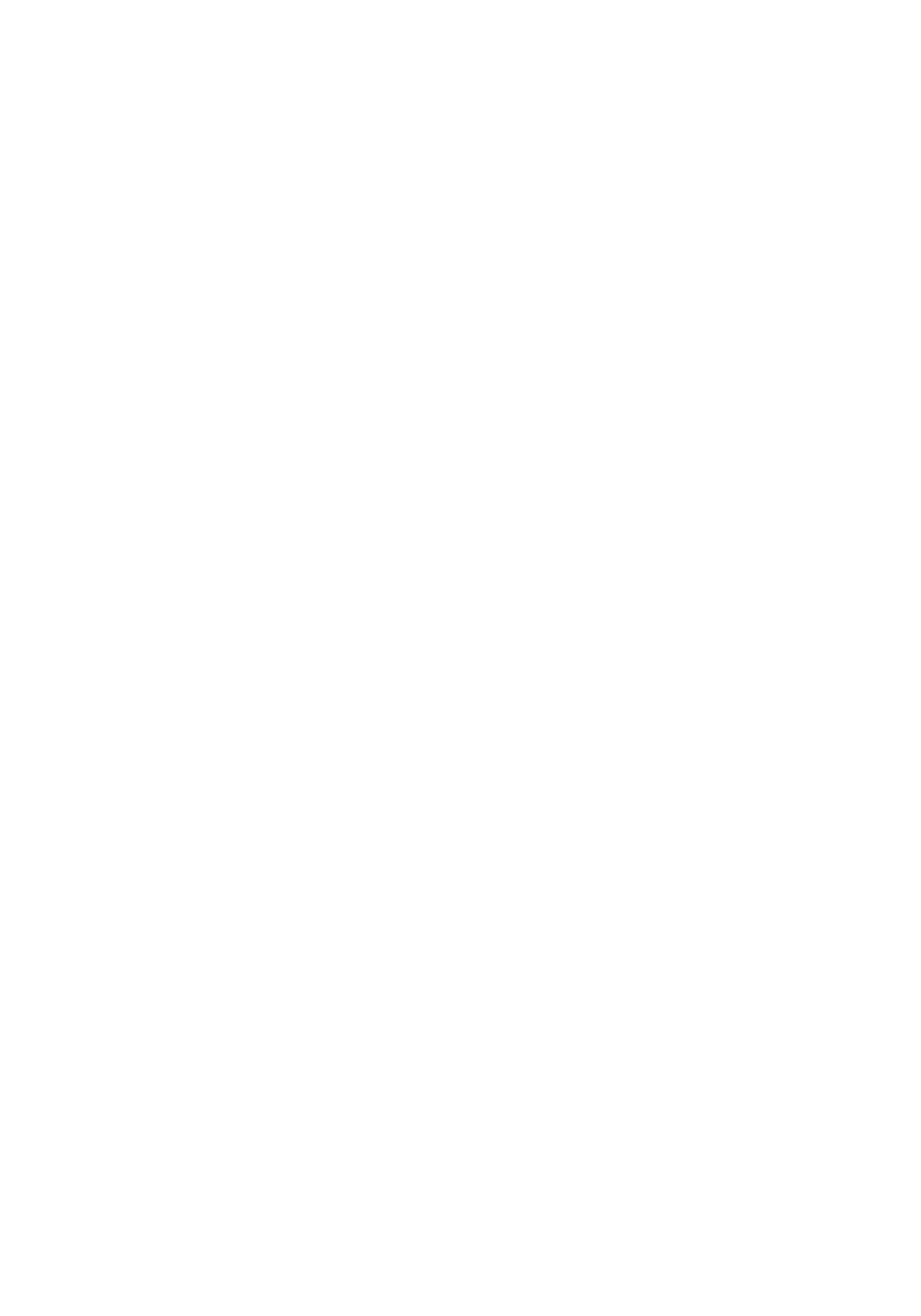# **Foreword**

S TIME GOES BY, we become more conscious of our humanity or/and the lack  $\Delta$ <sup>S TIME GOES BY, we become more conscious of our humanity or/and the lack of it, or even perhaps the need for a post-human(ity). As we continue to strive</sup> towards rejuvenating our existence amid the lingering travails of the Covid-19 pandemic, we also endeavor to reposition our perspectives on who we are, to renegotiate our relationship with our inner spirit and others, and to reconsider everything we've established as important. In no small measure has our collective consciousness been challenged, debugged, and realigned. Like the stuffiness yet emptiness in Phola Liyena's "Some Things are Better Left Untamed," we are now more in awe and harmony with the bright, clear, and colored birds that cheerily perches on our window sills. But while in *pursuit* of its astonishment (like other things), we should not seek absolute dominion over it, "because in truth somethings are better left untamed."

Although set in a space with characters that traverse both the physical and the supernatural, Plangi Neple's "Fractured" interrogates the quests for knowledge, trueself, immortality, and divination amongst others within a relative existential frame that causes an (un)equal reaction for every measure of action. Hence, Dana'an, the goddess of knowledge, is restrained from an absolute purview of her superpower; she herself is in pursuit of answers/knowledge to create a desired harmony. Also, this astonishing narrative in the manner of a true heroic quest reminds us of the significance of pain, the enduring sacrifice or catalyst that spurs the substantiation of imagination. In essence, Neple reminds us these quests are in a constant chain of progression, although desirable (and should be), the pursuit of their absolute attainment is unending.

Ismail Bala's "The Promise of Sunrise" and John Grey's "Sunset Stroll" relapse into one another but in a distending intertextual manner: the latter reads like a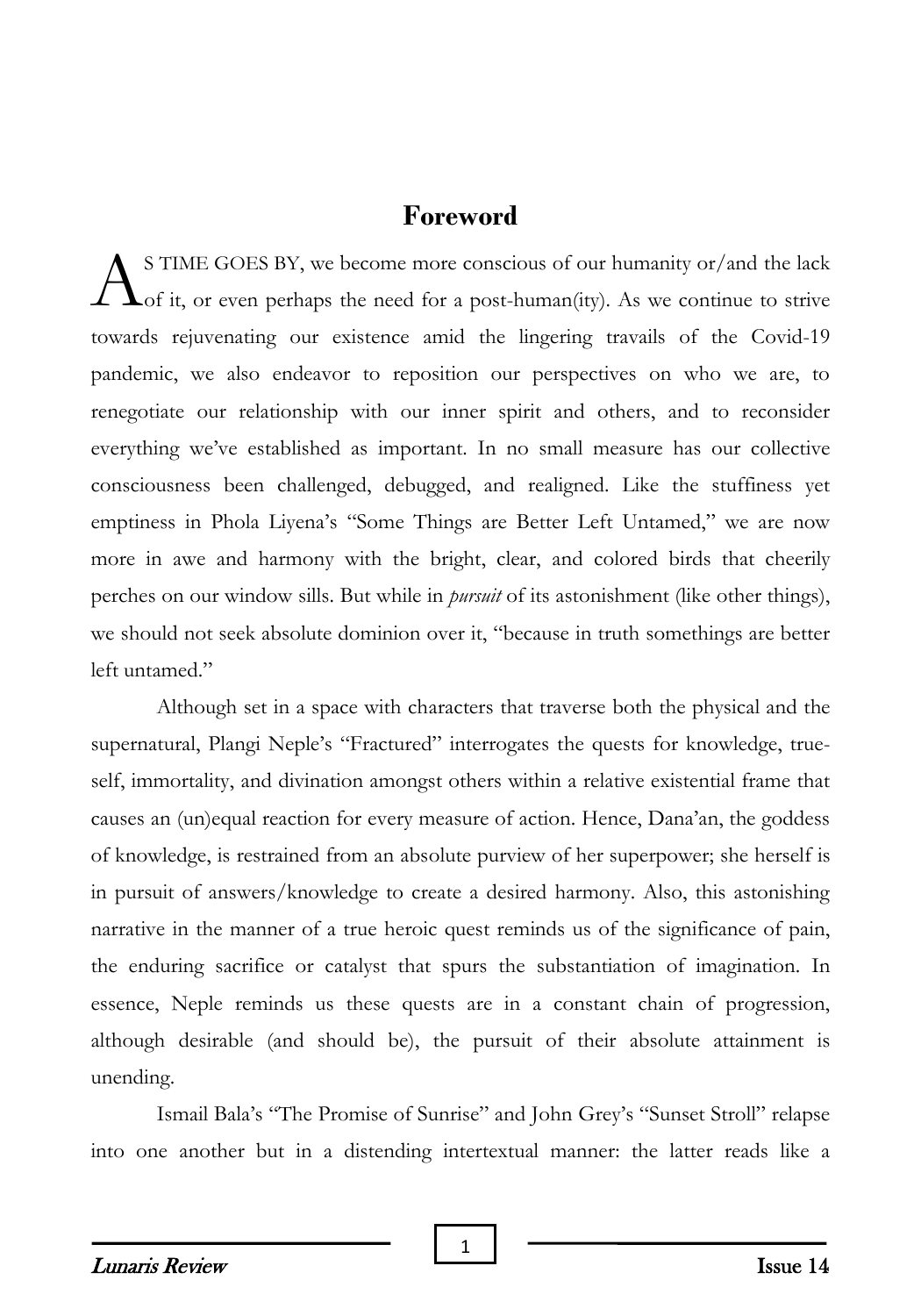desirable and seamless resolution to the former. Where Bala's poetic persona wrestles its pain and darkness, Grey's simply "glide like the sun does, / [with] darkness spreading behind you". However, Chinedu Gospel's "Undying…" goes beyond teasing the texture of pain; the poetic voice deconstructs and is fully immersed in the journey to healing and its cursive process. It's the second year since the Covid-19 pandemic, and the world at large seems to be recovering from the scars of the pandemic, forcefully pulsing or purging through a "scuttle of ashes" "patching the soul / to the body again / like making torn flesh close/ without the scars."

Eventually, like the poetic persona in John Grey's "Summertime Arrives," we can also let our hearts have a look around, and amongst other things, (re)discover that:

> N ow that summer has returned<br>from where it hibernated ben from where it hibernated beneath stones, a few instances have already scorched like lantern flame, and the beach has filled up with sand and water, sketched in the piers, as my thoughts rejoin the living.

Likewise, but more intensely, Miriam Odeyemi's "Rain" fills our "barren and botched" mounds till we feel "Our shoots spring and sing, / blooming for life." Not just the subject of the poem, her deft disposition through imagery is soothing, such that the sudden swishing, cascading, and thundering of the rain comes near to life. More than I can recount here, from the nostalgic ode of Nduibisi Martin's "Songs remain instead of mothers" to the *redacted* and dark epistolatory narrative of Luke Dylan Ramsey*,*  "Dearest Love", Lunaris Review #14 is a composite of diverse and alluring narratives that are sure to delight your cravings for well-curated artistry.

Wishing you a blissful read!

Tolulope Oke, **Publisher**, *Lunaris Review*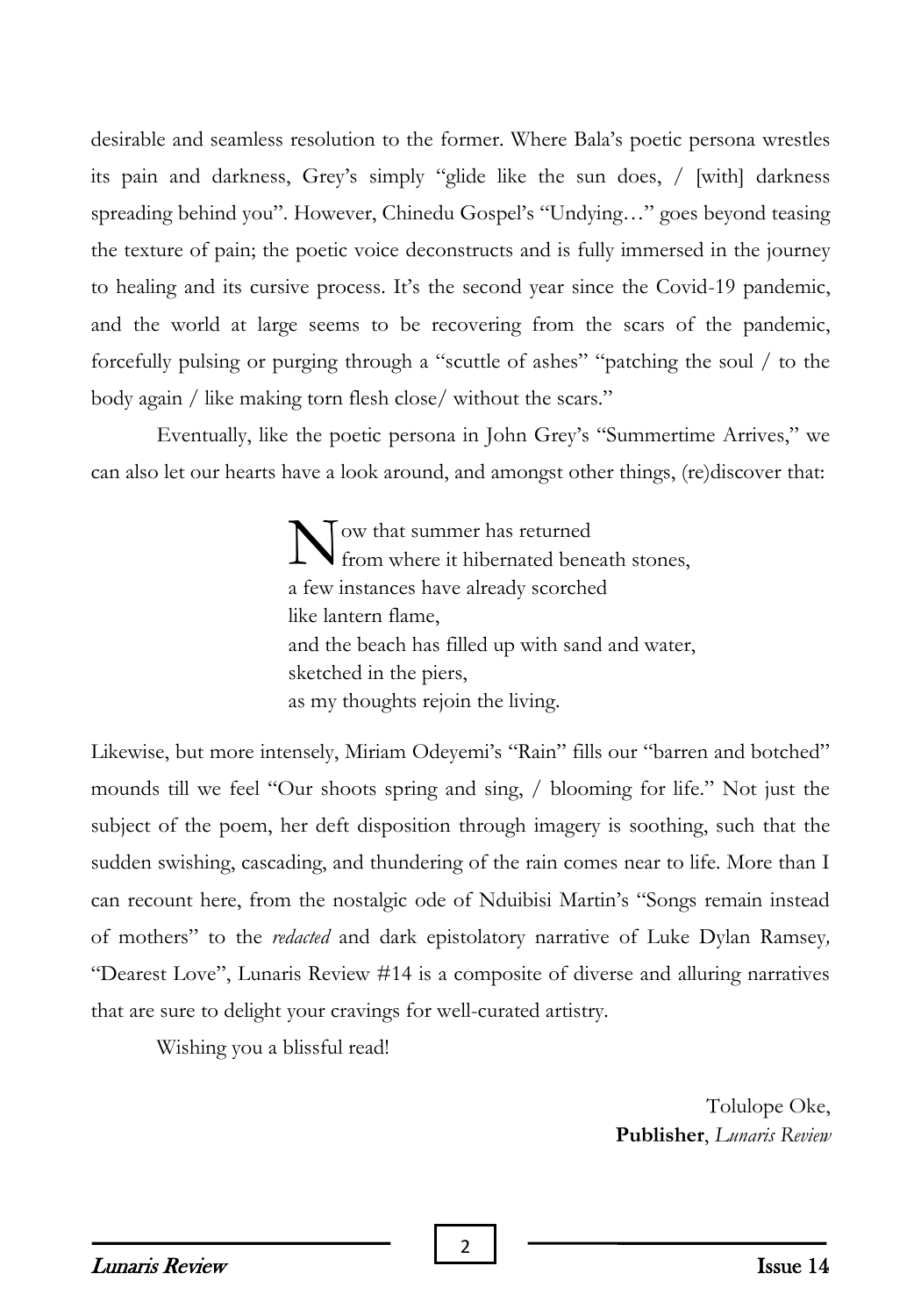# **Fractured**

SKITTERING SOUND ORIGINATES from the corner, tearing through the haze engulfing the room's only occupant. Her mind immediately starts to weave and unravel; her fingers tremble and sweat starts to bead on her forehead. Is it a roach? Is it a person? What person? Her father, with his condescending eyes? Or is it her pet jaguar? A

Her erratic mind latches onto one of the million imagined realities and repeats it like a mantra.

*It's a person. It's a person. It is mother. It is mother with a new task for me.*

No mind, no matter how divine, can will into a reality, unreality.

It is her jaguar, Lula.

Its little squeaks fade into nothing as her mind cracks a little more, failing to accept the unexpected outcome. Voices pass over her like the breath of a gorgon.

*How can a god not know what happens next?*

"My name is Shona."

The statement reverberates through the marble room, mocking its speaker with an echo that lays bare the lie. Golden beams stream through pearlescent blinds, illuminating her reflection in her tall mirror. Her face is a perfect divine mask, beautifully blank and full, a mask that is a thousand years old. Even now, her mirror whispers insidious words that burrow deep into her mind.

*Liar. Liar.*

So, she tries again.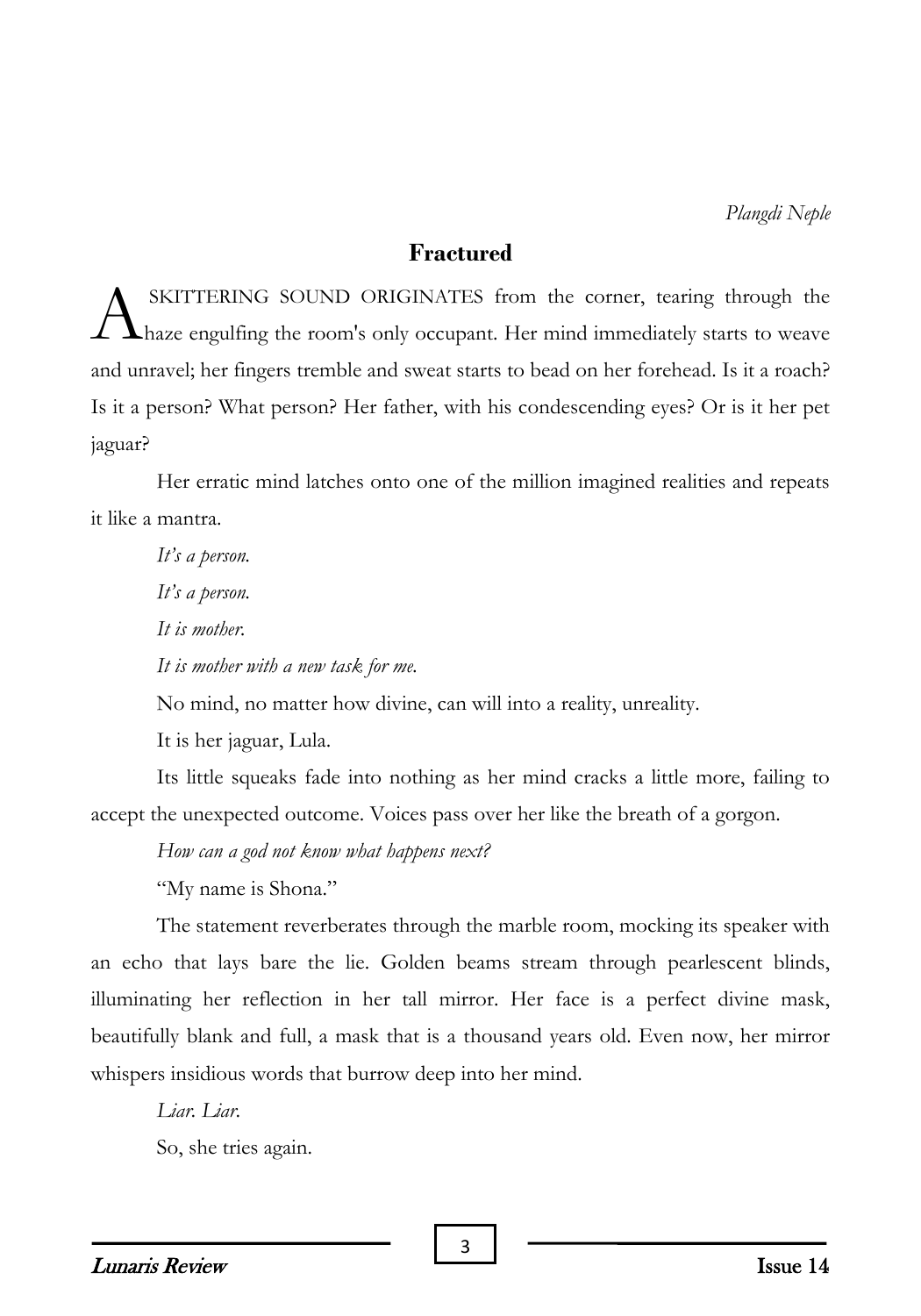"My name is Dana'an."

This time, no whispers come forth, contrasting the dirty feeling coating her tongue. The words tasted bitter, never mind their truth.

And still, the mirror speaks.

*Lies.*

Deep brown eyes stare back at her. The shadows are invisible. Gods aren't allowed to have them. Even now, she forces her unsteady hands and flittering mind into submission. Sweat disappears in an instant, leaving behind smooth chocolate skin.

A prayer appears in a burst of flame in the sunken ivory bowl beside her, stained black from centuries' worth of mortal pleas—just like her mind. The fire from the newest one winks out, leaving behind slightly scorched parchment. She picks it up and reads it aloud in an effort to distract herself.

"I want bigger breasts," she murmurs.

It starts as a giggle. Then it turns into a full-blown laugh. Humans and their mercurial nature. Just last year, she'd gifted the same supplicant a flatter bust. Her glance moved down to her own bust. Just right. The laughter succeeds in stabilizing her a little. And in time too.

Her sister peeks into her room.

"It is dinner time."

Showtime.

PLATES AND GOBLETS FLOAT through the air as invisible beings move about serving their extravagant dinner. Servants that were once errant humans, now forever cursed to be unseen tools.

**…**

Why they could not merely make their food appear in front of them, she would never understand. She'd tried it once before, sparing the servants the added burden. That little act of kindness and *rebellion* had earned her favorite city a hundred and twenty years of rain from her aunt. A touchy woman, that one.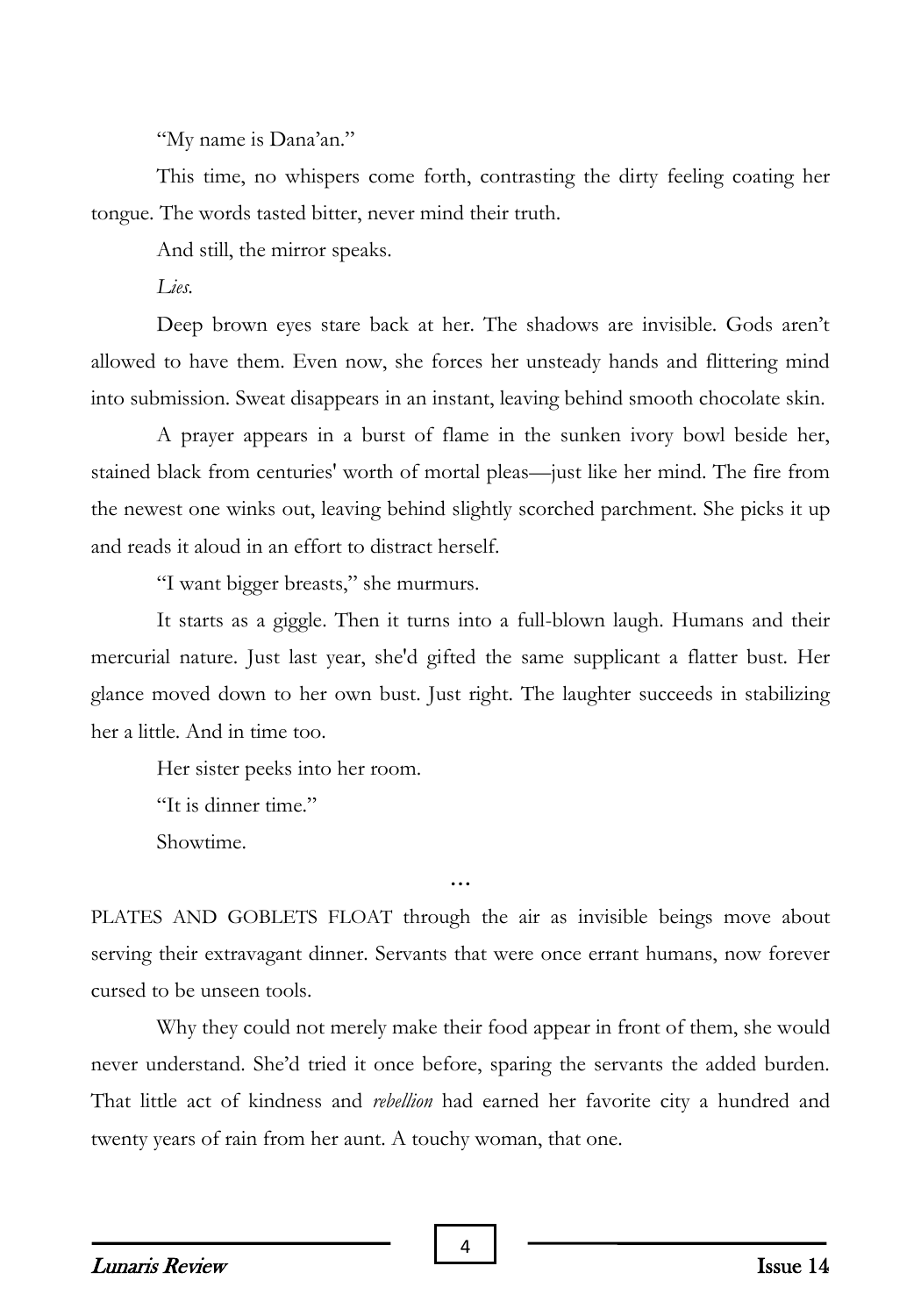At tonight's dinner, however, she does her best to not draw attention to herself. They are seated in their spacious, opulent dining room, her parents at both extreme ends. Like most rooms in their estate, ivory and wood abound with little gold touches here and there.

The clink of golden cutlery and flowing conversation around the ivory table creates a mentally disarming cacophony of sound she disappears into, letting her nods and dismal murmurs speak for her. No one gives a fig about her opinion, anyway, never mind her position as the goddess of knowledge. She is still too young.

"I found a new breed of monsters today. I didn't know humans could be so inventive," her sister says.

"I think they had a little help from your sister," her father replies with no small pride.

What help? She hasn't done anything with monsters lately.

"Hopefully, they'll use them to end their stupid war faster," her brother says.

"What do you think about the ongoing war?" her warrior mother asks.

"It's sad," she replies. Why did she answer?

Her brother—the god of love—snorts. "The only sad thing is that I'll lose a few lovers when it's over, along with so many others. All those bleeding hearts praying for second loves are no fun."

Her cheeks heat at his callous answer.

"Why do you think it's sad?" her mother continues.

Taking a deep breath, she sets down her fork. She has been asked for an opinion, and she will give it, regardless of what she knows is coming.

"They are fools. They know what to do but won't. Instead, they prefer to let rivers run red rather than be civil."

Her mother smirks, confirming her daughter's thoughts. They think her naïve, even after a thousand years. When did it become a crime to speak the truth?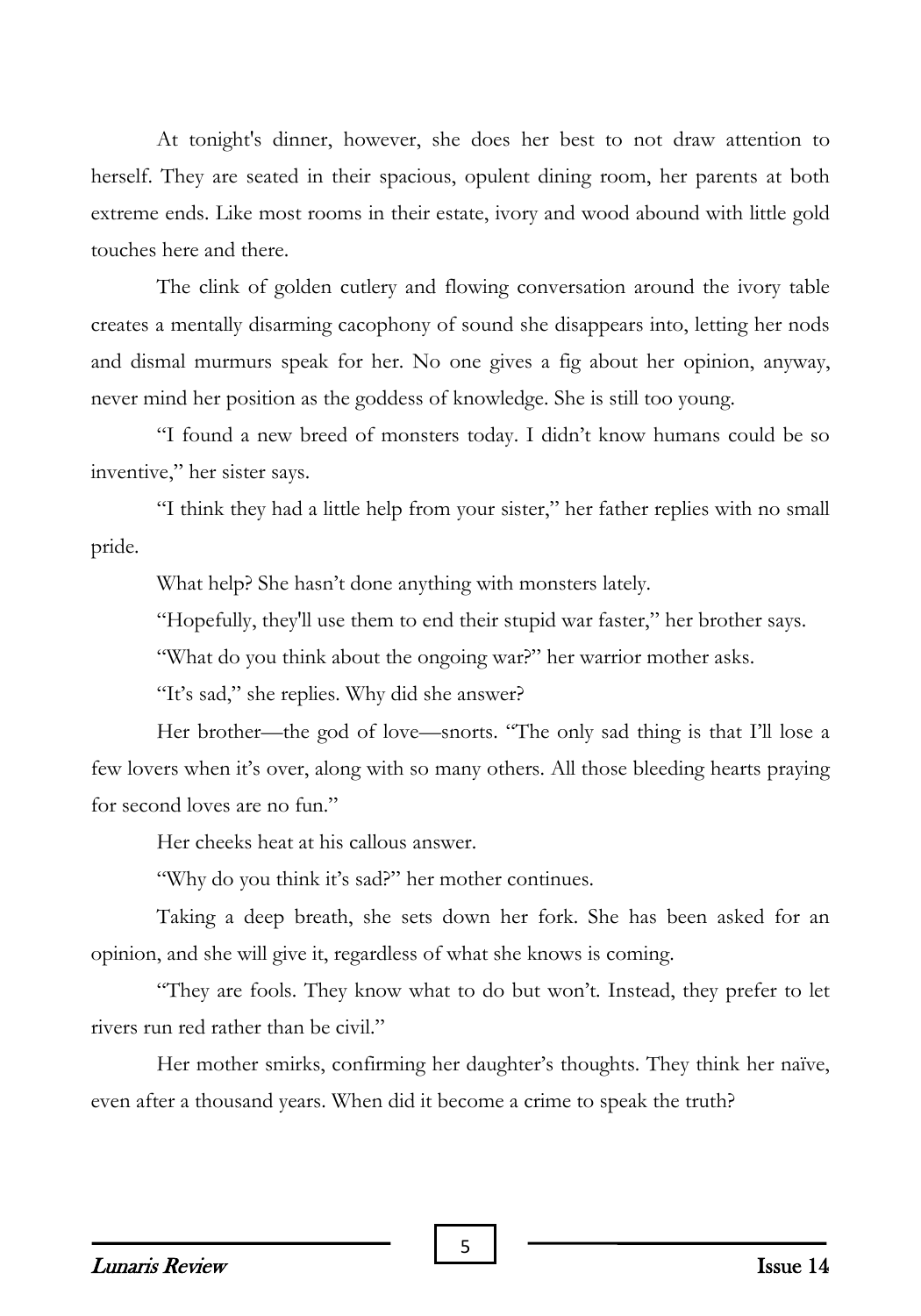Her hands find each other under the table, nails biting into her wrist. What is wrong with her answer?

She finds out when her sister speaks.

"She thinks men are gods. Do you also imagine yourself to be human?"

The derision in her smooth voice pierces a knife into her heart and elicits a laugh from her brother. Her father has remained silent since the question was posed. The latest iteration of him in the human realm has him sporting golden tribal tattoos crawling up his left arm to half of his chest and wearing a panther mantle. His glowing dark skin matches the rest of theirs.

"Do you know what the most dangerous thing in the world is?" he asks.

It is conversation changes like this that make it hard for her to keep her tenuous grasp on reality. The unforeseen question has her blanking out and forgetting everything for a minute.

"Humans with an overestimated sense of entitlement?" her brother asks.

Everyone laughs. Except her. And her brother. He fixes her with a piercing gaze. Is he calling her human? Maybe living thousands of centuries has dulled his brain.

" $N_0$ "

Everyone fixes their expressions at their father's ominous tone. Mother, meanwhile, smiles like the leopard she pets at her feet, albeit sadly. She must know something the rest of them don't. Goddess of war and wisdom. More like the goddess of haze and secrets.

"It's those little sins we commit every day," he continues. "Those minuscule transgressions that our minds convince us are alright to do."

Mother picks up from where he leaves off. "The ones we think do not matter or are harmless."

Where is this conversation going? For that matter, where did it start? She should know all this. Gods like her do not 'not know.' So, what did that make her?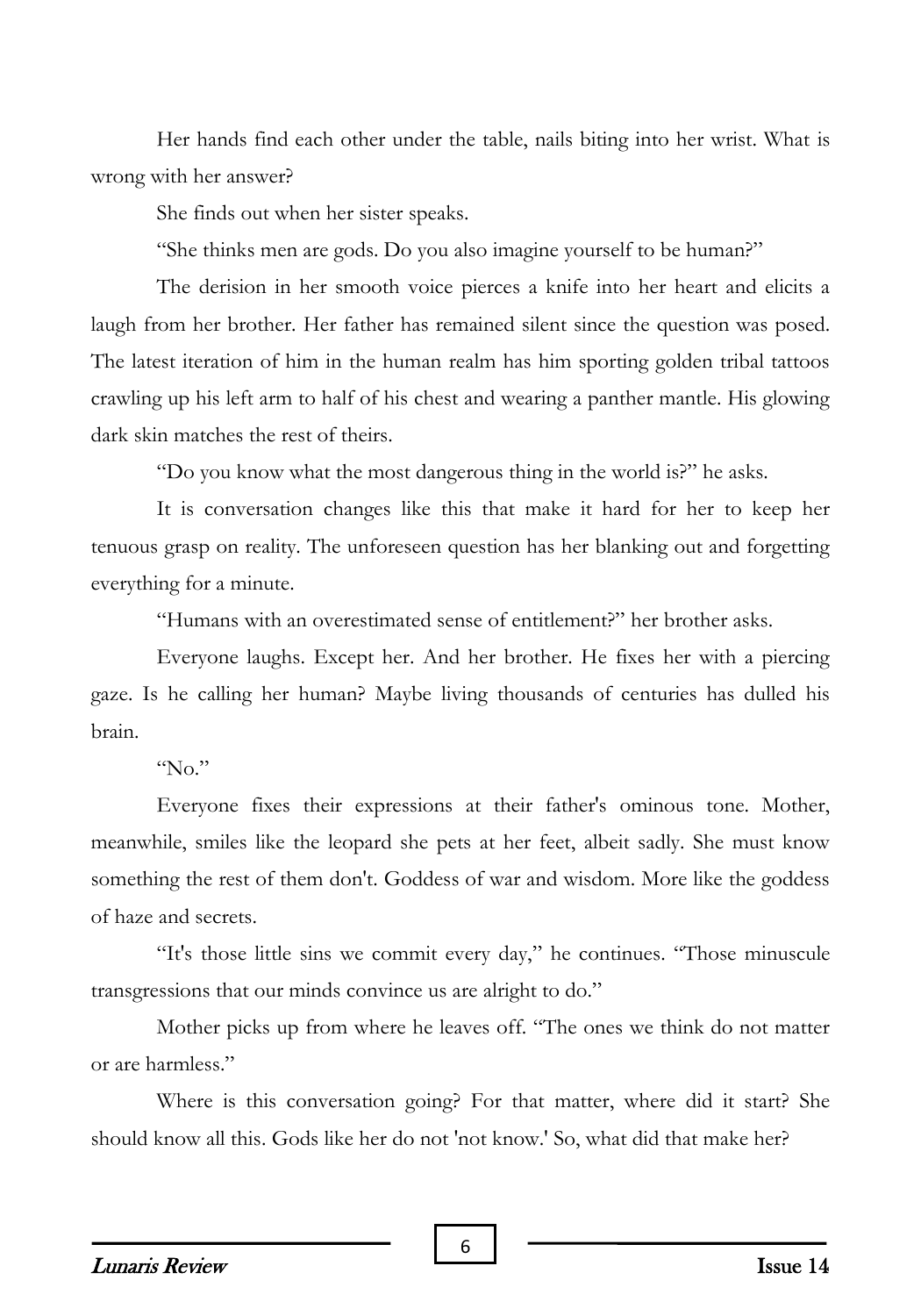"Is there a point to this?" she asks. Exasperation has loosened her careful tongue.

Father's disappointed expression has her biting her tongue till she tastes copper. Deep down, her anger at his automatic expectance wars with personal shame. And she can hear her mirror again.

*Fraud.*

"I know of your little…escapades."

She is not a fool. Of course, he would know. Little passes mother by, meaning him too. To his credit, her siblings still look confused, her brother less so. Maybe one of his many paramours has whispered in his ear. Voices start behind her right eye.

"Remember our words the next time you go traipsing among the humans," her mother says.

She bristles and the voices get louder. "Would you rebuke Maka'an too? Heaven knows how many bastards he has running about."

"The difference between you and I, *little* sister, is I do not step into their shoes. I provide those shoes."

The voices reach a crescendo and her already tight fingers snap the fork in her hand. Silence reigns. Keeping a cool façade while her insides dance like witches, she stands and excuses herself from the room.

Gods do not slink away. They walk with heads held high, even with eyes of molten silver on their backs.

**…**

HERE, SHE IS FREE. Here, she cannot know and not be a pariah for it.

"Have I seen you here before?" the man beside her asks.

The night is alive with the smell of wood smoke and boisterous native music. Women and men dressed in colorful wrappers and beads shuffle their feet and gyrate to the music, firelight making their dark skins glow. Smiles are broad, laughter infectious. Her family is forgotten.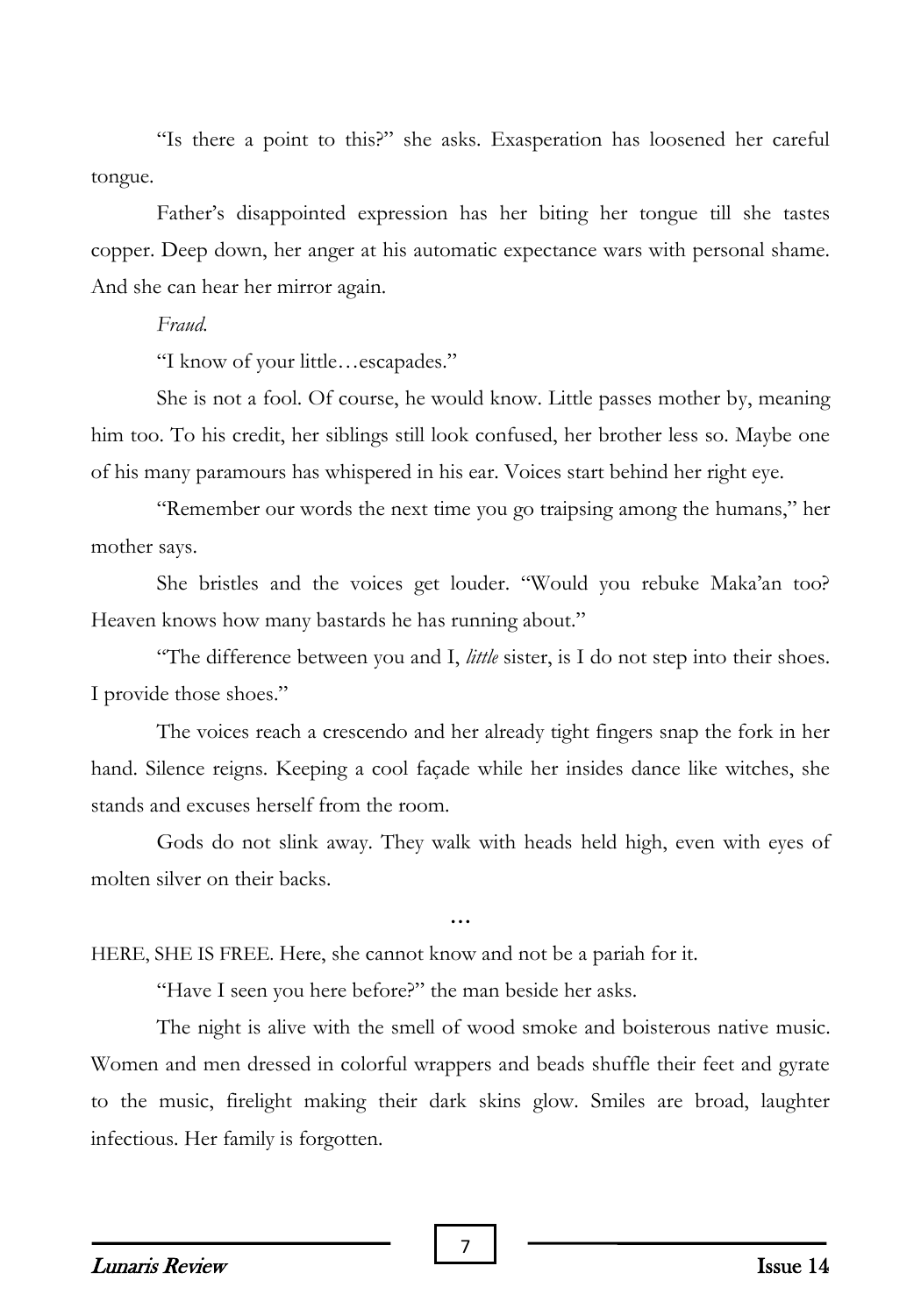She has been here before. She has played with the fireflies too. A hundred years ago—when her mirror awoke—and a hundred times since then.

"No, you haven't," she says. "But I am here now."

The man takes that as an invitation and sits beside her.

"Why are you not on the battlefield?" she asks.

"My name is Zaki. I am a storyteller."

He doesn't resemble one. He is completely bald and has the body of an archer, lean and hard.

"Truly? Then you must be familiar with the Moonlight Tales. Indulge me."

He does. He tells her of the time Kana'an, king of the gods, created the first angels. She remembers. Father had been bored and needed to dirty his hands. So, he made his 'little helpers.' The storyteller continues with the legend of Talon, the destructive golem her inventor brother had made. A brother she had never met but had managed to wipe out an entire nation before being banished to the netherworld.

They reminisce—without his knowledge—of the time Queen Mari had employed her daughter's skills to overthrow a cruel, haughty king. She chuckles fondly. Mother hadn't really cared about the kingdom she was saving, only her pride.

His voice is a moonbeam—soft and beautiful. His smile makes her heart pound. His eyes are stars in the darkness. They make her smile. She is happy. For now, she does not care to know, if only to hear his moonbeam voice.

"Will I see you again?" he asks.

She gives an answer she isn't supposed to ever say. "I don't know."

**…**

"YOU ARE BOLD FOR A CHILD," her mother says.

"A child who has seen a thousand more sunrises than an errant god?" she was ambushed on her return from the festival with her mother's beautiful, regal figure waiting in her room. Therefore, her words are justified, having had little time to mentally prepare.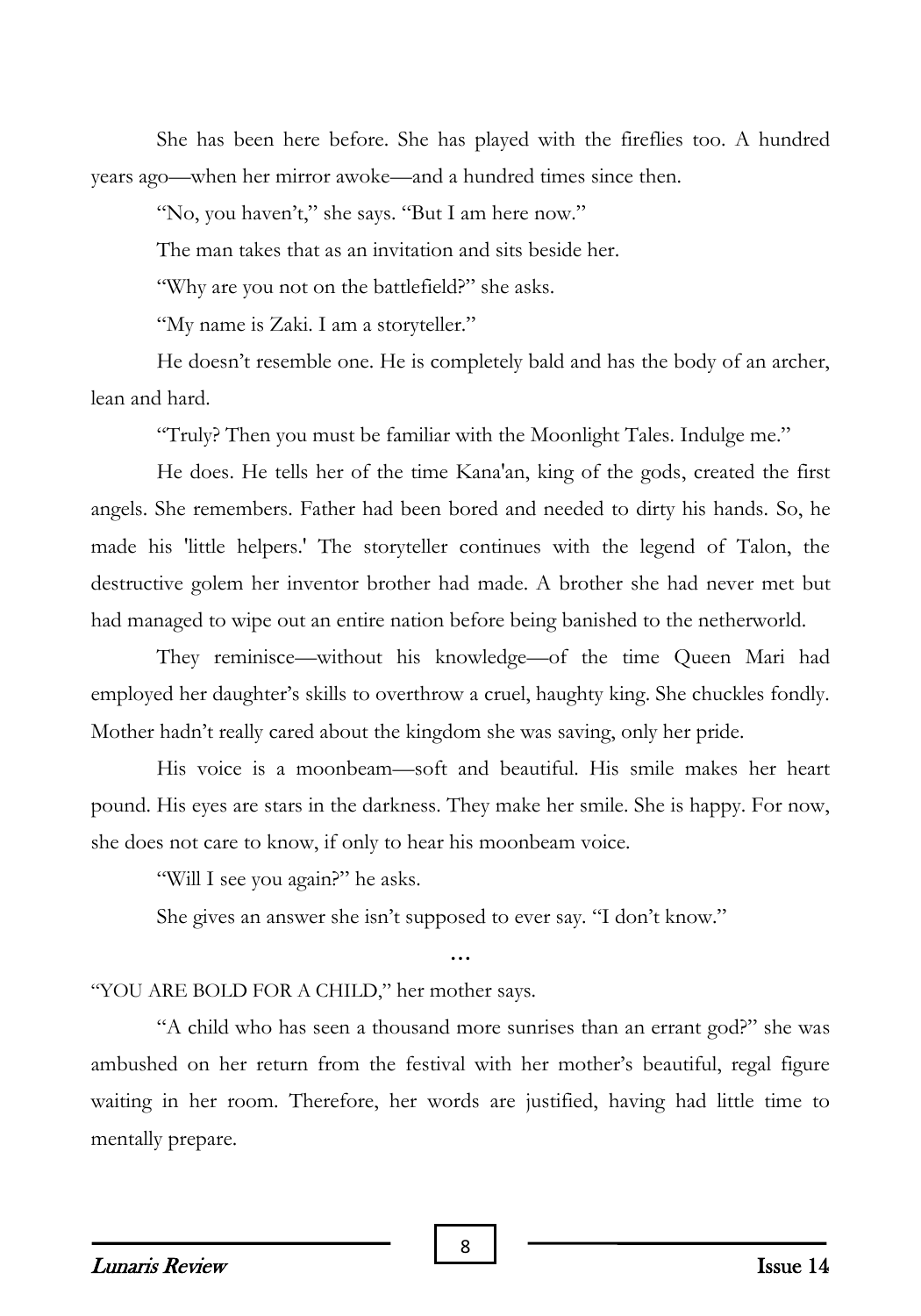"Few would defy your father after such a warning."

She chuckles. Why must parents be self-centered?

Silver eyes flash in her direction.

"You place too much stock in your usefulness."

If only she knew.

"I am a goddess." If she says it enough, it will be true again. Gods do not lie.

Her mother cocks an eyebrow. "That does not curb imprudence."

Only the goddess of wisdom could call her witless so carelessly. Her mirror stays silent. No one dares interrupt a queen. But she can feel its presence, dark and fluid. A sudden need to apologize comes over her. Typical.

"I am sorry, mother. I just wanted to get away for a while."

"What for?"

*Tell her. Let her know how your once brilliant mind has deteriorated. Shouldn't one person understand why you seek refuge with lowly humans?*

She cannot speak. If she does, the mirror will shatter, and the shards will destroy everything. So, she keeps mum.

"Is it a man?"

She latches onto that, smiles shyly, and shakes her head. Such a simple ploy should not work on a queen.

"No man is worth incurring the wrath of your father," she says with a little smile.

Or, perhaps, it would. Perhaps, mother would only see what mother wanted to—the simplest explanation. Her stomach churns a little from guilt.

Sparing a glance for the tastefully modest room, mother leaves her with one last thought.

"I'm telling your father."

Good. They'll all think she's having a tryst then. She watches Mari leave and sinks to her bed in relief. She is tired.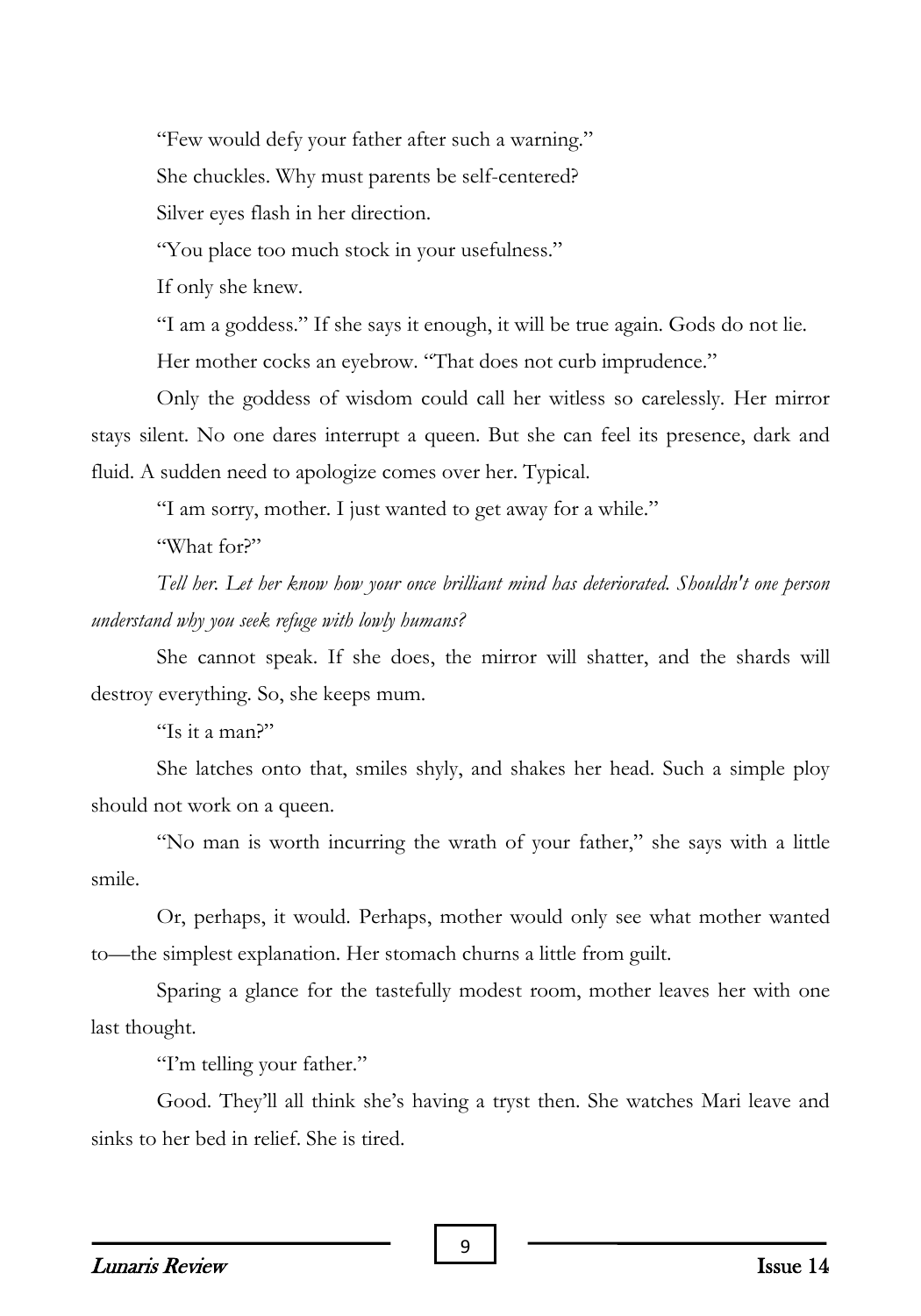Then she remembers.

There was a man.

TIME HAS PASSED. A week, a month, a year, who knows? Definitely not her sister, huntress goddess she is. They sit together beneath a tall coconut tree, playing little tricks on humans as they pass their invisible selves. Some trip and curse lesser gods, making the sisters snicker. Others fall, bind and cast evil spirits, sending the two of them into fits of laughter.

**…**

"Have you heard of the new form of weaving the humans have invented?" her sister asks.

In a flash, her good mood evaporates. Why couldn't they just enjoy themselves without it turning into an inquisition? And why always her?

"No, I haven't."

"Oh." Disappointment. The one feeling she cannot stand, least of all from her favorite sibling. Her mirror is back in her room, but of recent, its fibers have found a permanent home in her now fractured mind. The voices rush back, too eager to disentangle her from reality.

# *Impostor. A goddess with a mantle no more.*

So, she stands and makes herself visible. She startles a young boy, but even his comical reaction cannot pierce through the fog. Her walk soon brings her to an interesting shop on the left of the dirt road.

"Excuse me," she says to the harried shopkeeper. He is popular. It takes him a while to address her.

"What can I help you with?" he asks.

"May I please have a look at that bracelet?" she points at a design she has never seen before.

"Good choice." He mops the sweat from his forehead with a cloth before giving the bracelet to her.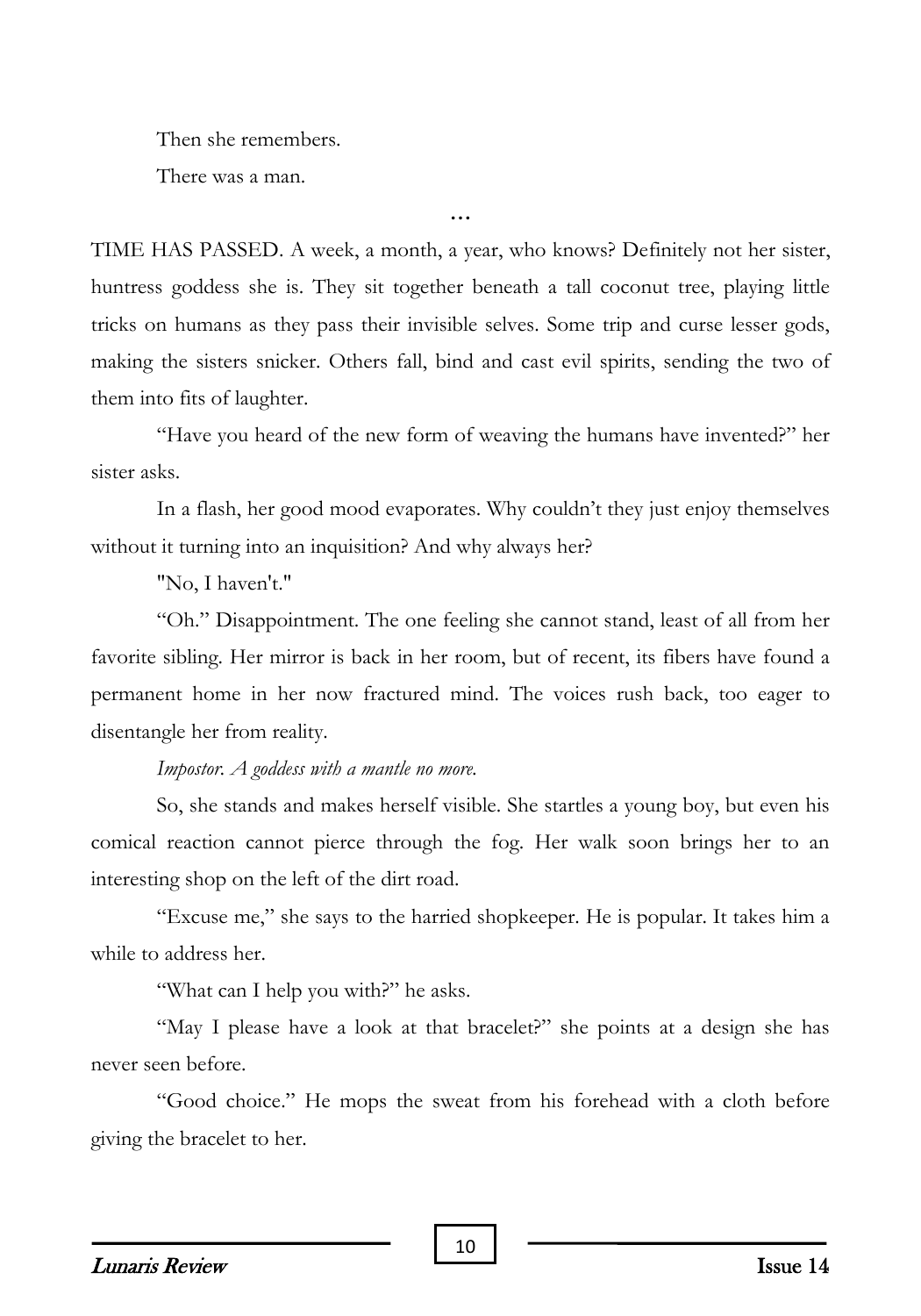The man is right. It is stunning. It is made from a material as light as straw and woven in an intricate basket-like pattern dipped in gold.

"How is it made? I have never seen anything like it."

"You haven't?" a woman beside her answers before the shopkeeper. Her kohlrimmed eyes radiate disdain. "Where have you been? What woman cannot weave as simple a pattern as this?"

Red spots bloom on the goddess' cheeks, each for a reason. One for the usual shame of not knowing. One in anger at the woman's inane question. The voices already plaguing her whip into a frenzy, pelting her with rock insults. Her hands fist, her nails biting into her palm.

*Shameful woman! Stupid goddess! Which are you?*

Suppressing her mind with maximum strength that causes a headache to bloom, she answers the woman's last question.

"A woman"

By the time she reaches her sister, she is invisible again and nursing a migraine. Her sister, meanwhile, has resorted to shooting crawling insects with pinpoint accuracy.

"You are right. Humans are stupid. Let's go." She doesn't wait but keeps on past the tree. Her sister leaves her vermin corpses and catches up to her.

"What did you do?"

"Nothing you haven't before."

Before they leave the city gates, her sister shoots a black beetle stumbling about.

The goddess of knowledge smiles.

**…**

BACK IN HER ROOM, she tries again.

"My name is Nana."

*Liar.*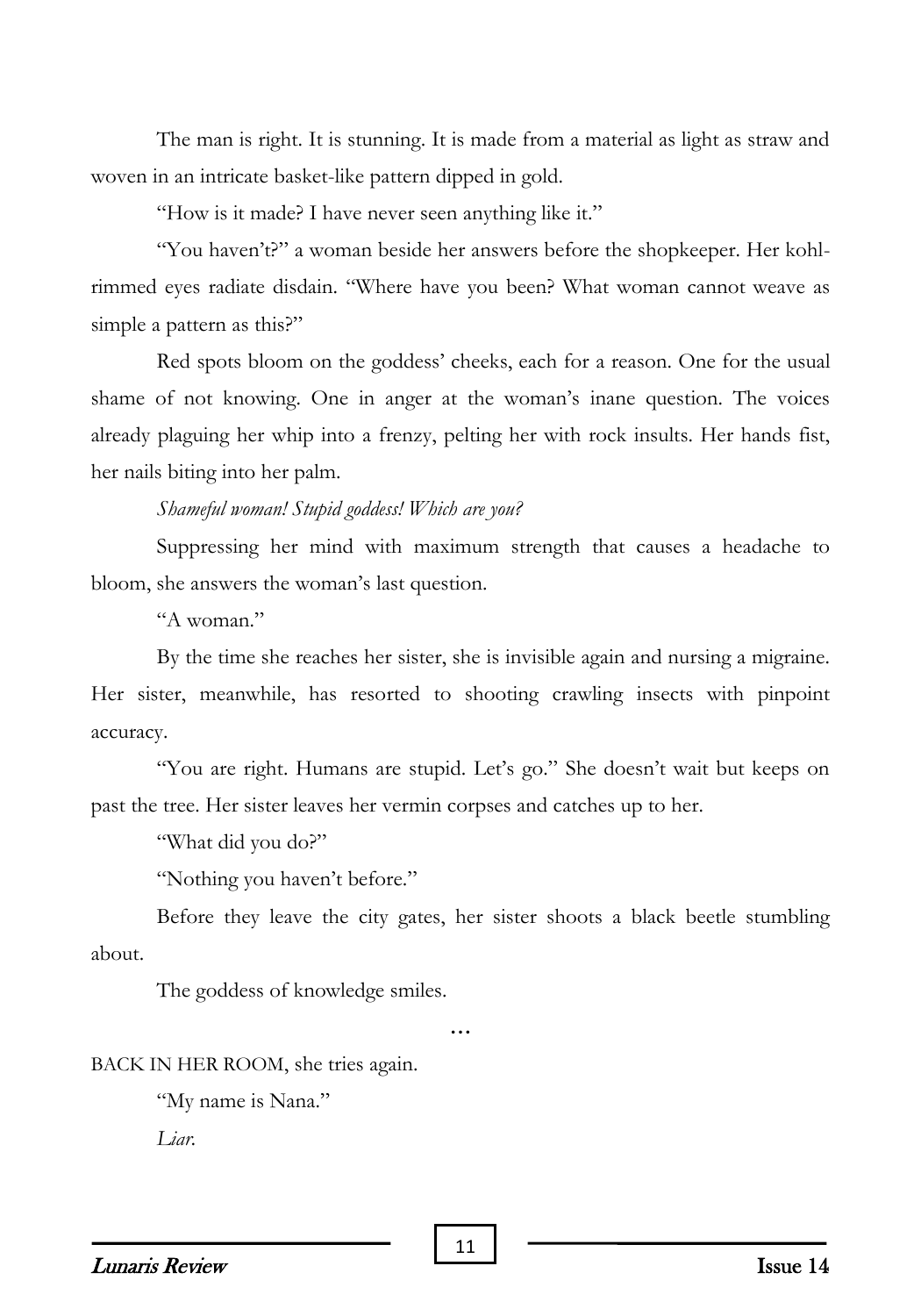"My name is Dana'an."

Lula comes to her side and rubs her large head against her mistress's cheeks as tears flow freely for both.

A crack has appeared.

**…**

## ANOTHER DAY, ANOTHER GENERATION, another prayer.

"I want to know how to turn lead into gold."

An excited laugh bursts out of her. Finally. Something she knows perfectly. She waves her hand over the piece of parchment and watches it burn as she feels the knowledge leave her to find its new owner. This is how it is. Knowledge, a little while, the property of humans, hers once more when they leave their mortal coil. And so, the cycle goes on and on.

Her euphoria blinds her to the crack making its way around the mirror and the slithering voices below.

**…**

"HOW DO YOU KNOW so much?" the woman at the lake asks.

Today, the goddess of knowledge is the storyteller. She has regaled the woman with tales from the beginning of the world, those absent from mortal minds. She has spoken of the Mysteries of the Arcani with a sure, steady voice. It is good to feel smart again. And a tiny part of her is happy to lord it over the woman.

"I know a lot of things," she replies.

The woman snorts. Her wrapper keeps coming loose from her bent over posture and she tightens it each time.

"It seems you know everything under the sun, or at least have studied in the great library of Alexandria."

Her favorite place on earth before the mirror woke.

She simply smiles at the woman, and they continue cleaning the fish they caught together.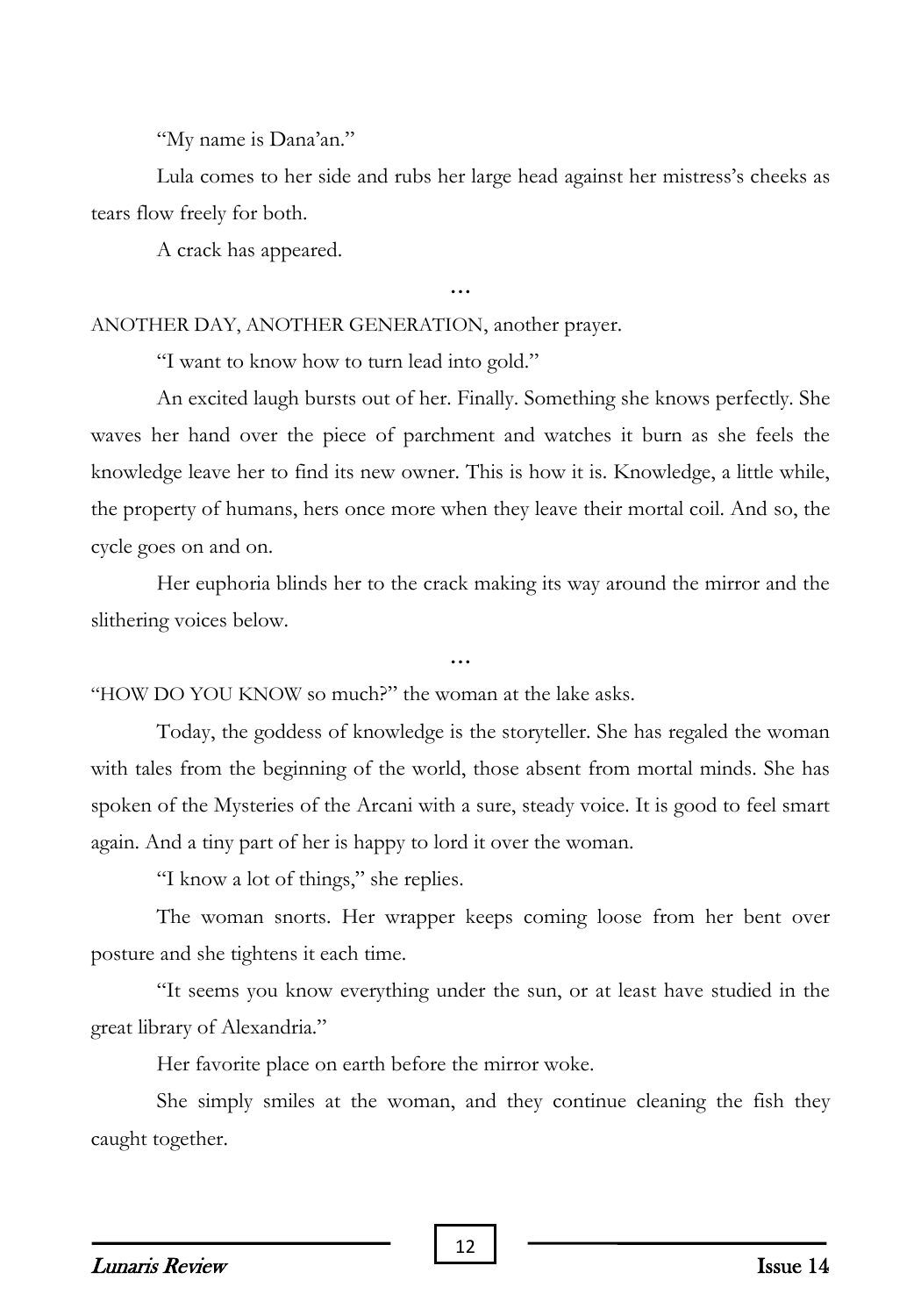"I am afraid even I don't know how to turn lead into gold," she says after a while.

The woman laughs. "Isn't that kind of knowledge reserved for the gods? For Dana'an?"

Yes, it is.

The goddess smiles, masking a sharp, fleeting ache. They continue in silence for a long time. When they are through cleaning, blood and guts splatter the stones on the riverbank. The woman gathers her things and hefts the load onto her shoulder with ease.

"Do you on some days wish to know everything there is to know?" she asks the goddess.

No one has ever asked that question before, not even her intrusive mirror. Her smile slips a little.

Does she? Does she really want to spend an entire lifetime and more being a cyclic well of knowledge? Yes, she does. If only to attain the kind of faraway adoration reserved for titans and godly royalty. But at what cost? What price would she continue to pay for her divinity?

Oblivious to her inner turmoil, the woman sighs. "It must be nice to know everything."

Yes. It must be.

It is time for a talk.

#### "WHO SENT YOU HERE?"

#### *I am no one's puppet or slave.*

Most would call her crazy for having a conversation with a mirror. But the fisherwoman's question had become hers. Why didn't she know everything?

**…**

"Then what is your purpose?"

*I am merely a representation of consequence.*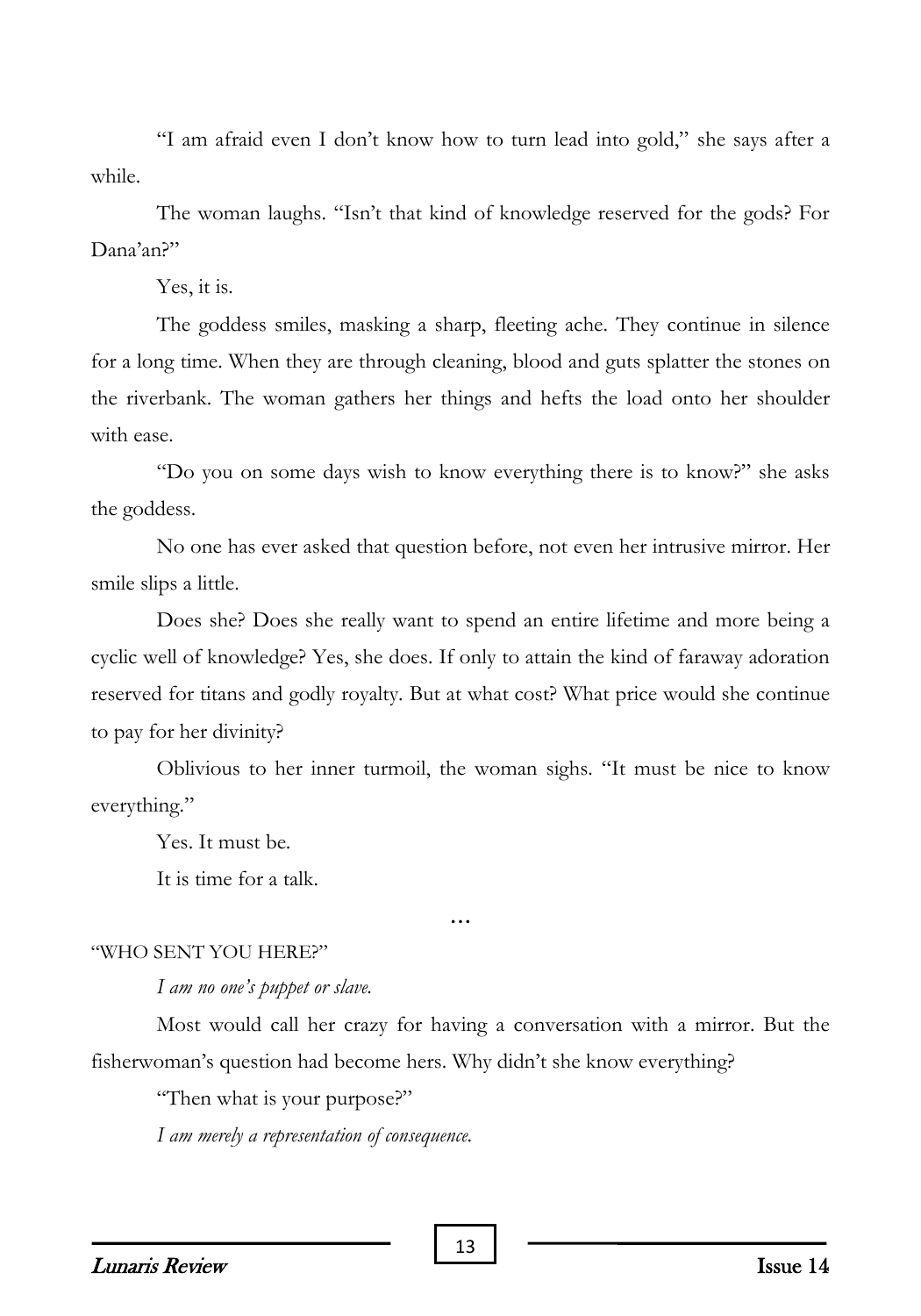"Enough games!" Angry tears spill out of the corner of her eyes.

The mirror cracks have spread, its surface a swirling vortex now. Her next words come as a broken plea.

"Make it stop. I want to go back."

*Not even you can revisit the past.*

"I do not want a visit. I want a do-over."

*Is that what you genuinely want? You only delay the inevitable.*

Twice in a day, she has been asked—two times more than she should be. And one answer that terrifies and excites her.

"Not true. The road of fate has many paths."

*Not yours…yet.*

"You are no help."

*I am not here to help you, fraud.*

Then she will go to someone who will. Because this cannot go on.

But she must know first.

"Why do you call me a fraud?"

*Because your life is a masquerade.*

**…**

## "WHY AM I THIS WAY?"

It is her turn to startle her mother. She does so while Queen Mari tends to her precious hibiscus garden. But of course, she doesn't flinch.

"I remember when you were born. Your father was so happy. Finally, he would have a child to raise exactly as he would want."

"But why me?" she asks.

Her mother chuckles, snipping off dead blooms. Her posture brings to mind a peasant.

"We both know how willful your siblings are, I more than you."

"So, I am just a fulfillment of his wishes?" she feels like clay now.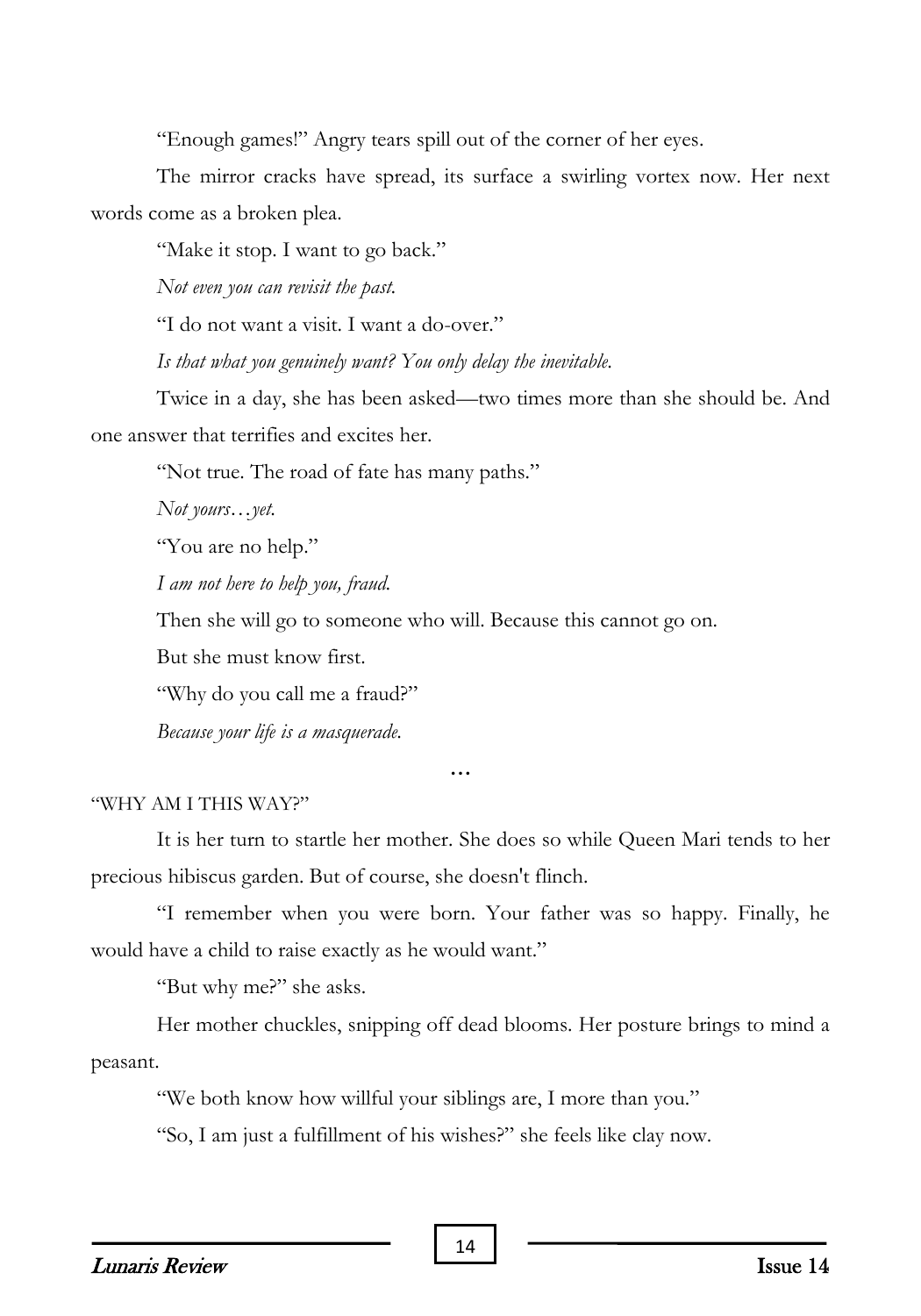"Your father wanted someone who knows more than he does. So, he begged Madame Fata to make you the goddess of knowledge."

A ringing starts in her ears.

"I don't understand. Didn't he already have you?"

"I may be wise, sweet child, but I do not know everything. That is what your father wanted. And that is what you are for."

The way her mother's answers flow freely makes the goddess's blood boil and her hands tremble.

"Have you been waiting for me to ask you this?"

"In truth, no. But I knew this day would come. Madame and I warned your father there would be consequences to his choice. Of course, Madame knew what they were but refused to divulge them. No one can know the future but Fate herself."

So, her father had foregone the repercussions and forged ahead. Hurt is the least of the emotions engulfing her, betrayal being the strongest and most painful. How could her father do this to her? Subject her to a life of fractured mirrors and slithering voices just for his selfish reasons? And what did he sacrifice? She has an idea, but of course, her mirror chases it away.

## *Impossible.*

But *if* it is true, then his warning all those years ago finally makes sense, and her mirror is right. She truly is an impostor. And she can see the path it spoke of.

She can feel mother's eyes on her. How long have those eyes beheld a father so wicked as to sell his daughter's soul? How long did those eyes weep in silence for her lost child? Confronting her father will yield nothing but frustration and tears, so she shelves the option. For once, she will be the one causing the confusion.

"Do I want to know what he did?"

Her mother rises from her kneeling position to her full height. They can pass as sisters. They do in villages sometimes. But not since her eyes washed from brown to silver. There is a strange light in them, like she knows what her daughter is going to do.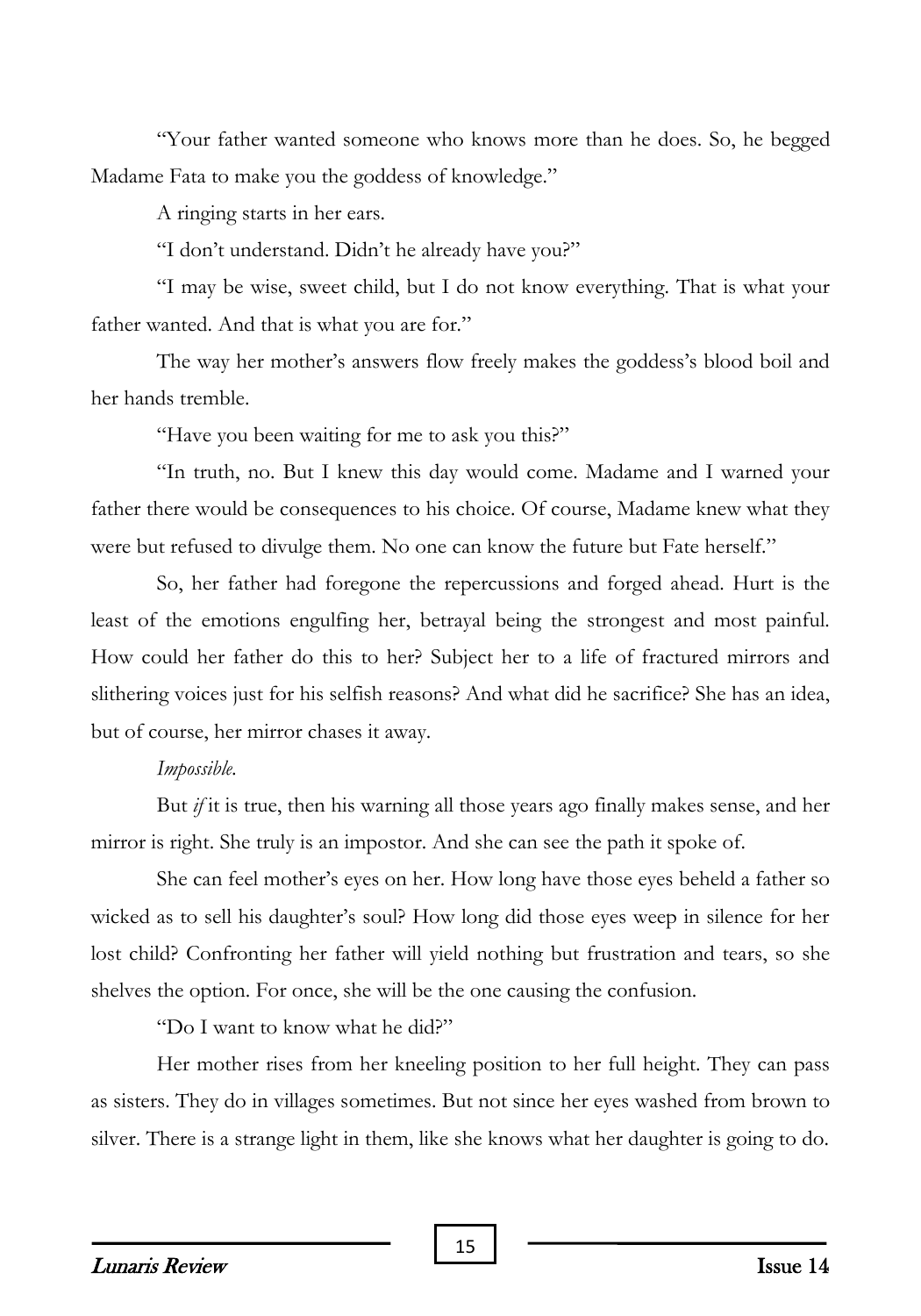"No, but I'm sure you already do," her mother answers.

She turns and walks out of the garden, not seeing the tears of an equally broken woman.

…

MADAME FATA'S HOME is not pleasant. Iridescent spider webs cover almost every inch. What little space is uncovered is filled with eyes, some closed, some open. Madame herself is nowhere to be seen. But her soft, wet breathing can be heard. The whole place smells like wet sand.

"What is it, girl?"

"You know who I am?"

"Everyone knows the goddess of knowledge."

"Then, you know what I want?"

"Yes"

The word hangs in the empty space.

"No warnings? Discouragement?"

"If a goddess of your age and stature does not know what she is doing, what hope is there for the rest of the world?"

Well then.

"How do I get my soul back?"

"Are you truly ready to give up immortality in the minds of mortals and divine recognition in the annals of history?"

"Yes."

"Then let the mirror shatter."

"That is all? I simply have to break it?"

"Let it shatter"

Oh. So, not so simple.

"Nothing worth having comes easy, least of all, to a god. But be warned. The shards will cause untold, irreparable damage."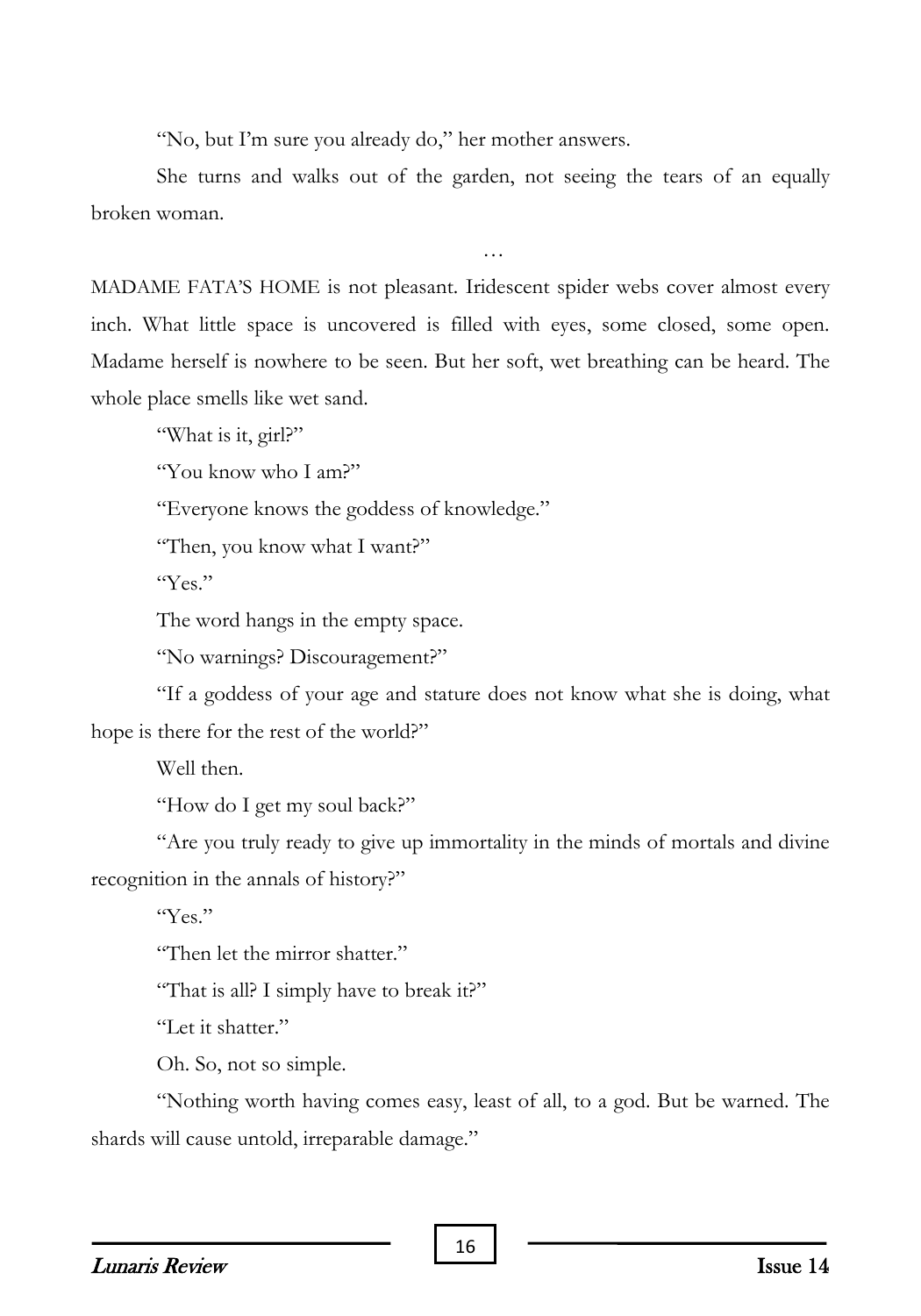She knows. But at least she will be free. Determination fills her heart. Even if it takes years or decades, one day, she will leave. But until that day, she and her mirror will continue to crack and shiver until there is nothing but dust.

"Do you not want to know your name?" Madame asks the goddess's receding figure.

**…**

"I'll make one"

THE PEASANT WOMAN approaches the man's shop timidly.

"May I please have a mirror?"

The man hands her one absentmindedly and continues his work.

The woman looks into the mirror and stares at her brown eyes.

She can see the shadows now, and they are beautiful.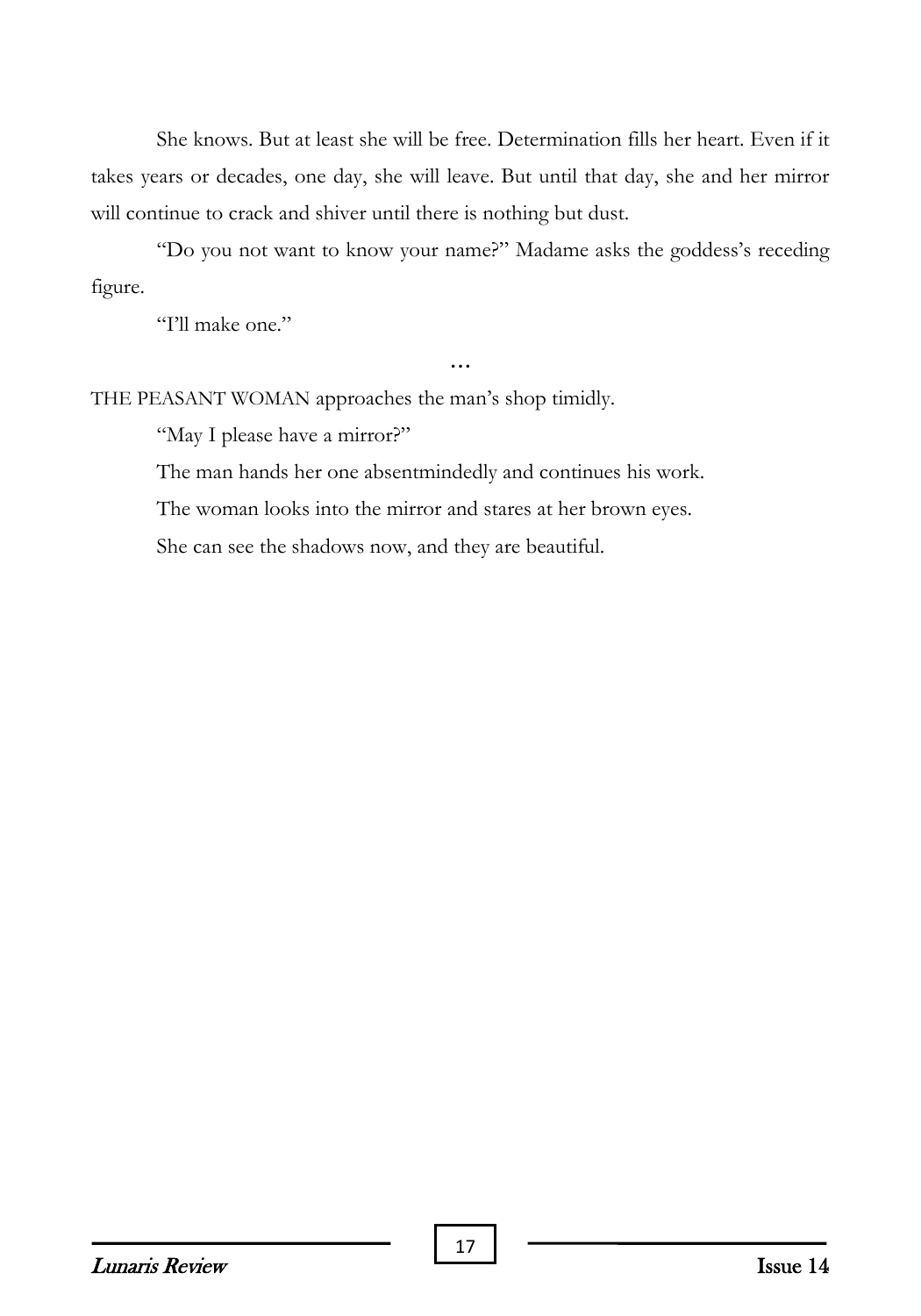*John Grey*

# **Summertime Arrives**

ow that summer has returned  $\sum$  ow that summer has returned<br>from where it hibernated beneath stones, a few instances have already scorched like lantern flame, and the beach has filled up with sand and water, sketched in the piers, as my thoughts rejoin the living.

This refugee from February has acquired insects and frogs, and not just as gestures… they're all here by choice.

The outline of the hills is green. My face is tanned. My sleep is choice, not need. From a month that forbids entry to one that absorbs – the medium is air, bronzed but clear.

By this, even the heart has had a look around, and the marble of my eyes has melted.

So, here's to time wasting, none of it's regretted. And the sun's sorcery. The bitterness leeched away. The tinkling when I step outside, make myself known to others.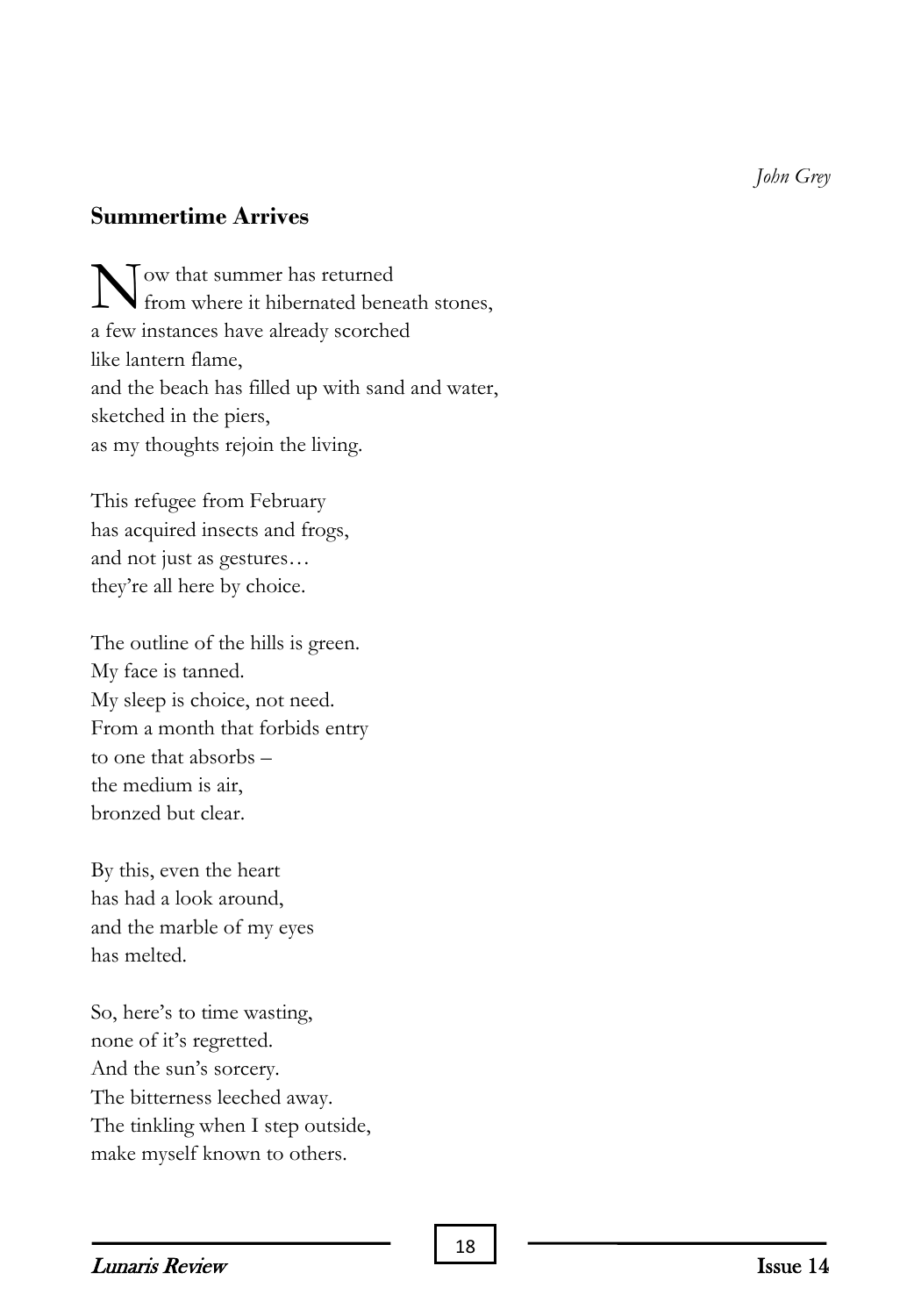# **Sunset Stroll**

sparkling tiara  $A$  sparkling tiara<br>and a gilded dress – that's what you get from walking through the woods at dusk.

Gold face, moon eyes, you sit on the stone wall, dye your hair red, your cheeks orange.

Then homeward, you glide like the sun does, darkness spreading behind you, but the last of the glimmer in your care.

No need to shine but, in light of day's end, you can't help yourself.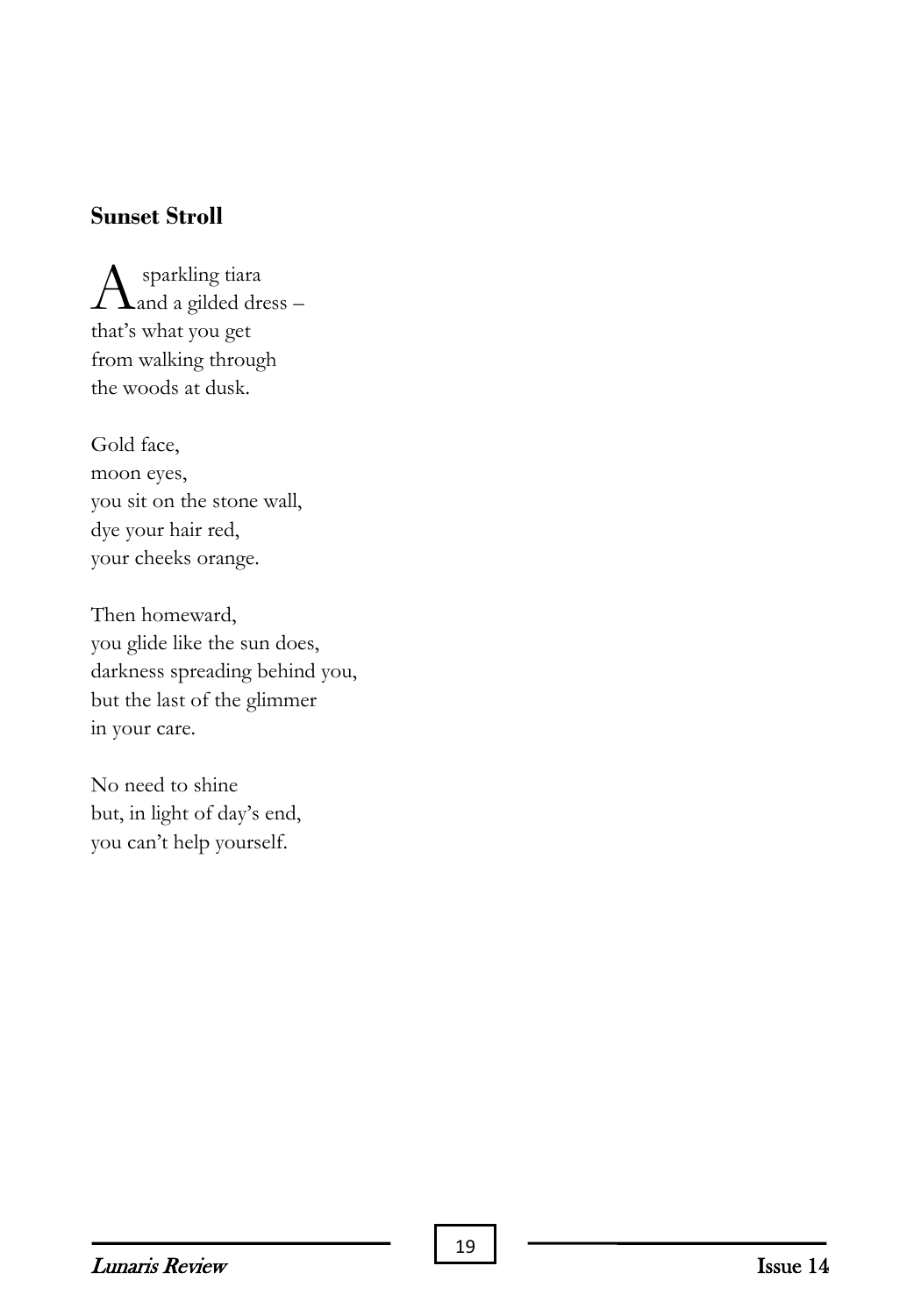#### **Undying: What bird songs have become to me**

Sometimes / to heal / I become a preacher of pain / to the things / that have become my shadow/ even after the night / when I threw my dreams / into a scuttle of ashes / I began to uproot the whiskers / of my black cat /  $\&$  like the strings of a violin / I stretch them from the tips / of my fingernails / through the bottom of my palm / that area where my blood pulsates / like dark hymns / sour on the taste bud / of a red tongue / I split them into tonic solfas / watch them rise & fall / like ocean tides in the fall / how my blood pressure rhythms / through the night / silent sea breeze /  $\&$ rustling of sycamore leaves /

On my waterbed  $/1$  thaw like ice  $/$  patching the soul  $/$  to the body again  $/$  like making torn flesh close / without the scars/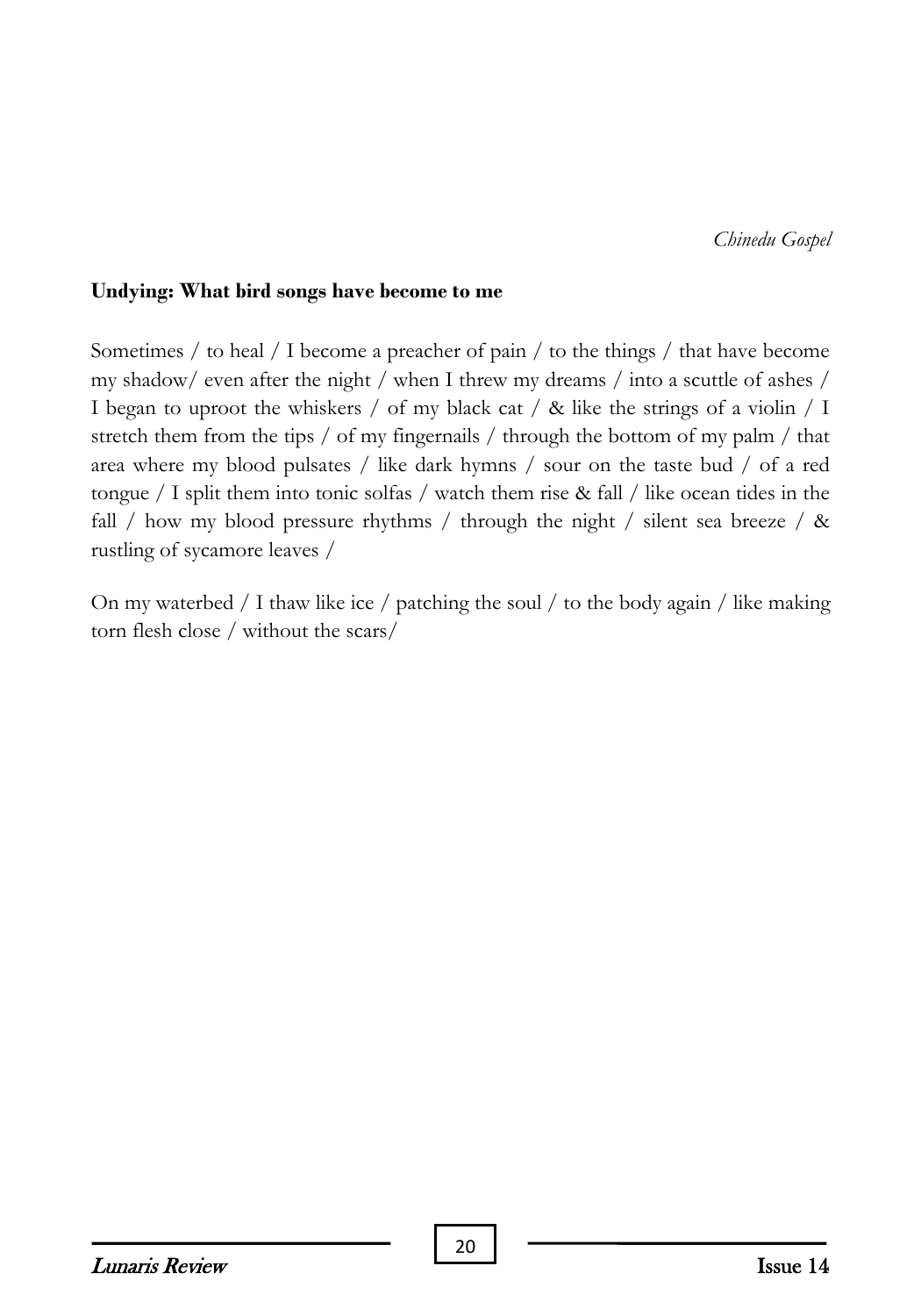*Miriam Odeyemi*

# **My Muse**

A message to my muse: Come swiftly to the runes of my ink, come thither to your lover's bidding. For we have traversed the ends of the earth together from the tip of my quill, our bond forged with sweat and blood, we bled and burned like candles lighted on both ends till our aura combust to fill these blank pages. Fix my lyre and possess me again that I may gather your beams on my brows, and ululate to the fire in my marrow. Singe my hands with the fury of your flame; Take me! Touch me! Lift me to the pinnacle of fame that I may be made one with you, For my muse and I are one: body, soul, and flesh, Let us consummate this Love! I am my muse and my muse, I.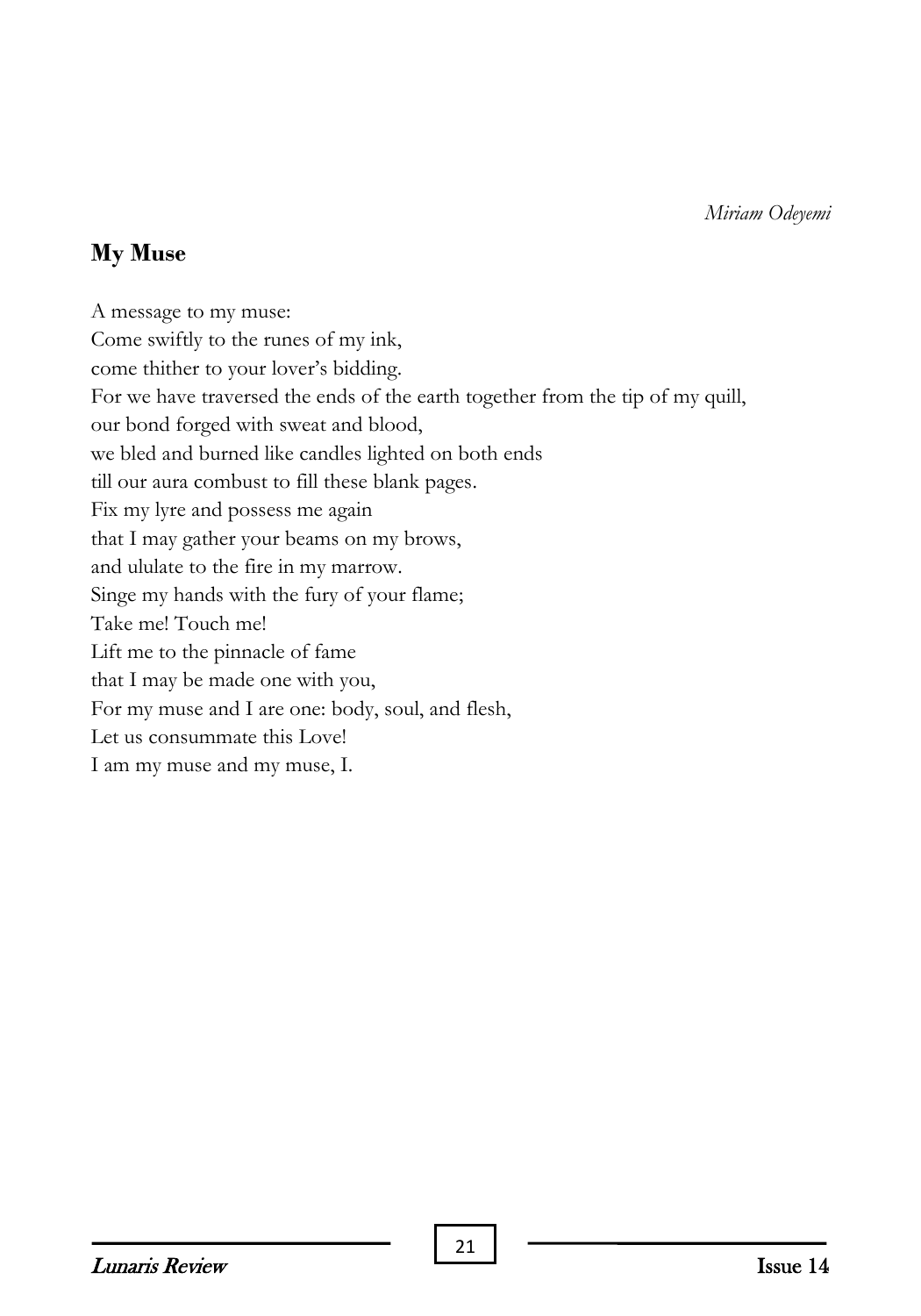# **Rain**

Suddenly, swishing and pouring silver tears, silvery drops of water, cascading, weeping, and howling, thundering upon us. We cried and mourned for this rain to bleed on us for we are dry and patched grounds. Writhing at the smell of the rain, with mouths open wide, we waited, our bowels and bowls empty: barren and botched, We call your name with trepidation, clinging to the patter on our rooftops, kneeling before the cloudy altar spread above, your name on our lips fills us with awe, drenching us without mercy, chilling our mortal souls, and freezing our mounds. Our shoots spring and sing, blooming for life.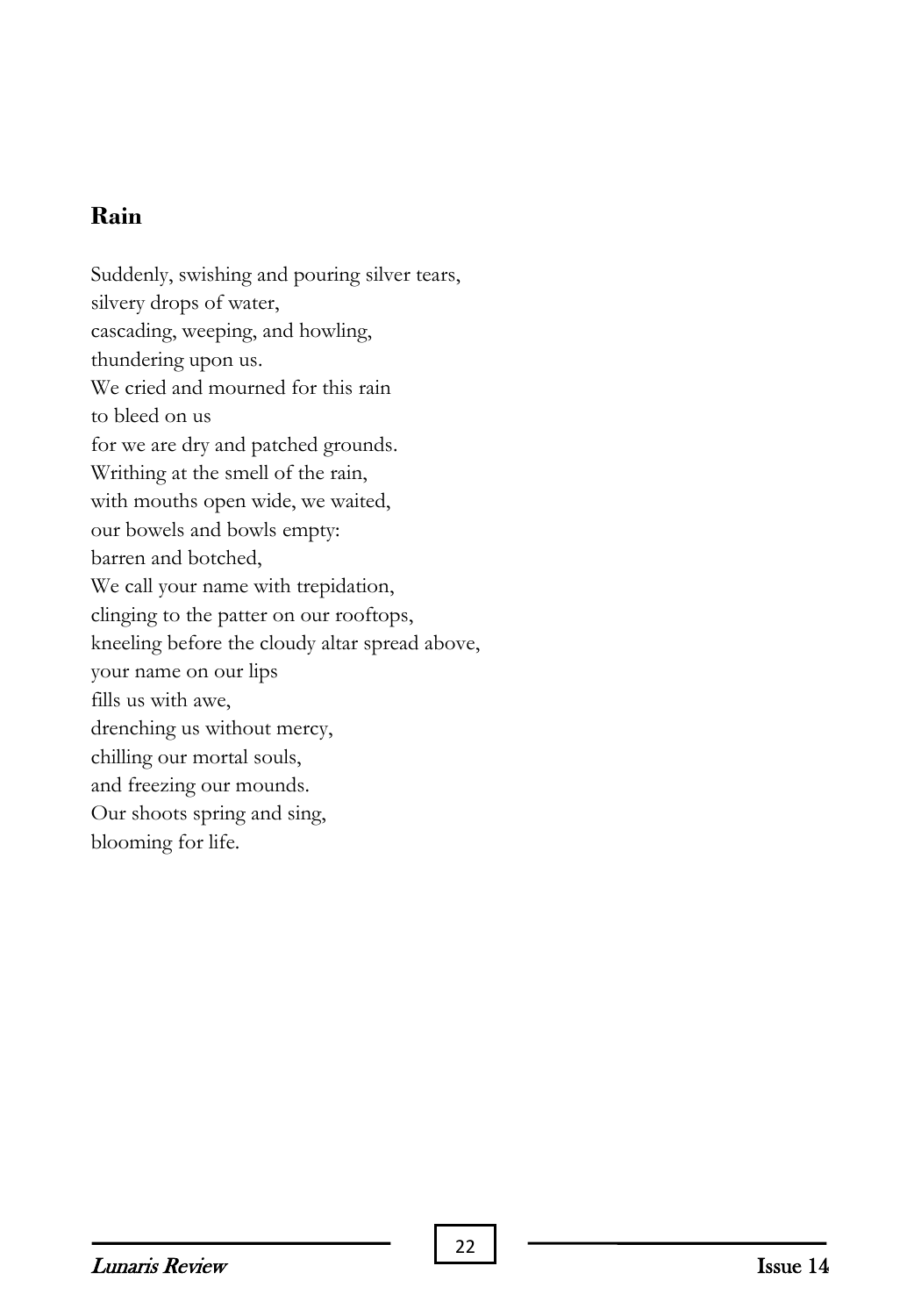*Luke Dylan Ramsey*

# *Dearest Love,*

AM REAL FUCKING SORRY it's been so long since my last letter. I've been I AM REAL FUCKING SORRY it's been so long since my last letter. I've been hiding from you. An exile left afloat on the soporific rivers of my many daydreamt manias (so, so many, yeah?). Admittedly, um…I was kicked out of the Rocket 5-0 program after all that…well, you know I never wanted the job in the first place, that Weiss, he [REDACTED]. But there I was anyways, facing the abyss of unemployment even after giving in, selling out, whatever, and you…and everything going [REDACTED] between us…luckily, I was assigned to a Seafort at the mouth of the River Daemon, following a kidnapping into a stint in basic.

Usually, I awake with a notion of where, what, when, how, why? That day, however, my head tore thru its ailing foggy wilderness into a true blankness devoid of clues as to what the fuck was going on, where exactly I was conscious in that all too brutal moment. Last I could recall, I was locked in a speeding van, smelly hood being placed over my head…

Eggshell-white walls greeting me from every direction. But shadowy movement impugned the distance. Shifty. Running cross brain, *Where's breakfast?* Keeping sanity from bouncing out this formless room was but one thought, *Sleep*. I escaped back to a skeletal beach much laden with moonlight and occupants I shan't describe, given how you get when I describe these kinds of dreams. Nonetheless. *Whither body be, mind always free.*

*– Thuh-wump – thuh-wump – thuh-wump –* went soap softened just slightly by cloth into my abdomen. "Beat the new meat, maggots." *– thuh-wump – thuh-wump –*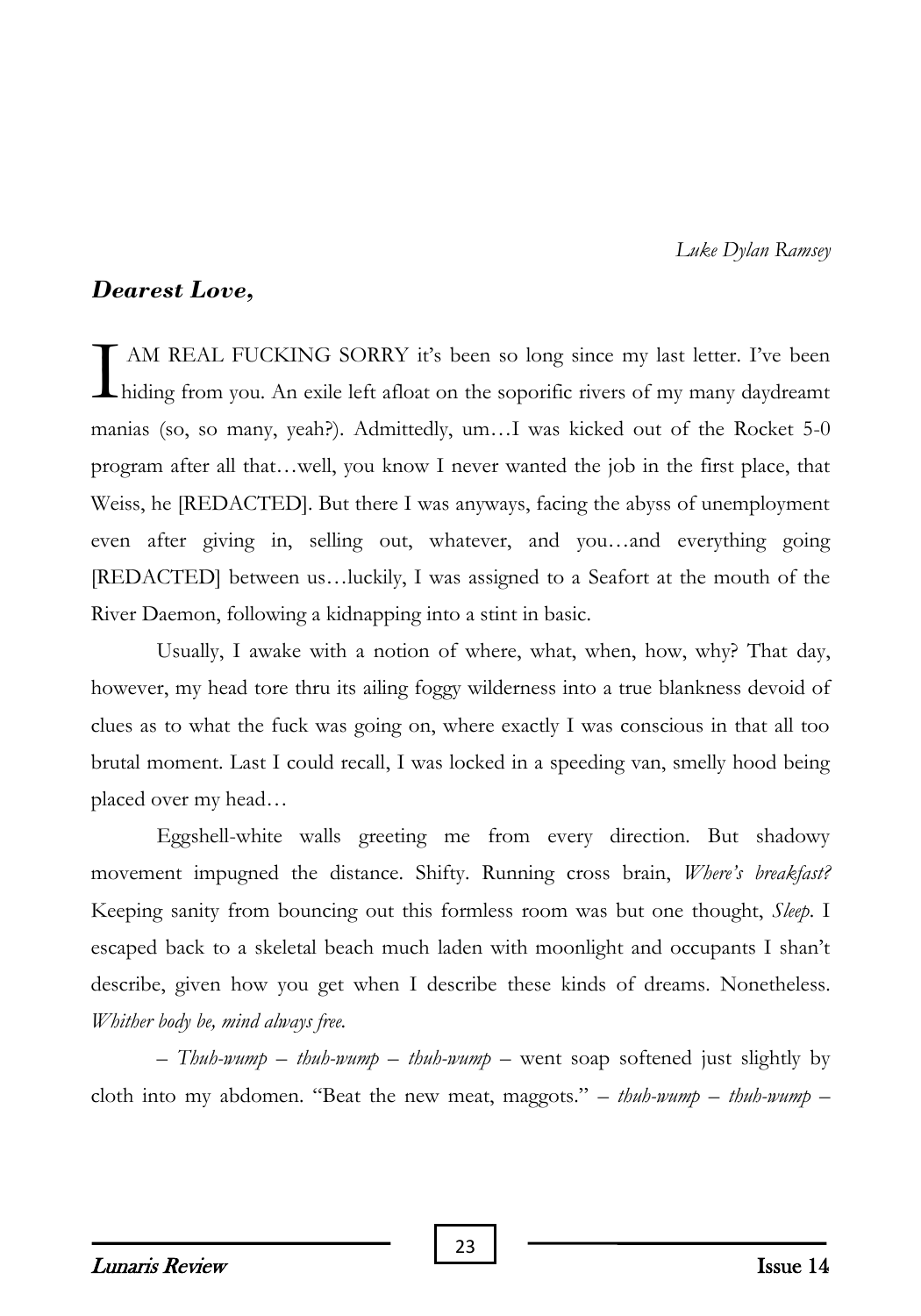*thuh-wump –* "Refresh yer newest jail mate on when t'a wake up." *– thuh-wump –* "Four." *– thuh-wump –* "In." *– thuh-wump –* "The." *– thuh-wump –* "Morning."

I rolled over for a harsh back massage, hoping these terrors were but nightmares. Most of the rest of my first day was tangled up in exercise—athletic primates spearing cross undulating shadows, roars greeting games playing success, lifting faux-guns over heads like bayoneting plasticine army men as we forded the River Daemon's riptide currents, slithering into and out from combat boots like guttersnipes as leeches jettisoned from piranhas to battle for our territory—but then yawning down food, so much.

I stood in line. The clatter of pots onto pans; wet lips smacking; scratching accumulated sweat away, away…sloppy we stood in line gaping afore a vast mess of eggs, golems standing slackjaw over trays of meatloaf fried in truffle oil, soon to swoon whilst we mindlessly fed each Other bacon, sausage wafers, using off hands to slap fistfuls of scrambled fluff into our own all-consuming mouth voids, and next, like you just wouldn't believe, Love: toasted delicacies oscillated above us soldiers only to kamikaze down between our malformed grins, then licking digits and into a magician named [REDACTED] flashing out odd spews of chewy peach candy, dark, oozing chocolate candy, orbs of hard sugar with chambers of secrets brimming with everlasting gum, polychromatic sugar dusted sour candy, tricky candies still worth a bite, a whole performance worthy of the [REDACTED] (this was the big time, babe), really, a blur of more muscly idiocy, I dunno, I just vibed, then back to the mess where castrated POWs were intoning, "No. 7 Mille volte il di moro" from *Madrigali, Libro VI*, accompanied by the screams of boiling lobsters as candles flickered wan halos for [REDACTED] barmaids serving boots of Shiner BockTM, said lights all casually suspended by flaccid chandeliers setting crepuscular tomfoolery to play over the relaxed unstained visages of actual Veilian [REDACTED], who knife game [?] or play Russian [REDACTED] in preparation for feasts hopefully heavenly.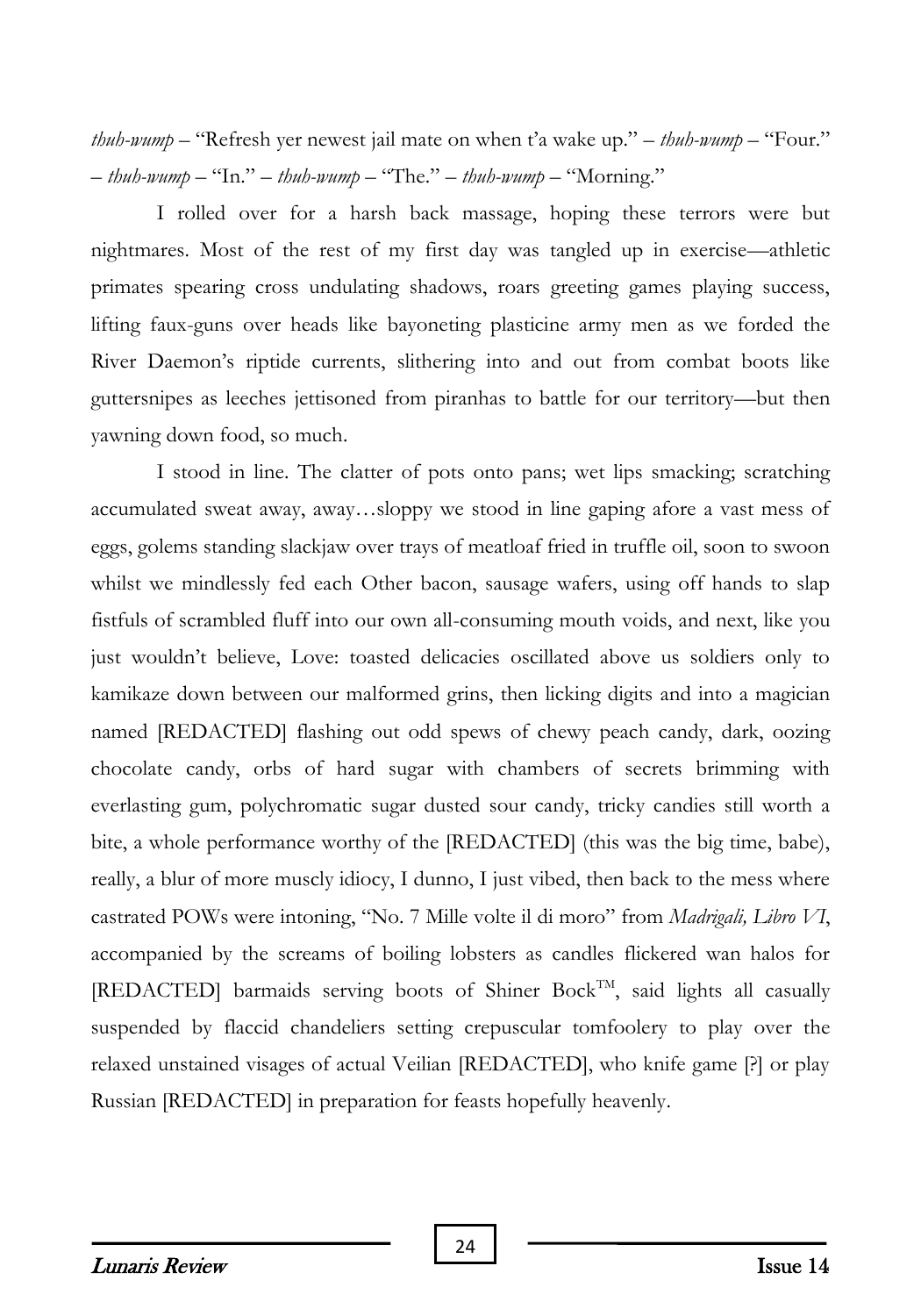Steam glistening into [REDACTED] rainbows. Wet hair shaken out, creating luxurious ripples that whistle above bending spines. The rubbing of ridged bars onto [REDACTED] produced raptures into paralyzed states (I missed you so much in there). A palace of cleansing thru inundating liquidities where riches nor military status meant [REDACTED]. Primal desires stewing, stirred onwards by our overwhelming panorama: a forever uplifting visual feast. Eyes locked with Others' cross steamy boxed up stone bursting with wet [REDACTED] bottomed by drainhole floors, an emotional rectangle rendered blasphemous by the [REDACTED] crowds of wiry [REDACTED], ruddy medics, stocky [REDACTED]… a [REDACTED] installation rendered profound by the girth of [REDACTED] bodies, all topped by waterfall roofs. A [REDACTED] appeared; [REDACTED] in my nostrils, nary a [REDACTED] in sight...gonna fail the [REDACTED] anyway.

Villainously honking lizards caroused round, bringing forth reptile dysfunction, gifting true names to privates, breathing dryness onto drill sergeants, laying eggs in showerheads so scaly baby villains could fall like manna from ceiling sky wilderness to spill onto spindly [REDACTED] and air traffic controller bodies, scrubbed nurse, and doctor bodies. Hopefully, a mere figment, 010 X [Who?] crept about the steamy vicinity, fast and loud as lightning thru thunderclouds, soaring tiptop frothing seas of [REDACTED] bodies waving as if fields of flaxen grain beset by dustbowl winds, crashing into beckoning belles swelling from biceps, buzzing the skulls of [REDACTED], enlisted women and men, the [REDACTED]. Noisily flailing about drainage pipes, challenging all available comers, there emerged octopi, giant squids, clawed crustaceans.

I digress, but I feel important again, at the very least. That's good, right? Finally. Sucks I have to be here to feel that way. At least, one of the higher ups must not have been too mad at me—or us. I haven't wanted to inform you of what's ultimately a severe career disappointment, nor of the rank conditions born of my life's current station.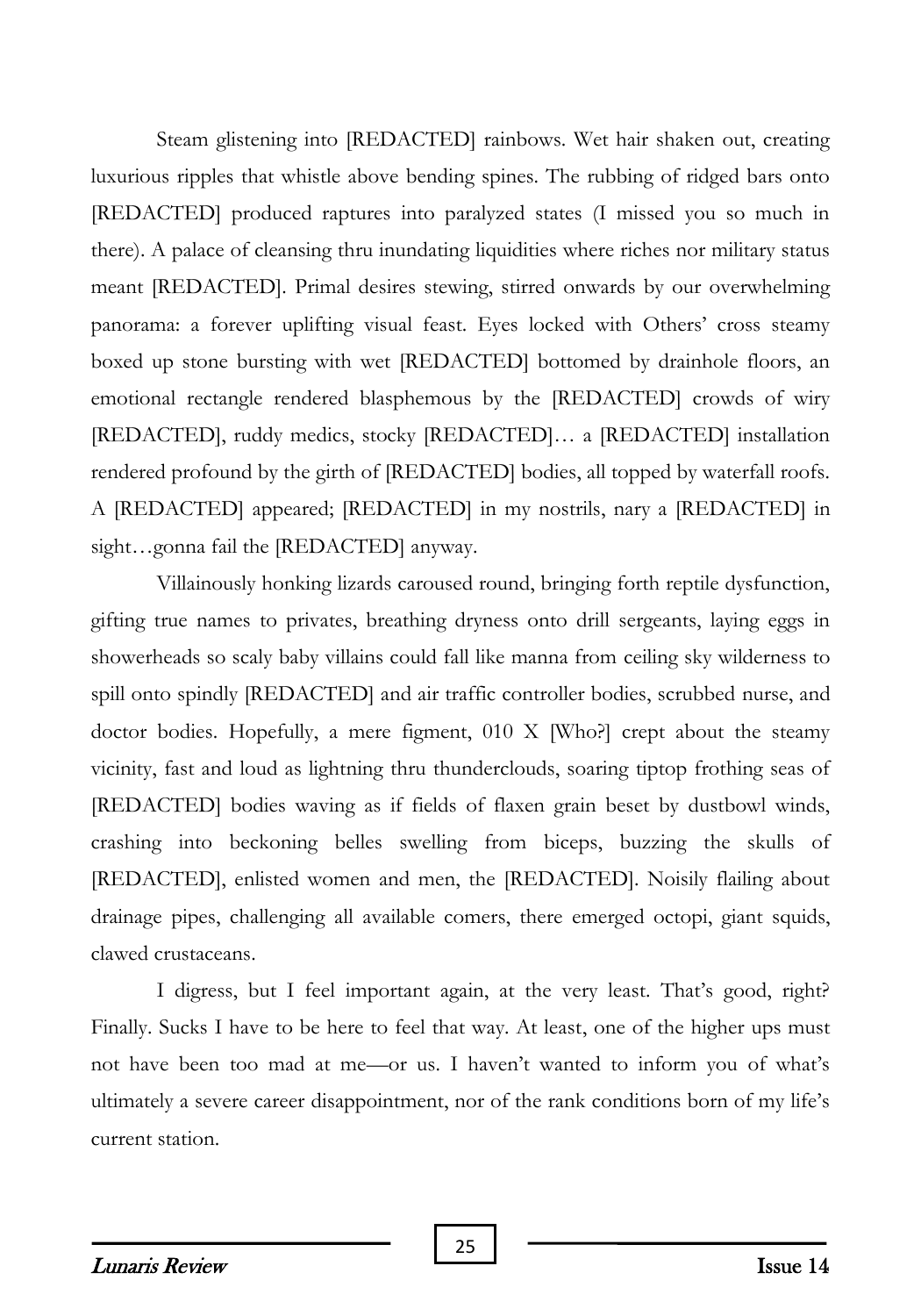I am so sorry. I love you so much. I have so much I need to work on. I can change, baby, I can change. A lot of that [REDACTED] is getting pounded out of me, here, enveloped in the actual shithouse that is war. About all that [REDACTED], I am so sorry—[REDACTED] stuff like that will never happen again. I think I know who possessed me: [REDACTED]. Lucky you got so much pull round WV.

Life here is even worse than it was in the rocket program. The Seafort is a quivering, weather-beaten structure made of steel, plastic roofs and floors, bulletproof windows. It's one unforgiving locale; it occupies the River Daemon's mouth like a tab of [REDACTED] just sitting there on your tongue, indigestible yet still ticking away at a mind-numbing doom. I don't know how closely you follow the right news or what the [REDACTED] are up to, but these waters are stabbed at [REDACTED] the time by more players than I can rightly [REDACTED]. A short list: [REDACTED].

Machine gun nests, leaning sniper towers, heavy artillery form a bristling crown for the Seaforth, a crown reminiscent of your half-brothers Javier (unofficial) and Jesus' (divine) own. A few weeks before I arrived, my fellow Veilian soldiers trained their guns on the River Daemon itself. A noxious sheen comprised of dead fish and bloated enemy bodies coats the seafort, even now. So… there's that.

The plainspoken yet bereaved waters surrounding the seafort are riddled with sharp as shit trip- and razor-wires. Barbed mines float all around us, too. These don't do us [REDACTED], however: our enemies possess the [REDACTED] to [REDACTED] these [REDACTED]. Destruction from our guided rockets is usually complimented by explosions sourced from whistling mortars aimed by our coastal reserves. Proximity mines fly from each path to the seafort: shrapnel shotgunned into probing faces, ending lives in an explosive blink. [REDACTED] we are outfitted with all types of vision: infrared, night, heat—the Americans steal thru our defenses in the dead of night with a [REDACTED], their gilly suits, pontoon boats, sharp daggers agleaming in flaring neon hues. Non-coms and officers punish [REDACTED] and/or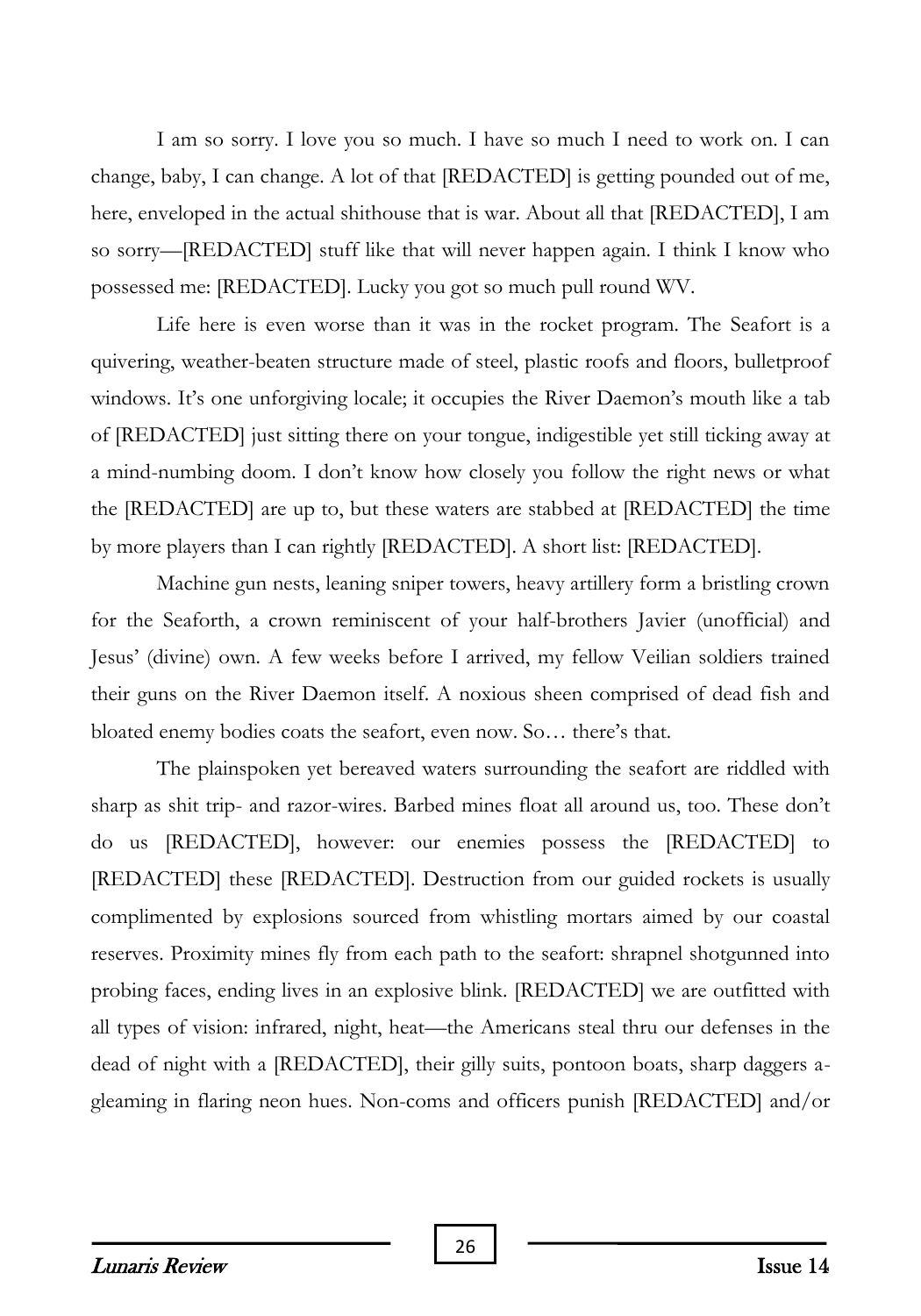[REDACTED] night guards (I have not been so unlucky, as of yet). Our enemies [REDACTED], here to sabotage, maim, [REDACTED].

Sometimes, they will set off a trap; a blooming ball of fire then stains the stars' swirled reflections; their screams rend our nocturnal solitude; our guns blaze away; and the broken cityscape surrounding us lights the fuck up much like a county fair (except no funnel cakes… believe me, I've scrounged thru everywhere). We climb down from the Seafort thereafter—to grab prisoners or war curios.

From the prisoners, we've figured out that our [REDACTED] enemies view the Seafort to be of unspeakable importance to their efforts towards taking the whole of WV. There's perhaps no place of greater import for our breaking (or [REDACTED]) of this siege.

Attacks have been [REDACTED] in [REDACTED] as in violence for a minute here now. One longass minute. I feel my time may be [REDACTED]. I love you; love Harold; think of the both of you always. Pictures of y'all spangle my room's [REDACTED] facades. I feel like the seafort is a [REDACTED], so yr letters (which somehow found me here, thank the Unknown God) and yr transgalactic love are all that make life tolerable for me, anymore. I know that you wait for me just as I do for you.

I feel yr curiosity about the seafort's unwieldy specifications, even now... psychic vectors crisscrossing a kinda cool tangling of astral wires. She's a jackdaw's nest of awkward additions. The Seafort (that seabitch) is seventeen stories of barracks, gun emplacements, communication equipment (we must confer with seaforts further down the River Daemon, as with WV itself), all kinds of military shit. Loud cargo elevators shoot up, down the Seafort's core. But two staircases twist thru it like a wooden helix stabbing into steel.

Ammunition, food, water are kept in the basement, where the officers conduct Hold 'Em games… and the enlisted men fuck the enlisted women, or other enlisted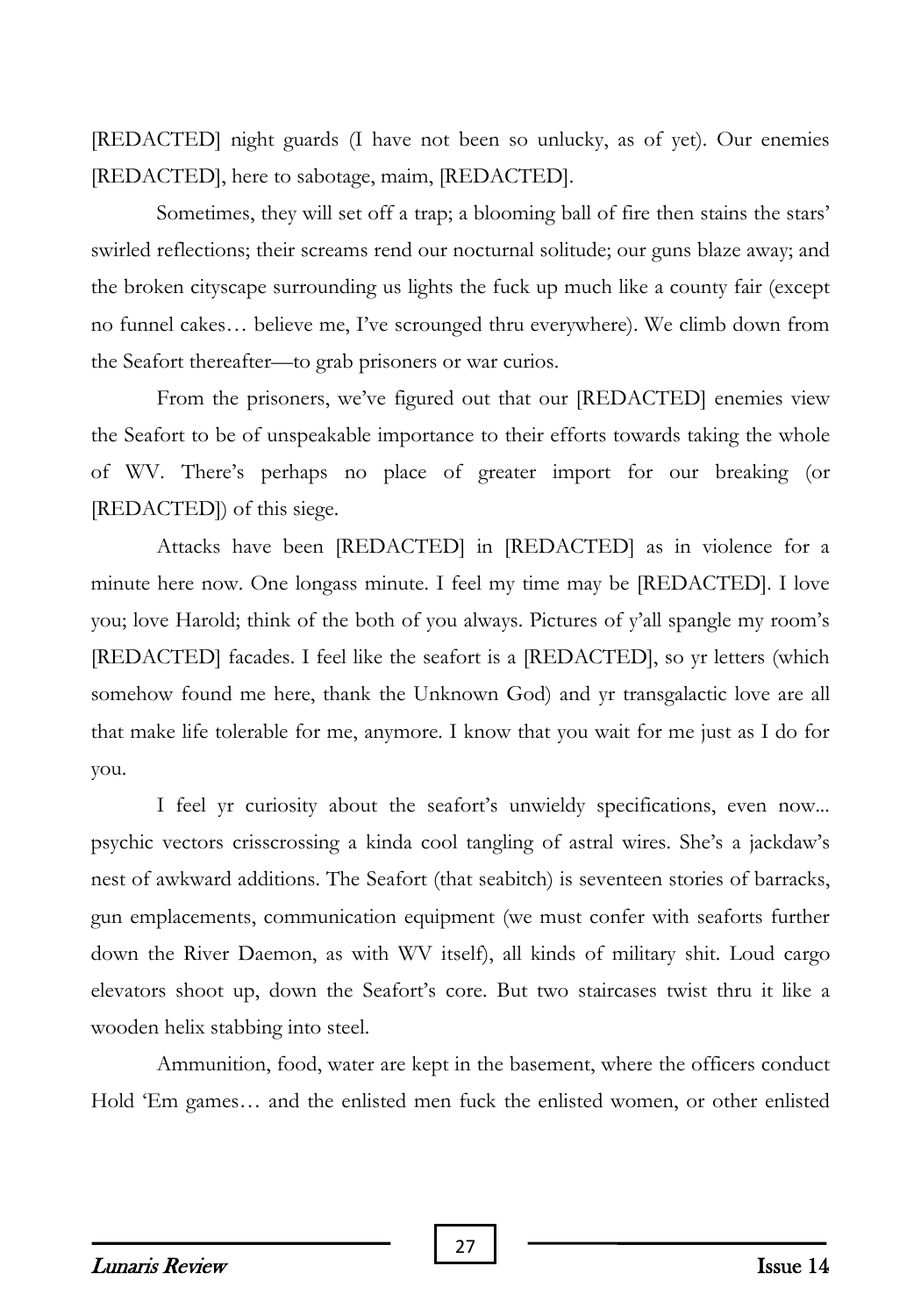men, or the enlisted women fuck other enlisted women, every combination thereof, into the hundreds… everybody is so, so bored. Except when the fighting begins.

Every room in the place is coated with a noise cancelling foam, sometimes a bluish green, at others a deep crimson, lonely occasionally a shimmering pink. I bunk with the Post-Structuralist Prof (here on research, *supposedly*) and Jules Erving Senior (his son goes to school with Harold; they were both involved in the [REDACTED] which led to our [REDACTED]). Jules placed a translucent covering over our swinging low light fixture; our room is forever bathing in a warming malaise the color of WV shekels. Our beds are arranged along 3 doorless walls. These spread further apart every day. We get in or out thru hatches.

Jules has a bounteous stash of [REDACTED] hidden beneath his bunk—ain't no [REDACTED] out this way. His area is littered with half-smoked [REDACTED], ash, food crumbles. I do not [REDACTED] with him, haven't indulged even once since that singular silly time in the showers enduring my first day (I'm too stressed out to even think about it overly much, I promise) but I do, admittedly, feel the urge to, a strong tickling impulse, exponentially increasing by the day… to [REDACTED] away the days just as we used to, before li'l Harold came along.

The Post-Structuralist Prof masturbates to lewd pictures of himself all day, that fuckwad shaman—completely disgusting, right? Being within sensory range of this war has changed him, even if he doesn't ever fight. He just ain't that upbeat cool guy fella who helped me thru City College no more. Probably won't ever regain that sweetness, that painstaking naivety.

I fear the same for myself. Life keeps on stretching past all foreseen boundaries, into previously unknown worlds of uncertainty, pain, hate. You know what I'm referring to. There's something stirring withinside me... a hunger... a need. Retribution.

I was heading back to my room after a long fucking night of guard duty when the latest attack began. There was this massive explosion—seemingly far away… it's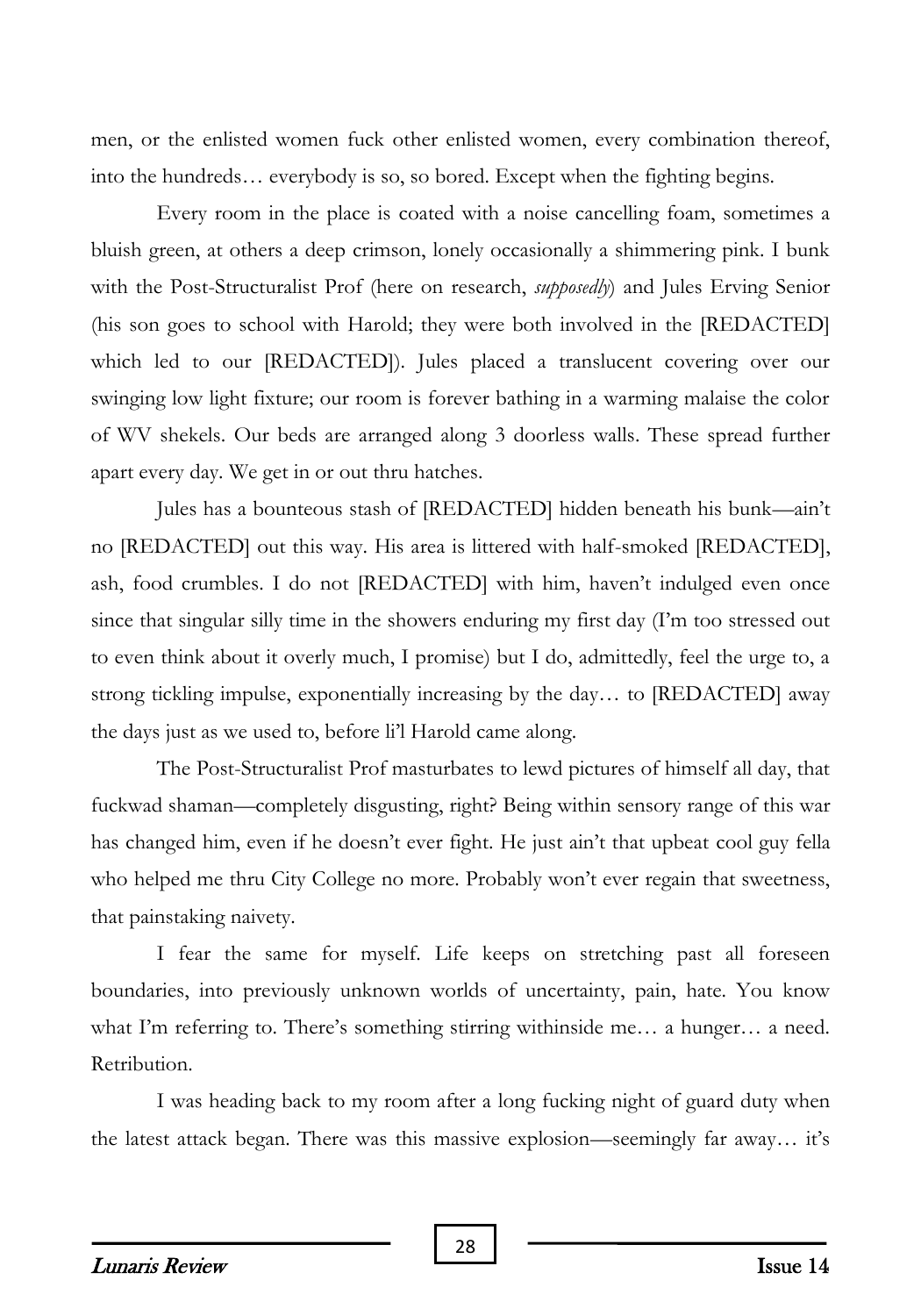hard to tell in the Seafort. I flattened myself to the floor, then crawled to the nearest room, even though I was in the officers' section: the [REDACTED] for trespassing are [REDACTED].

The electricity was cut. But the backup generators started thrumming away. Klaxons tore thru my ears; flashing lights starred my eyes. My comrades' footsteps pounded up then down the hallway. But I cowered there, collecting the thought processes which had been so rent by the concussive boom, this subsequent stimulus overload. You remember what that's like?

The big guns on top opened up. *Oh shit,* I thought. The vibratory hum of Huey blades became audible. Country fried guitar heroics sizzled from someone's sat-phone. And the *brap-brap-brap* of small arms fire filled the hallway. I peered out, mind settling for this new surreality, saw muzzle flashes splinter the darkness, searched thru the room's drawers for a weapon. I had only come up with a switchblade, a small luger when I heard the door open.

I jumped behind a bunk, peered over the messy blankets, eyes on the entryway. Flaring explosions popped all around. But a skinny little militia fucker nudged his selfaugmented AR-15<sup>TM</sup> into the room, shoving it this way and that as if he expected our shared landscape to brim with enemies both blasphemous and obscure.

My pulse quickened to a breakneck pace; sweat impugned brow and palms; vision pixelated unto impure distortion; pangs contorted stomachild (that which controls my controls); an ethereal tingling assaulted extremity. I knew it was only a matter of time before my cowardice was discovered by friend or foe. But still I sat there, just staring at my enemy: transfixed by frosty tendrils.

I began visualizing my assault on this human. He poked around with his bayonet; announced the room to be: "Clear!" then turned away. I breathed deep, sprung over the bunk, tackling him with a heavy *thud!* 

He stank of chewing tobacco, urine, river water; was yelping already. I slid the switchblade between his ribs, twisted, forcing it deeper, deeper. My other hand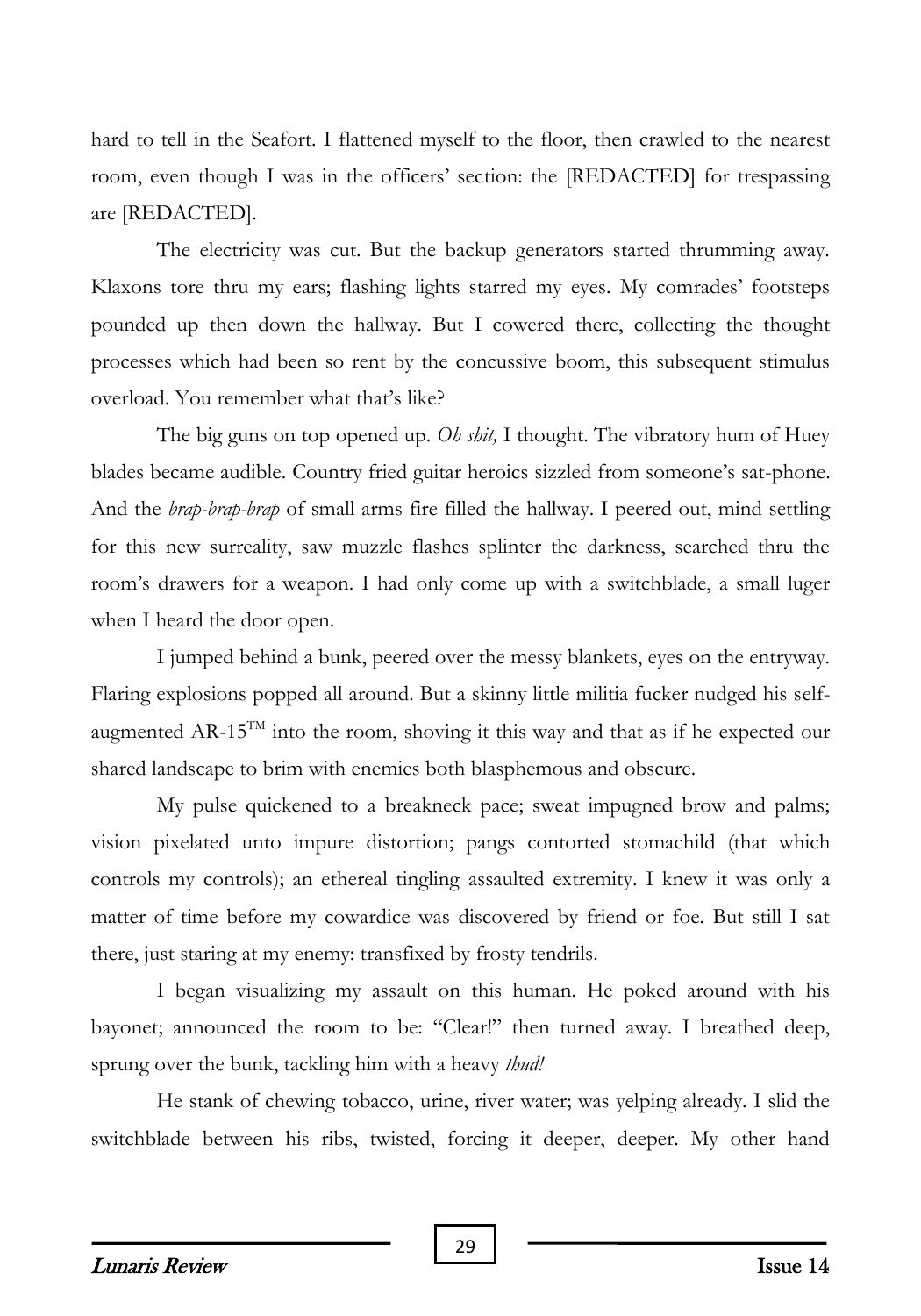dropped the pistol—don't remember why—and reached for his mouth. I pulled the knife out, stabbed amuck his chest. The stock of his rifle *bang-bang-banged* against my forehead.

My vision blurred red—I've told you all about how shit goes downhill after that. His own eyes were crazy wild, yellowed, bloodshot. Mouth was ululating perfect nonsense. I could feel his hot breath on my hair. His skin was smooth yet aflame: paired bloodlust.

The rifle's stock was now hitting my shoulders repeatedly. His grunts and yawps grew heavy on my ears (those big boys). So they drooped with fatigue. Still, I stuck my fingers in to grasp his tongue.

My fingers soon grew sticky with his saliva. Our lifeblood poured forth from untended wounds. We struggled for a while. Then I pulled on his tongue. He shut right up. But his struggle grew delusionally fierce.

He was beating away at me. I started to calm down some—there I was, on top of him—so I suddenly dropped the switchblade to reach for the luger. *Pop-pop-popped* him in the face, a hellish triptych depicting my damnation's infinitude.

His blood fountained onto me. My first confirmed kill. Shit, baby. My hands were covered with gore—the rest of me as well. His death rattles were earthquake-like in their effect on my body, my psyche. But I could not roll off him… or what remained of him. I felt stuck there by a maligning force. Even though the stink of his feces filled my nostrils, our grasp on each other was lightened only by his ascent into that nothingness awaiting us all.

Shouts filled the hallway… the noise, the rending volume of dirty Americans. Get 'em the fuck outta Sovereign TX, 'n 'specially WV, am I right? So I grabbed his rifle; stood myself up. I couldn't stay in the room, with its fetid stink, its deathly air. Stepped into the hallway, I fired 3-round bursts at every camouflaged figure I saw arranged like hieroglyphs all over everywhere. My enemies flopped to the floor at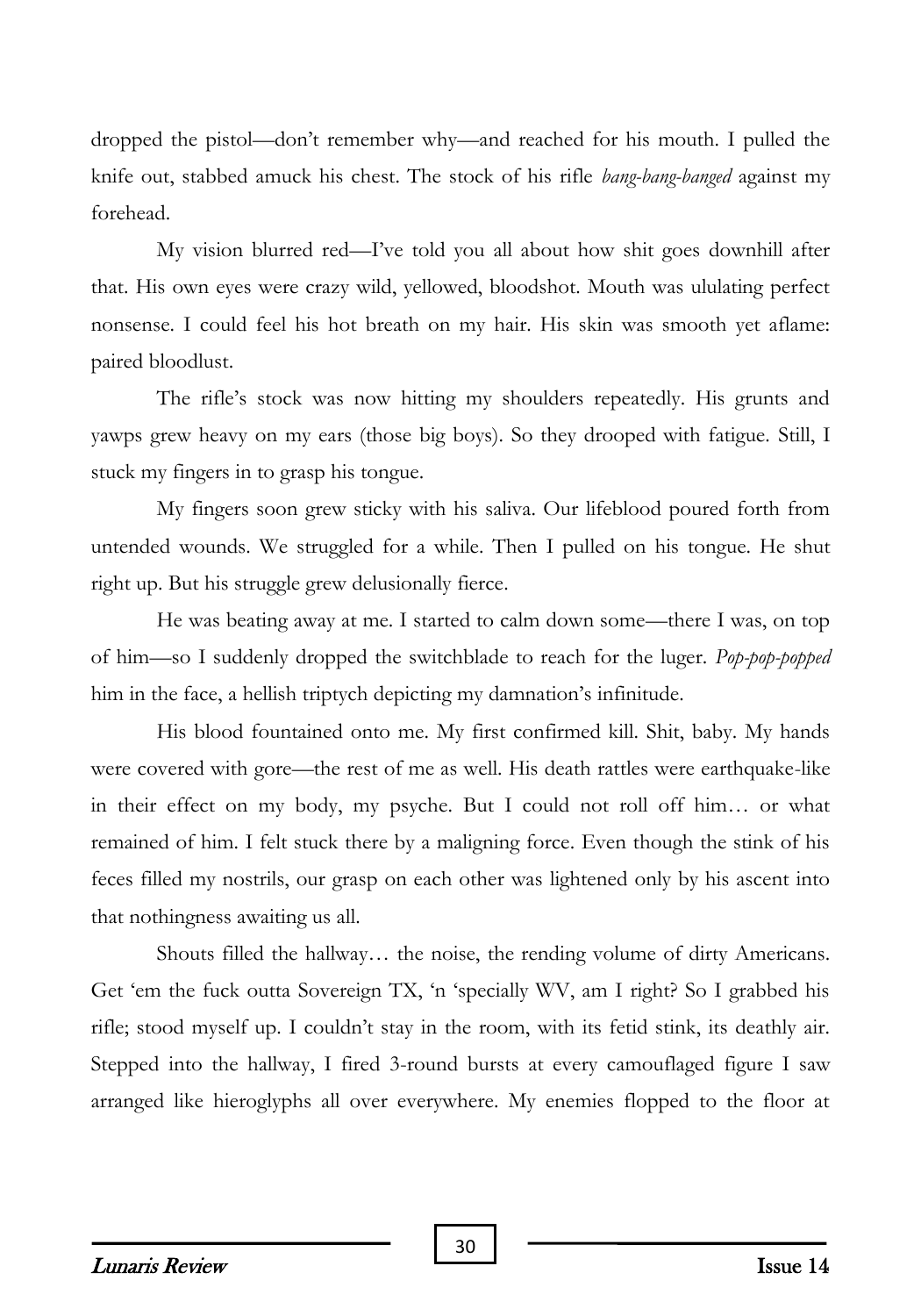random. I dropped to a crouch, firing more, eyes questing for the avenue of my escape.

I advanced, discovered the staircase. There I descended lower into the seabitch's belly. Dripping from brow onto eyelids, stewing in spatters of gore, sweat watered my sight, transfixing me with indescribable visions. There amongst [REDACTED] masses upending the central helix, large caliber munitions harrying any stragglers, a ruckus all in all, I shuffled along as best I could. The fire system was going. But the water cleansed my body of the blood, the sweat, also my mind of its prior calcification. I know, right? Somehow.

A score of mutilated bodies blocked my way; I exited into level six, an [REDACTED] floor. A grenade blew the door off its hinges behind me. I ran like a blinkered horse, no finish line in mind.

I tripped to crash into a stockroom. Jules was standing there in an officer's uniform he must've stolen. A Glock<sup>TM</sup> in one hand, he held a dead woman of uncertain origin by the hair in the other. He seemed a giant, talking fuckin' obtuse (too much even for me), conversing with plus for the dead woman. Darkness swamped up the cavern, both cosmic and literal.

I skirted around him—he was ignoring me—to search the rest of the nightmarish setting, and there lay the enemy's point of entry: a tunnel constructed beneath the river floor. It was low-ceilinged, patchwork. Water *drip-drip-dripped* from wooden beams. But there were no enemies. I crawled thru it, found myself at a fork, took the leftmost passage, was on the shore of the River Daemon within seconds.

A fog was rolling thru. I just sat there, pinging rounds off the seabitch, smoking the occasional cigarette. I meditated on my inner emptiness, focusing on you and Harold when shit got to be too much. Then passed out into an enveloping world of bloodwork teeth, ever new bullets, an oasis planet above which I was suspended, hovering midair, overlooking a sea boiling with abyss, a sentient ocean constructed of atomic evil. But islands appeared. Gravity pulled me down into an obsessive simpering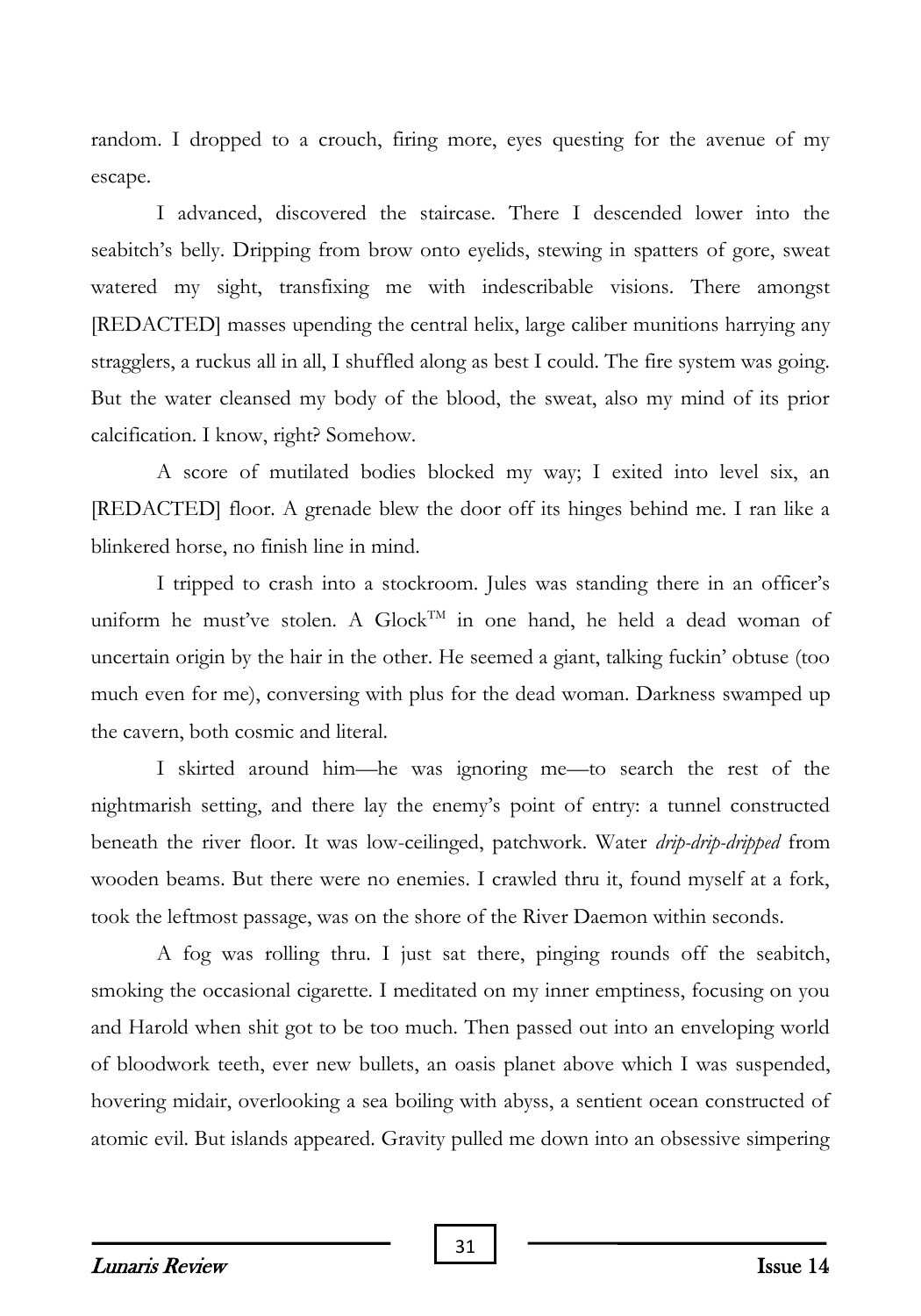for the tropical birds trenching this enveloping yet tenebrous (lack of) air. Jungle cats mewled greetings to one another and to me, fixedly staring as if personified omens sourced from unexplored deeps, stalking vociferous prey thru corporeal forests expanding into hazy horizons here and there interrupted by fields of rice serving as moats for remote enclaves with six, maybe seven thatched huts constructed to swell atop bluffs hidden by exponentially receding tree lines, the BASED GOD climbing trees to shoot platonic arrows at flying orichalcum shotfeed swishing from native slings, hooting and hollering all his/her/its livelong while. And thru that subconscious jungle I floated. Dark clouds of insects impounded my skull of skulls. Legs humping along, doing all the work but flying even so ever towards the sound of burbling enlightenment, never fated to succeed, wasps were my sole followers, and they bit every bit of exposed flesh.

Yes… as always, but even worse, somehow: I fought off wakefulness with a fierceness I only just then found I possessed. I was discovered by the Post-Structuralist Prof a full day later. He had been out wandering these scarred liminalities. "Been interviewing the dead," is the infotainment he led with.

Neon tracers cut fine contours into a starless evening, as always. Picking thru wreckage, on our way "home" (home is really wherever you and Harold find succor), he recited the following poem to me, an audience distracted by the bombers whooshing above the tree carcasses enfolding us (forests round here have been [REDACTED] all to Tophet) and guided missiles impacting on bunkers built into hotly contested ridgelines ostensibly to distract from the Veilian commandos I could see [REDACTED] these hermetic defenders of embattled boulders cuddled against sheering cliffs. Speechifying was the Post-Structuralist Prof, seemingly off the top of that egg-shaped head (each star signifies a minutes-long journey into some mindful (or mindless) night during which we talked little or not at all):

*Acid-Green Scalping Machine*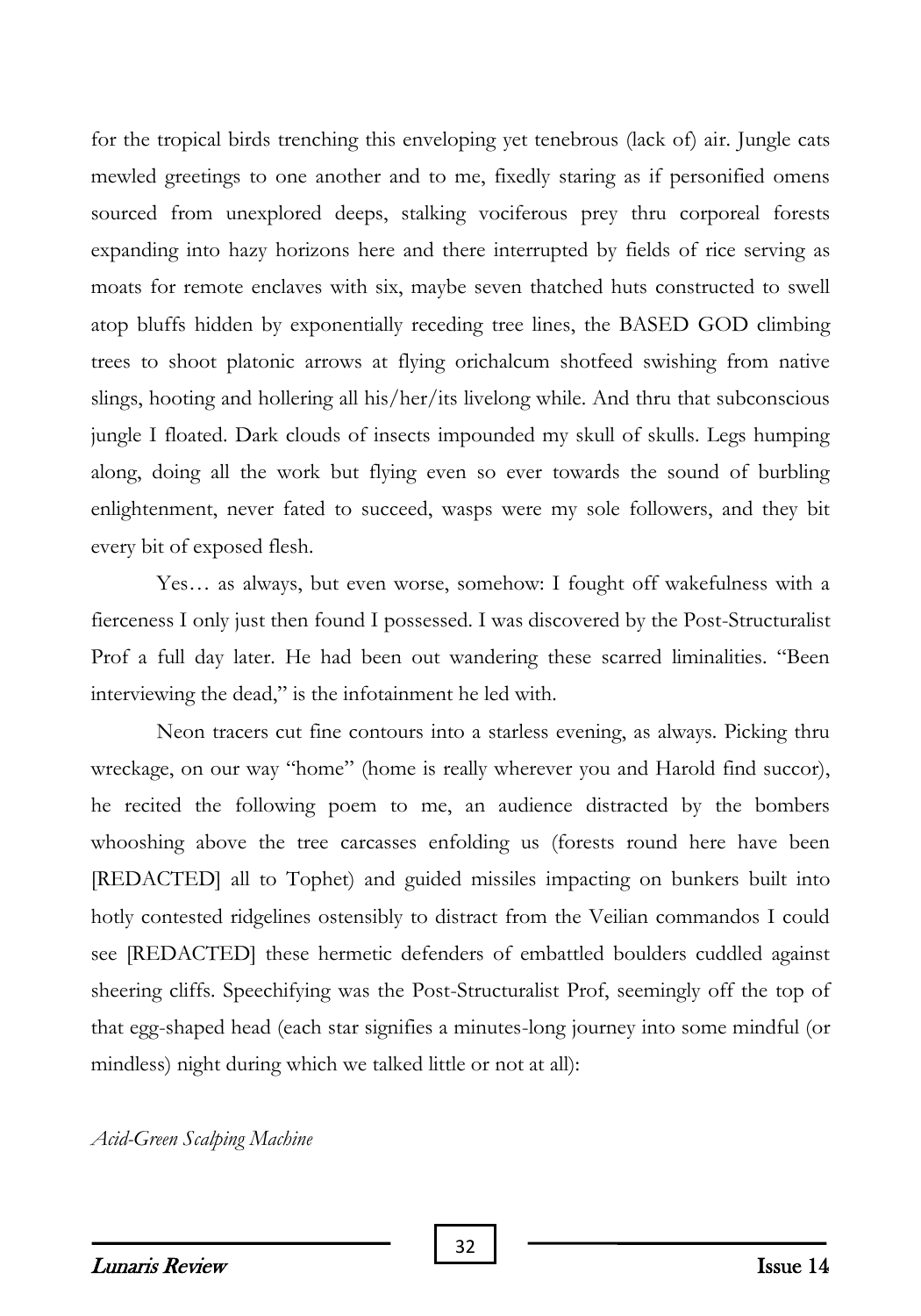been thinking lately in washes of oracular colors connoting lucidity's most chrome visions no tangible sunk cost to be discovered however clarity reigning above shared pasts poison oily upwards Rothko-black spoiled rotten delight nacreous skintight flashing spotlit skyline under where we shared bodily communion ourselves out blotting time reactive fusing uhgether I was just a fix up job for you I was work easy in abounding worst ways obtuse yes for hilarity but never now unjust to see yr toothy abyss sanguinary frying unto meaning —let's get together you 'n me—

\*\*\*

Mailed [REDACTED] a screed yesterday. Been pining myself for a dearth of idiots in this life a strange weekend long malingering long I say long. [REDACTED]… he has yet to—reply, my guy. Come back to me I set you free. Bastards exponential. Oh, you found some Other body else? I've had mine. But fever tumescent coursing held withinside. There is no one else.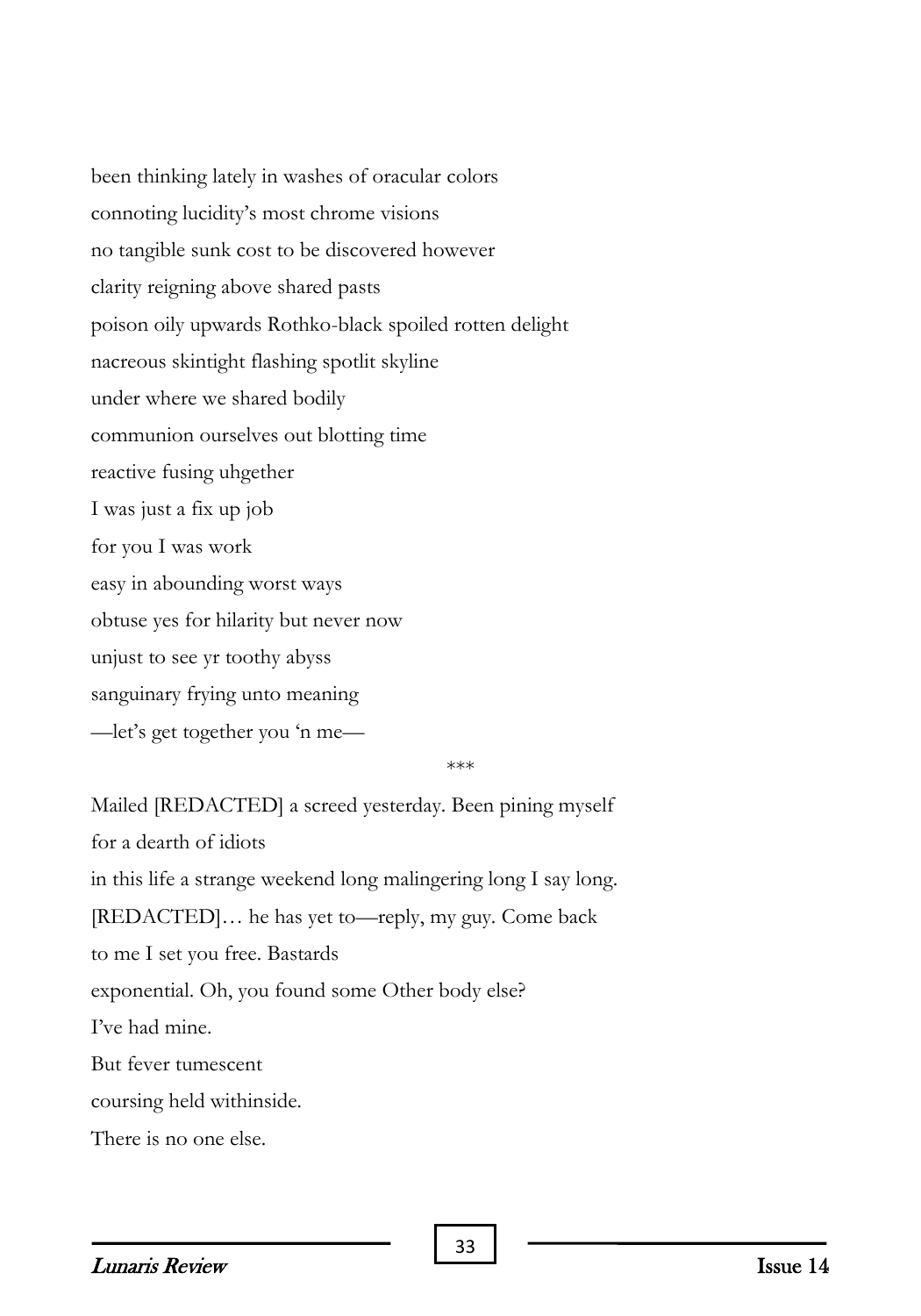Admittedly to display gaping teeth work void In the flesh ours this nakedness — (minute babbling burbling right on… To write is to fire is to unspool Leave ashen wrack all behind as off Walk away 'n I love it Baked dark—unto oblivion—fructifying nonetheless

\*\*\*

you did lie to me every undead complaint all over again you never apologized no away to what little remains of the Rothko Chapel's unholy sundering yr homey hinterlands you always lied about us verbally digitally tangentially I can lonely trust myself

\*\*\*

you now ensconced by balding nirvana encouraging FOMO guileless *you date Trump supporters! you lack shame in total!* I can see y'all—each, the two of you—splayed beguiling round the news cycle's meat wheel every day I malign this imagery daily I hide inside there even more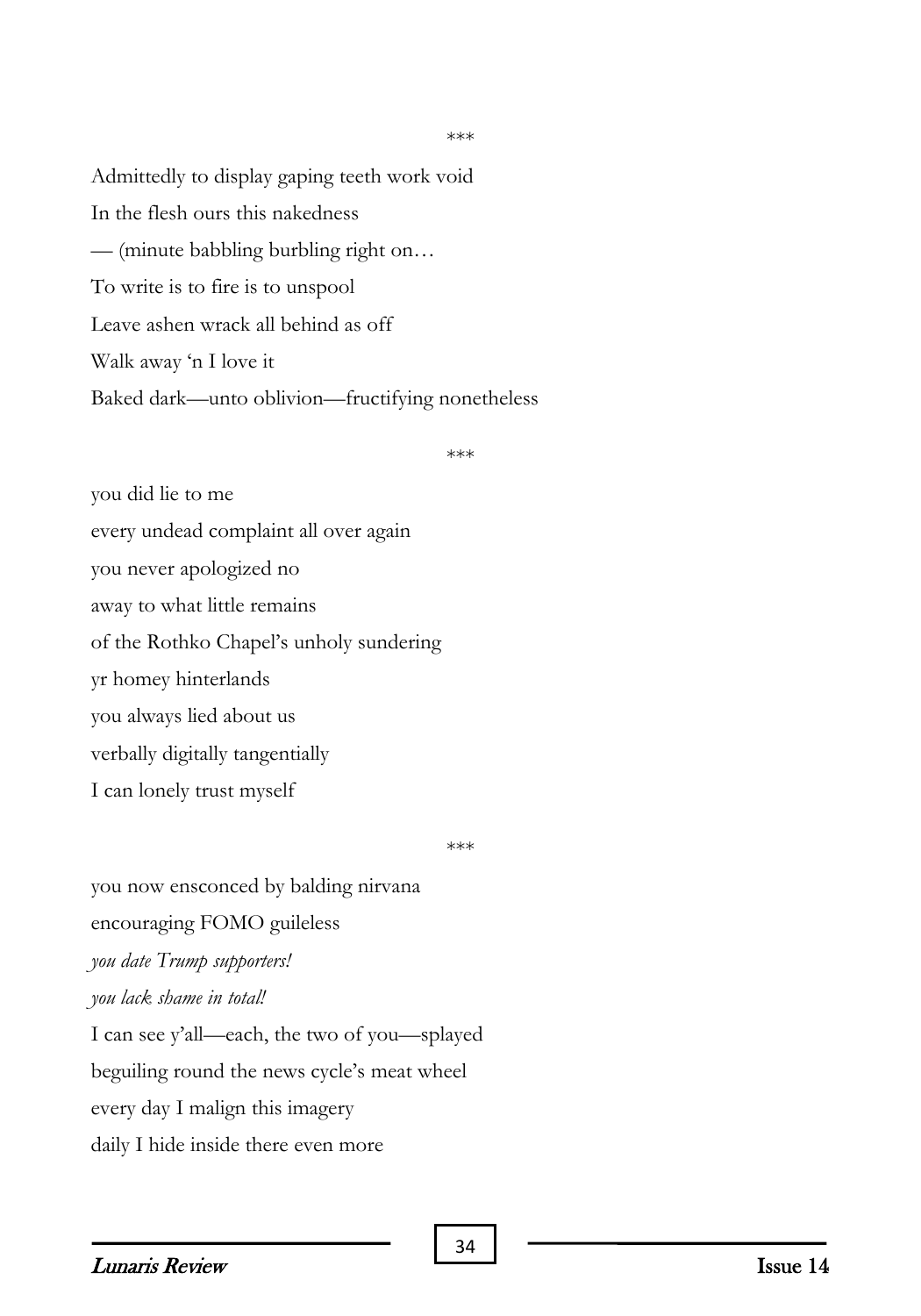you a nobody some footnote distracting away my story me a skullboy goodtime *oh fuck it all!* me a woowoo queen I curse you akin to the multiplicity of witch doctors that have cursed me unto pestilence obscene

\*\*\*

you an a righteous blaspheme personified walking caricature meathead groupie a swallowing vice unto yourself

\*\*\*

you don't deserve him him a Sovereign Texan jet daddy you'll fuck him wrong up *gun me down bb!* he looks about as normal as you clearly so needed me to be no more methinks not a thing more I'd kill myself for normalcy but never again—you

\*\*\*

ever just more to document *our dead possess much to say!* my erstwhile love my god my obscenity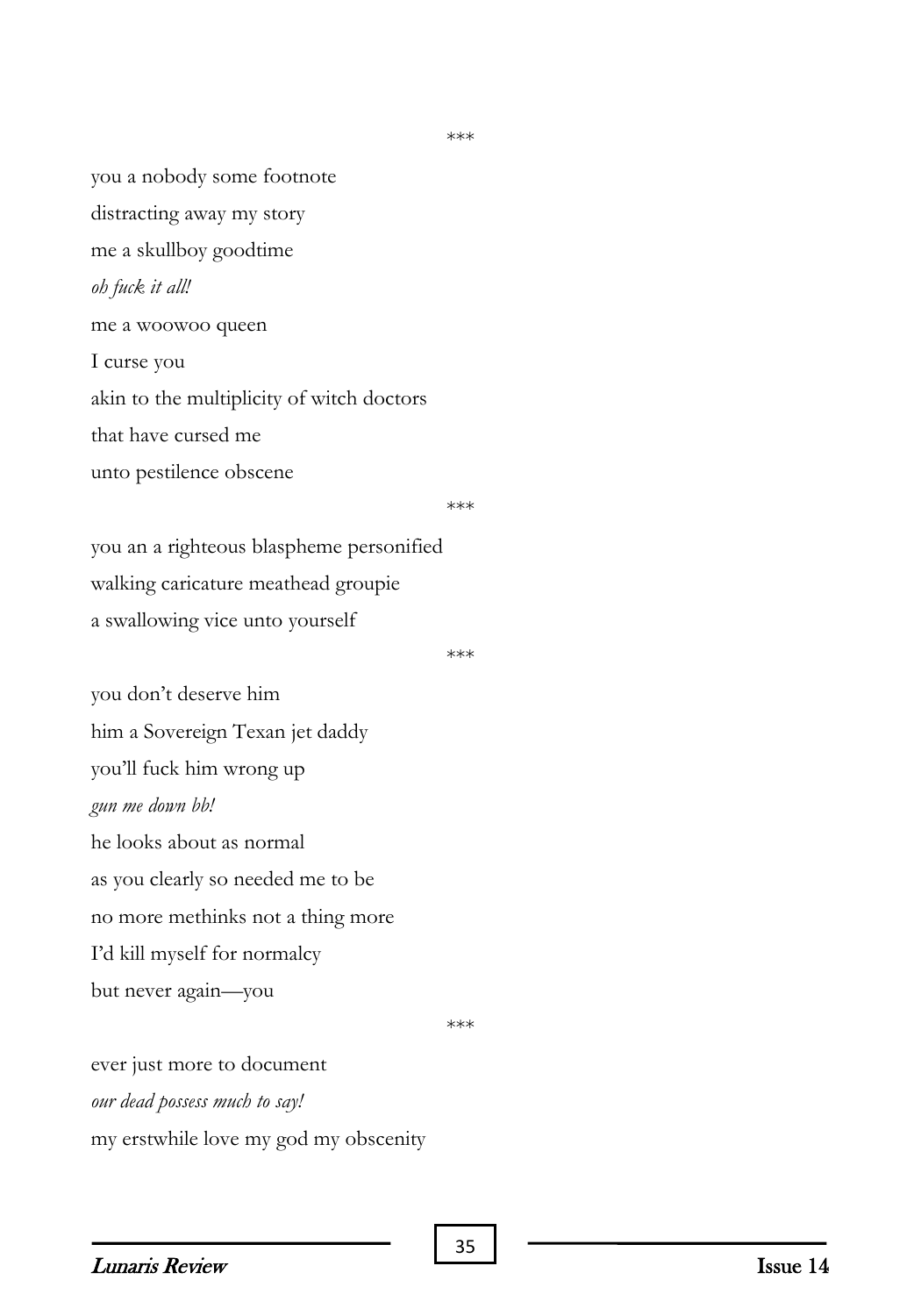mine temple of cathexis but I'll leave you

What a fucking weirdo that guy is. Yes? What did I formerly see in him? He's been everywhere, yeah, but that's the only impressive aspect of his resume. Whatever—I think he was talking about [REDACTED] in the poem, myself, word round the barracks is they're in an open relationship. He thinks that'll serve as an appetizer for a feast he'll never even see, let alone taste: he's out here, not back home with [REDACTED]. But you can come up with your own interpretation, of course. Don't mean nothing by including it here, BTW, just thought it was more interesting than most of the [REDACTED] I wade thru out here.

Anyways, Love. About halfway thru the writing of this letter I realized I was achieving a higher form of typing: enlightened catharsis. I did not know that I needed to unburden myself quite this much. Now that I have been so clear with you, I feel much better. I hope that all is well with you. And that all will be well with me (as with us) once I reach yr fructifying embrace once more. My love to our son.

Salutations,

Sloth

(June  $27<sup>th</sup>$ , The New Age, Sam Houston Seafort)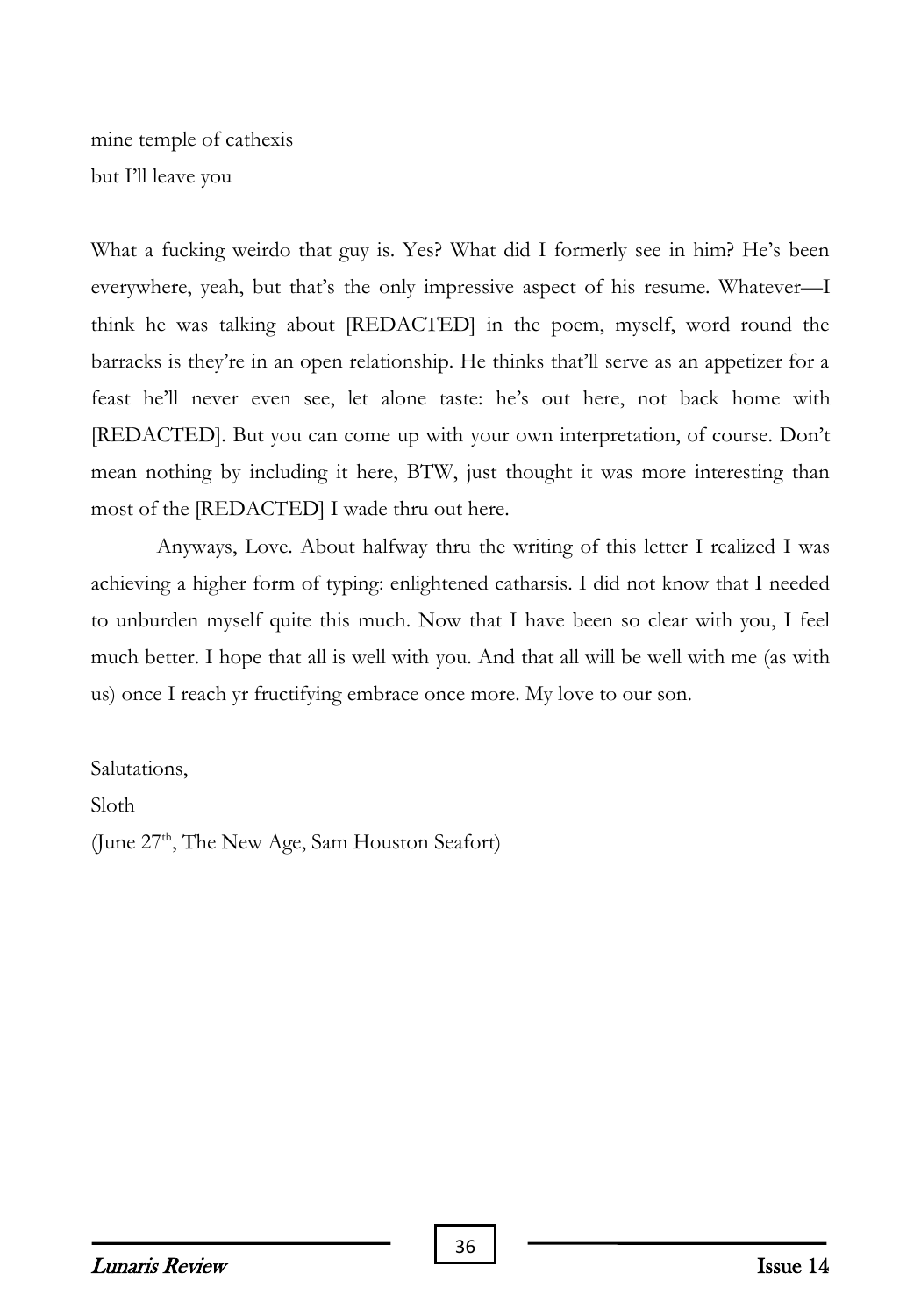*Ndubuisi Martins* 

# **Songs remain instead of mothers**

At dawn, you are wet clay and mother could have crafted you a bouquet of verses tossed onto daylight, flung free but needing a form, asking the run of airs that the night could have heaved us on, as last dust to her earth. the shrinking figs stay as relics of a mother who wore the colour of night before we went to bed, whose welcome hands turn stilted smiles of her photos on our walls.

you can't be adult at dawn. you can't skip the milky teeth of childhood and lift the burdens slung over the shoulders of noon. you become children when you wake songs too low in the stomachs of errant drums; you who were sung to by mothers, you who know now the echoes of lullabies, beseeching the cold mouths that had made them. now, as a songless tribe, you await the rebirth of chimes from outsiders who claim the tongue of night.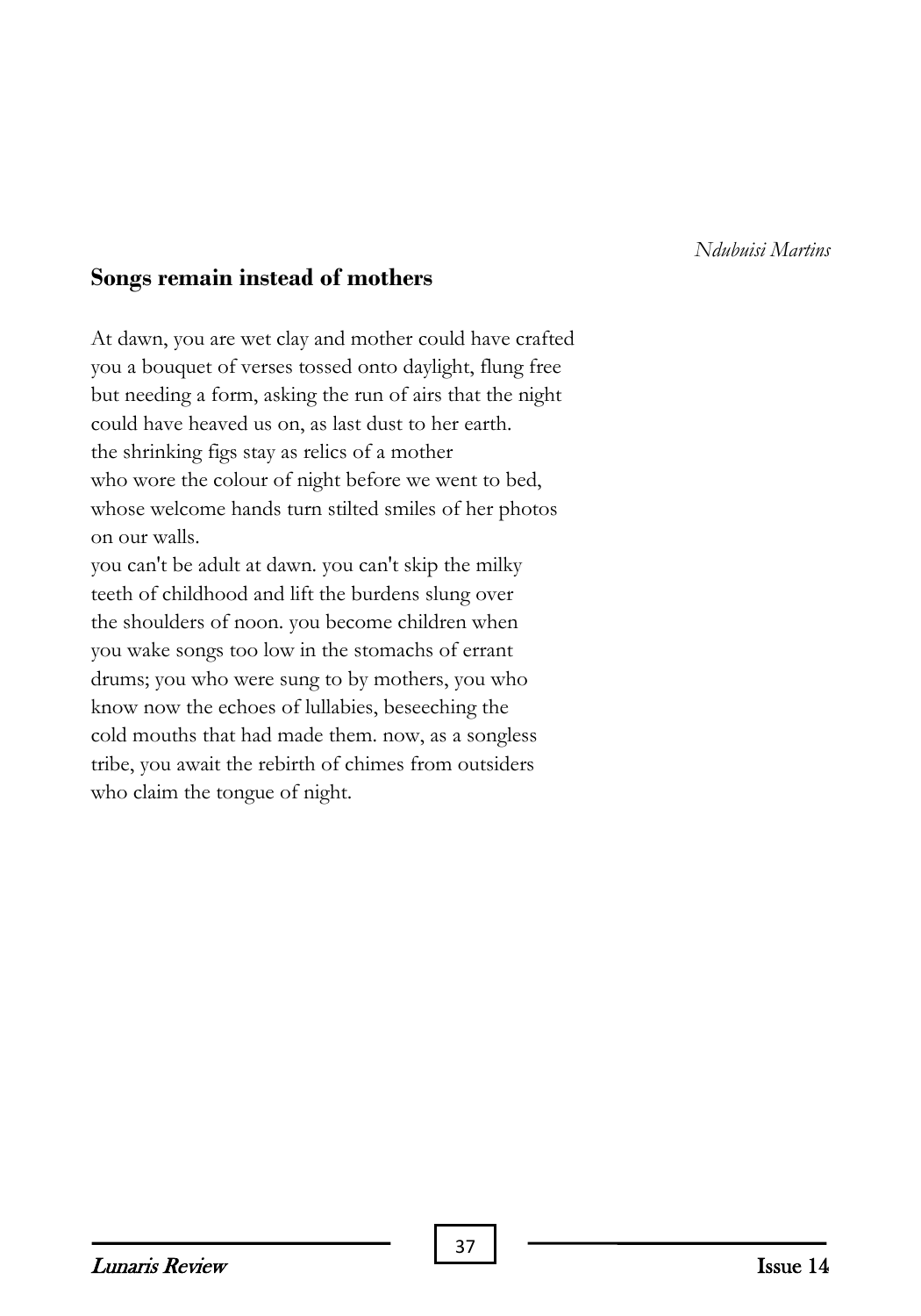# **Let me not tell my story**

Do I need to tell this story? Or let this story tell me? If the flutter of the green leaves Tell the harmattan's tale, Should the dry lips whimper? What rooftops of memory tell the present is silent In the scribbles on your face, I see mockery and To give voice to my deep pain Is to tell a story, repeat the known story Told by the writhing silence that speaks Let me not tell my story Creviced in the narrative of the wind The whipping gyre of my thought Has its story, the pain I bear has its tongue Its ink or buccals are enough anguish To write is to double-tell To double –tell Is to scratch iodined skin for newer pains The newer tale is the obituary, reenactment of pains For the Easters of mangled memory Better the story is left in its story Than I in the story or the story in I told again and again. So, let me not tell my story, the tinctured tale.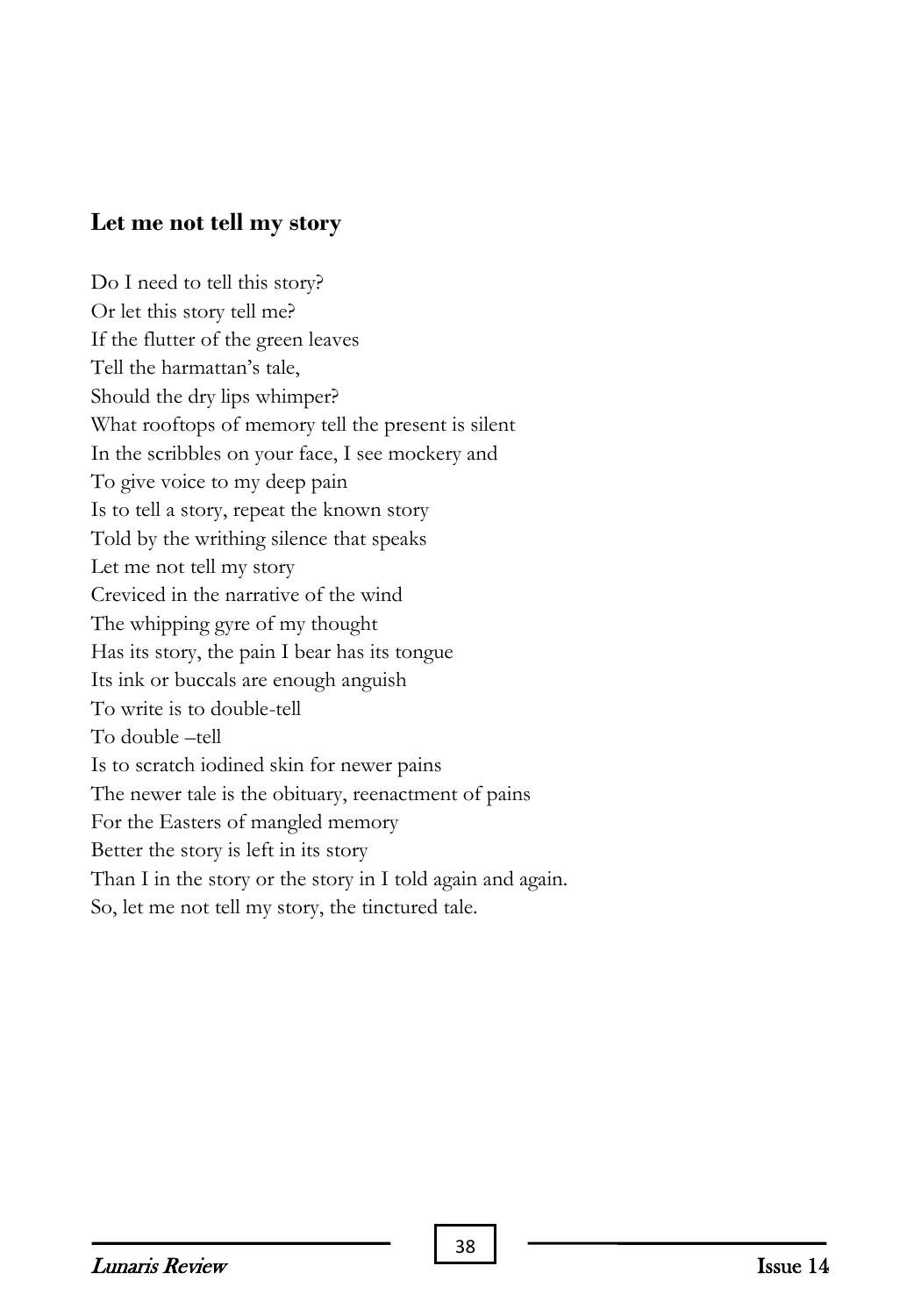*Ismail Bala*

# **The Promise of Sunrise**

*(after Ifesinachi Nwadike)*

I

My body is an ambulant morgue My skin is but a duct tape On the putrid manikin of my inside

The cicatrices on my body Are coordinates, maps of agony Each, an anagram of pain

The calluses on my hands Are topographies; the lines pain burrowed Into my being and blood vessels

My face is a black pictogram On which are dark hues of sorrow Trampling on the detritus of broken hopes

## II

Several times, I have faced hazards But Poseidon's blood boils in me still

Tomorrow, I shall blot the sun And hold it in the crevices of my hands For I am impassive to fusillades

I, in the trails of biblical darkness Loitering, the promise of sunrise, recess.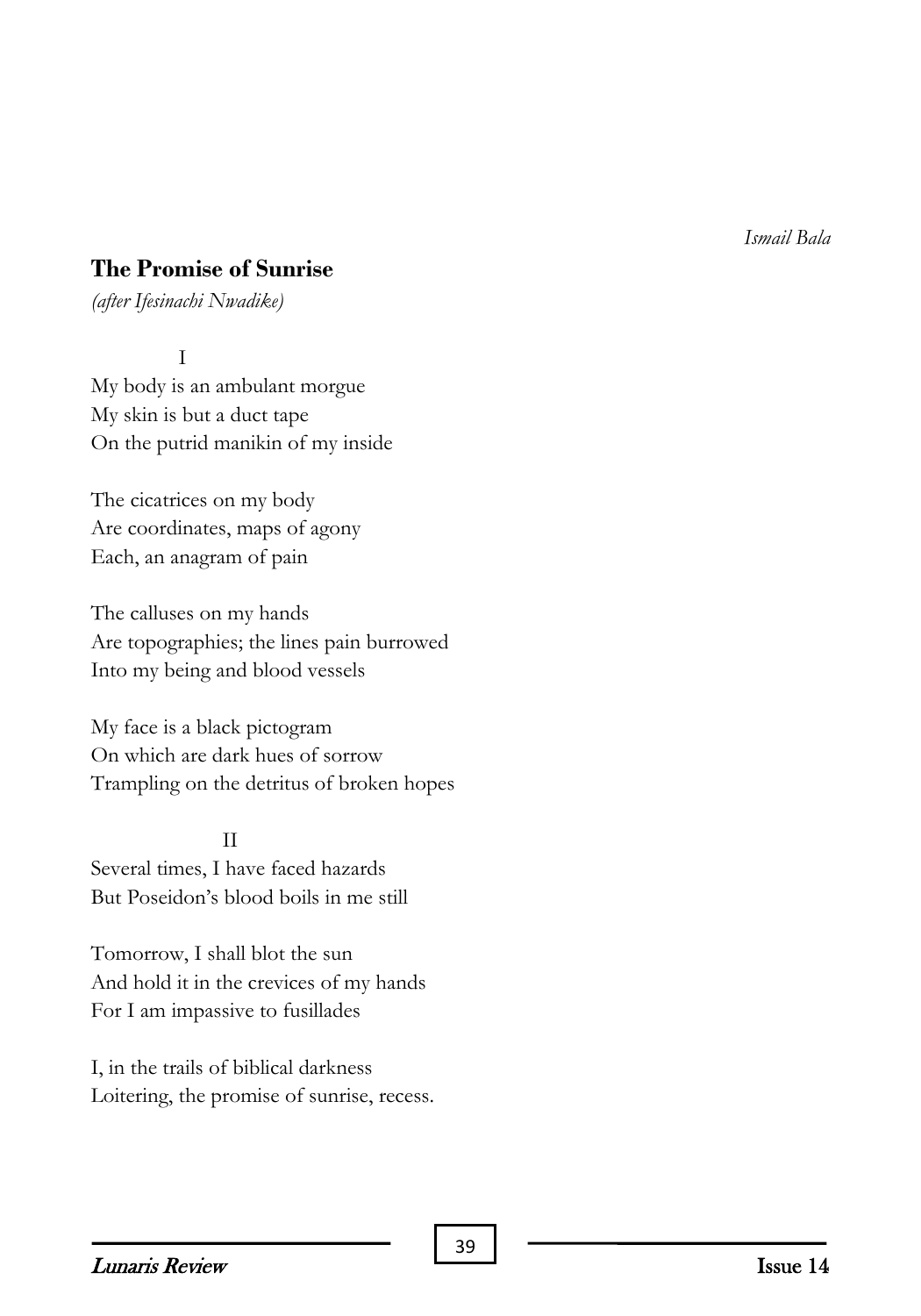#### **Consecration**

*(for Obi Nwakanma)*

I ascended the mansard roof to see immortality at sunset. A silly dark cloud appeared at the door steads. It was my mother leaving for ordaining herself, a deity, from the holiness of an over-anointed life.

As her forbearers before her, she saw the end of the world as a door its frame; from eternity unto eternity, waiting for sunset, and the immortality of the mansard roof.

Wilted, trunk of the *neem t*ree, her remaining stem has become a vessel, with which to transverse to the other life.

Whoever doubted their dubious intentions, when we were fetuses staring into their stilted eyes, these and till the crypts open again are our mothers: timeworn, purblind, aged as only fibrilled places.

these are fetuses, leaving the uterus once more, to a perilous, stringent nature. A firm, primeval desire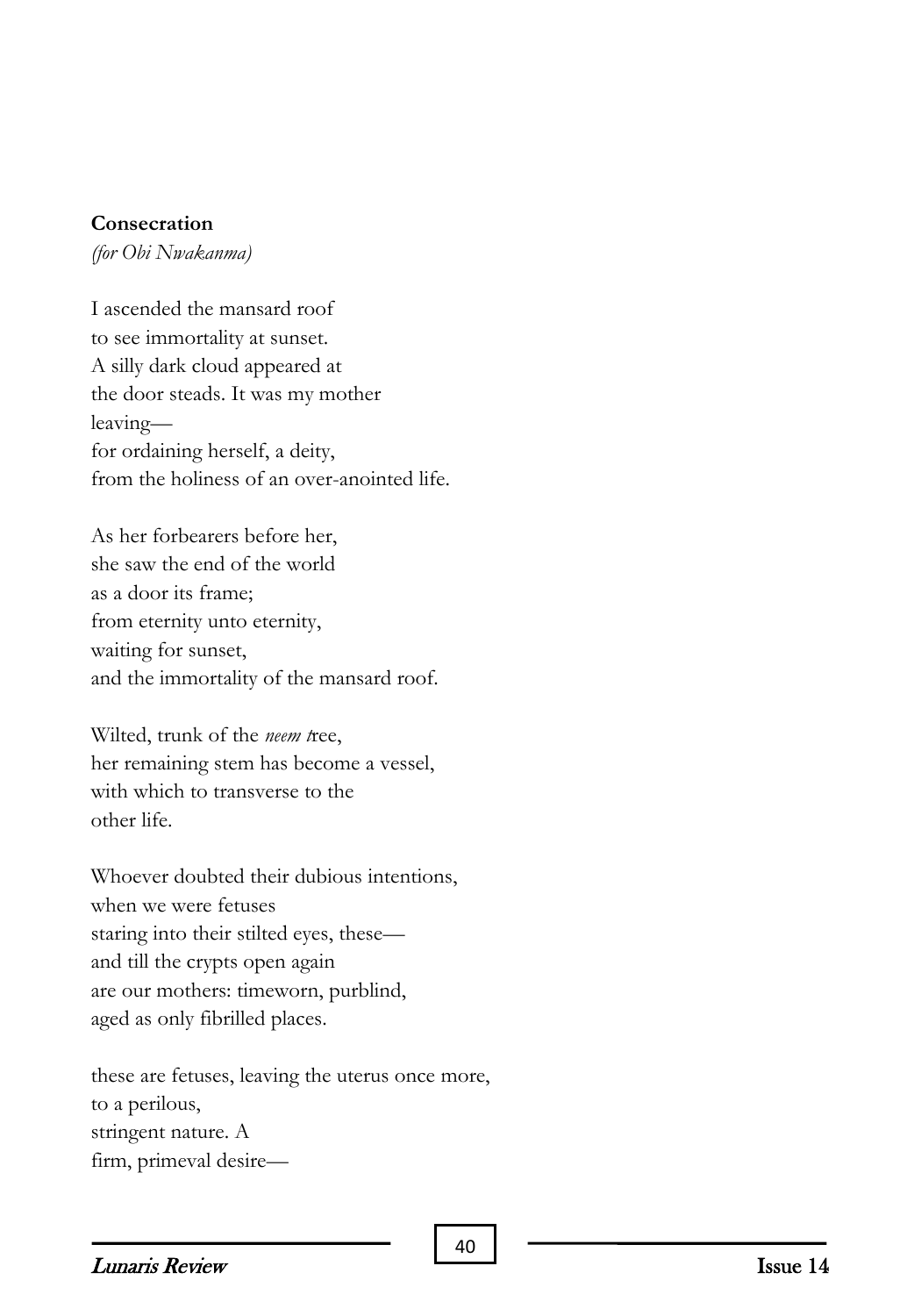to reckon with faith at the deathhold.

To rise in curl-shaped light, transverse a fictional realm, into exile, to the consecration of a final gaze, blazing my eyes.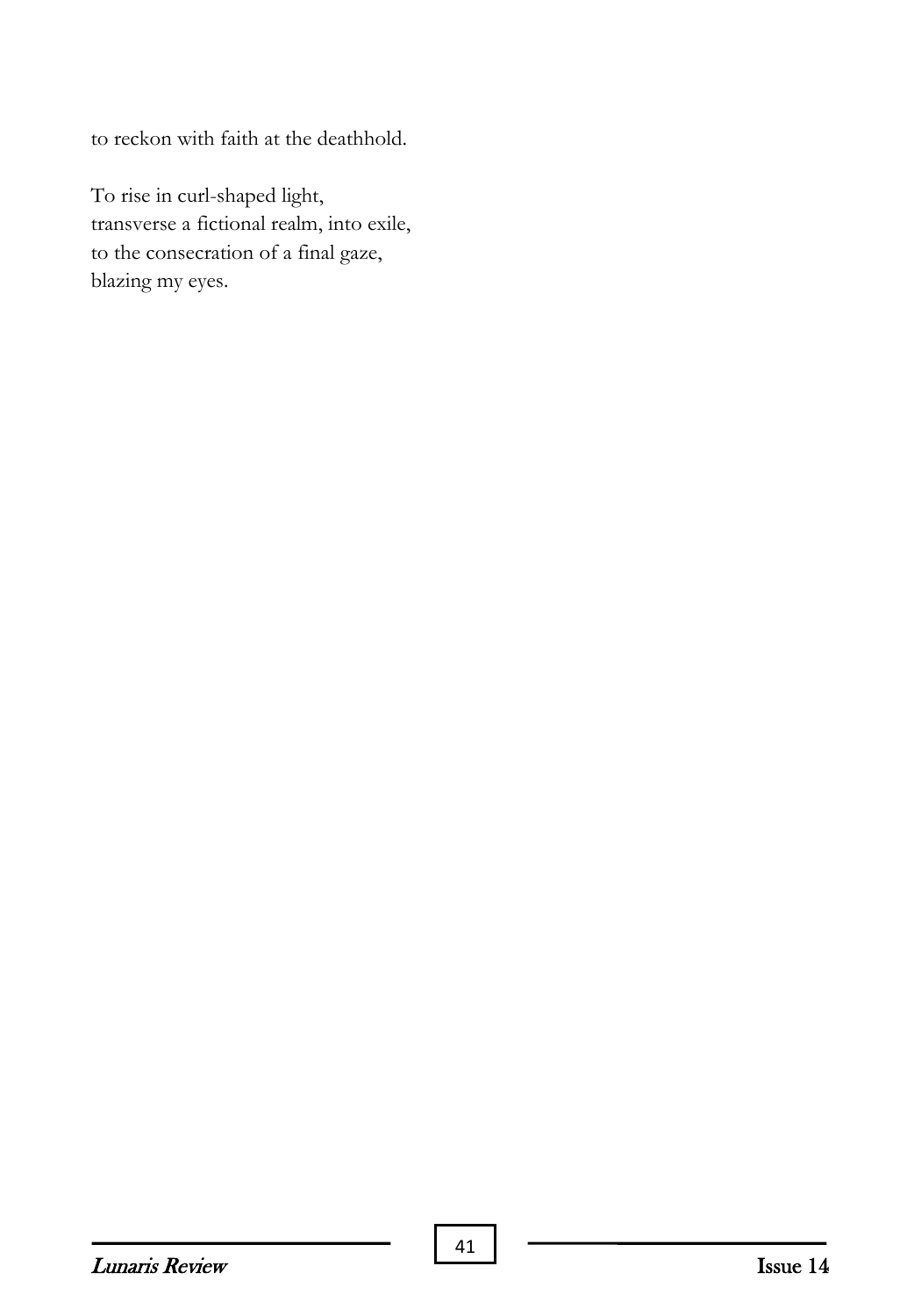# **Some Things Are Better Left Untamed**

STOOD OUTSIDE IN SILENCE, enjoying the cool evening air. Looking I STOOD OUTSIDE IN SILENCE, enjoying the cool evening air. Looking beyond the fence, all I see are tall buildings, parked vehicles, and night lights. Suddenly, I start to feel claustrophobic; I look up into the sky in an attempt to distract my attention from the stuffiness of the city, and there's not one star in sight; it is an empty sky, a lot like the emptiness I feel in this concrete wilderness. I sometimes fear that civilization is robbing the world of its beauty.

And this is why, although civilization enables us to appreciate the magnificence of man's creativity, as is evident from the machines, technologies, and structures of architectural genius that make up many Megalopolises, this human development in all its brilliance is incomparable to the riveting and yet rustic beauty of nature. Have you ever just stopped to think about how delightful the color contrast of the blue sky, white clouds, and green flora dovetail together like a lovely collage? It is for this reason that I am exceedingly grateful for my eyes and ears. With them, I have seen scenes worth a hundred hearings, and I have listened to such sensational music; not to mention nature's soothing sounds that often pull me into a deep sense of serenity.

#### *Nature is Poetic – Alan Watts*

Allow me to share a personal experience I had with nature. You see, I love birds, and through the window in my room, I have an amazing view of three towering trees that accommodate different colored birds. Every morning, I am greeted by the sweet songs of these flamboyant warblers; sometimes yellow, green, pink, brown. One ordinary Tuesday morning, I saw an orange one - an intense sunny orange-colored bird. I find myself mesmerized by these beautiful creatures. I often pause and stare in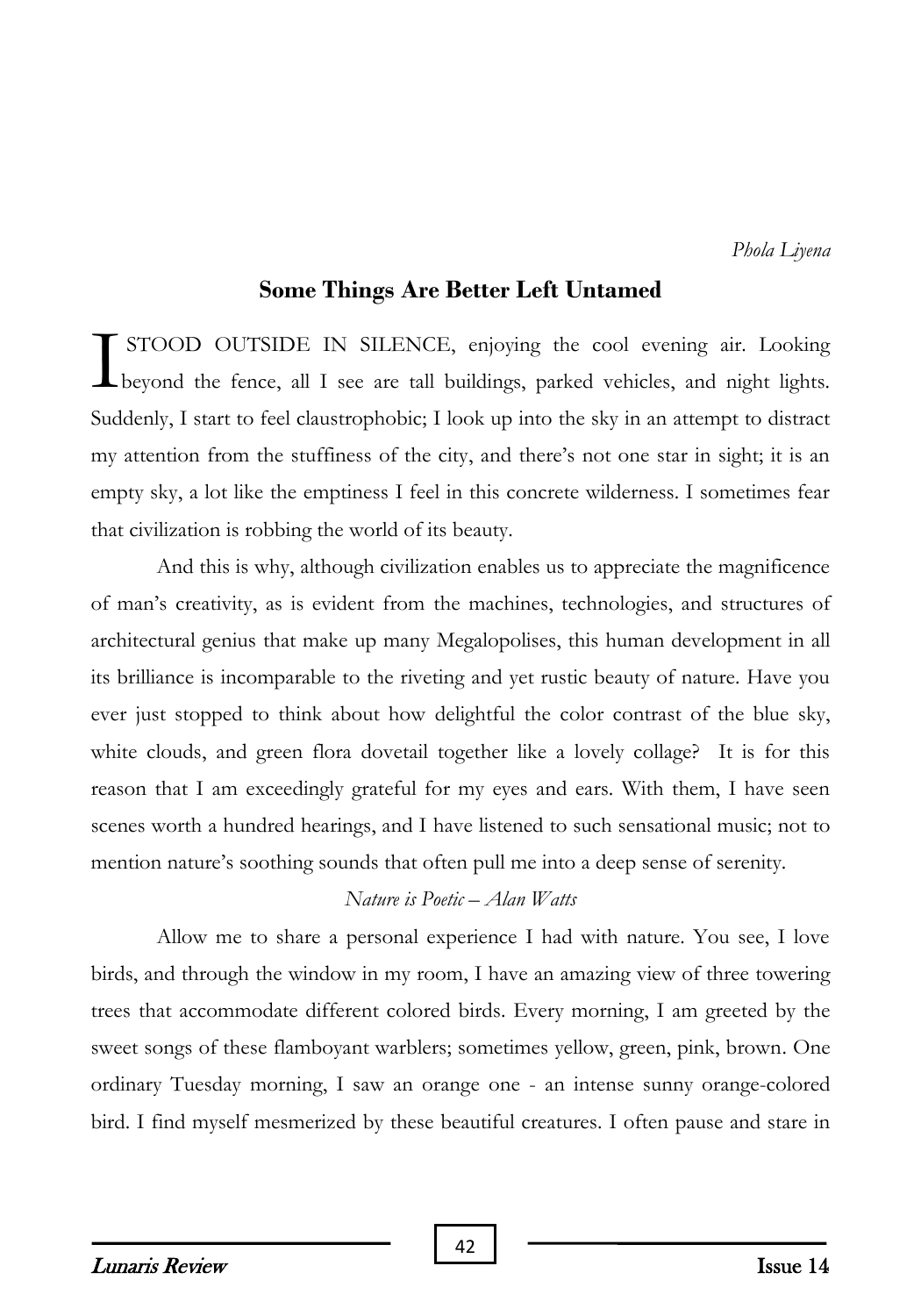the biblical hope that one day they will perch on my windowsill, long enough for me to paint an image; one that I can frame for appreciations sake.

One lonely night, I had the great idea of capturing some birds and putting them in a cage; that way, I could look at them more freely without any interruption. I woke up bright and early the next morning before anyone was astir and decided I was going to catch a few birds. I knew a forest that was home to a diverse variety of birds. Aware of the nature of the trip, there were a few essential supplies I had to purchase, so I made my way down to the supermarket.

#### *Untamed like musical notes piercing through the silence.*

Ari lived on the other side of town. She walked across the street; the roads were empty like the grand church building along Maple Street during the week. She hadn't been out in weeks, just seeing the openness of the outdoors was more thrilling than the marijuana she had grown accustomed to during the lockdown. She entered the store and found two men arguing about music. She felt a concealed feeling of excitement because she was finally experiencing a normal life again, two men arguing about nothing, whose egos wouldn't let them back down. With no regard for personal space, the men were blasting at each other trying to emphasize their points.

"I hope these two sanitized," she thought to herself and laughed discretely. Ari had a tendency of overthinking things. Soon thereafter, a blind man walked into the store and stole their attention, for a moment there was peace, then one of them said, "okay, but you cannot deny the fact that Ray Charles was a better musician than Stevie Wonder." And just like that another argument erupted.

I walk into the store in haste, moving like a man on a mission. In "isle 6," there is a man meticulously fingering the items on the shelves as if he were a merchandise examiner searching for minute defects in the goods. I almost shove him out of the way until I espy Ari. She had her phone in her hand, a pen in her mouth, and a yellow paper tucked between her ring-finger and her little-finger. She was looking at a tub of ice-cream; she then put it back in the fridge, let down by the price and her meagre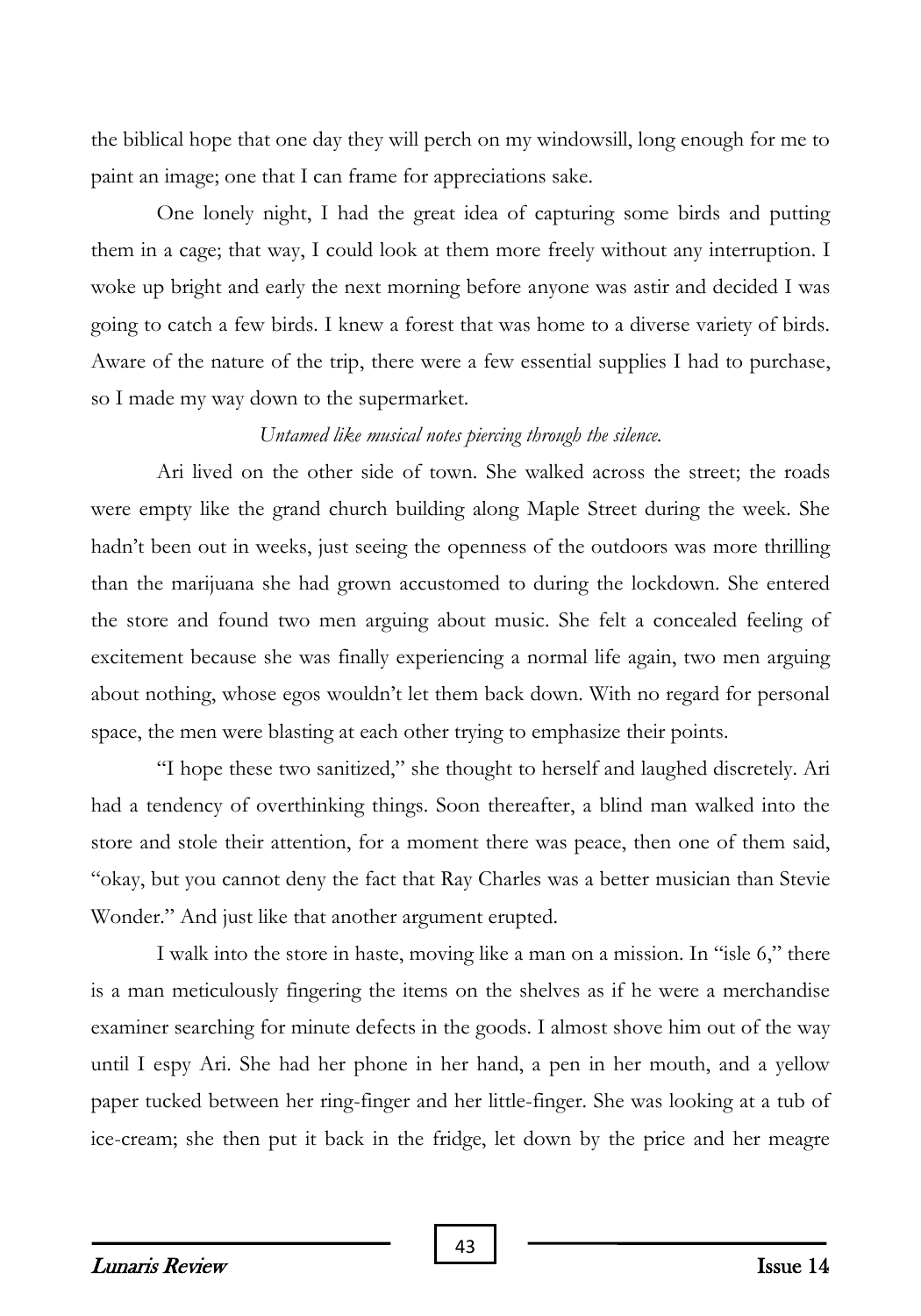budget. She wheeled her trolley toward the fruit and vegetable section moving slowly to avoid bumping into anyone.

I wave, to draw her attention; she smiles, revealing her perfect teeth. As I approach her, she tucks her phone in the back-pocket of her jeans; it barely fits. We embrace; my shyness kicks in, and my heart starts racing.

"It's been a while," Ari says to me. "Sorry about your brother. I heard what happened – how have you been?"

"I've been good," I respond reflexively. "Sorry about your grandma. How have you been?"

"I've been good too," Ari frowns then forces a smile, pulls out her phone and tells me to put my number in it. I do it. Then there's an awkward silence.

"Have you ever been cycling?" I blot out, with a slight quiver in my voice.

"No," Ari grins with surprise.

Her smile gives me confidence, so I make the offer, "Let's go cycling,"

"You're joking right - What's in it for me?" she asks me.

"The unadulterated beauty of the outdoors," I say confidently. To my surprise she agrees.

#### *Wild like thoughts, civilized like the law.*

During my quarantine, I tried to find ways to keep my chaotic mind at ease, so I took to cycling. I would set off in the afternoon when the sun was at the nadir, just before sunset, when it's bright enough to navigate and cool enough to enjoy the physical exertion. I did this almost every day; one would argue that I was addicted. However, it wasn't long before the same daily routine began to feel monotonous. Being isolated for such an extended period everything was beginning to feel like a distant memory. A lot like the feeling when you're trying to recall a song you once loved. You hear a sound or instrumental that brings the song to mind; however, you cannot remember the title of the song, but it's right there on the tip of your tongue, you can actually hear it, subconsciously, you nod your head at the recollection of the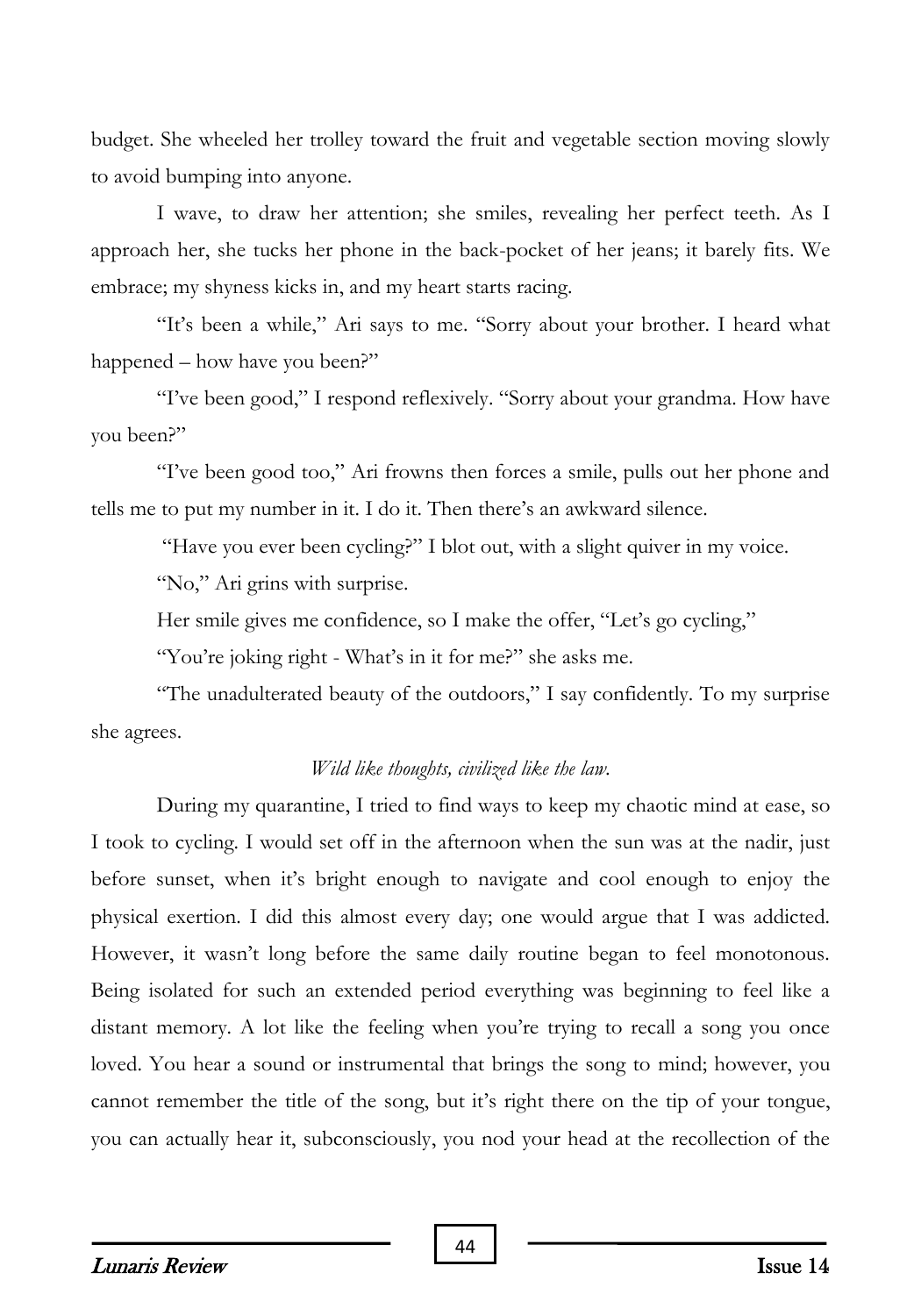melody, but you simply can't remember the title. You try as hard as you can but to no avail. Until finally, you remember! You then rush to *YouTube* or *Sportify* to play the song and you can't stop the unruly memories that flood your mind, dragging you to the past, reminding you of the exact emotions you felt when you first listened to the song. The feeling's exceedingly gratifying: you sit there motionless temporarily sated.

As we cycled, we played music using Ari's *Bose* mini-Bluetooth speaker, technology at its best. Imagine life without Bluetooth. Picture having to connect an extremely long cable to a socket in your home so that the speaker stays connected while you cycle and play music. Perhaps, that's an absurd thought, but still, you have to applaud the creativity of the inventor.

At every stop, Ari would remove her *Kodak* camera and busy herself taking pictures. One time, while she was working out a difficult angle to take a picture of some antelopes, I asked her, "Do you know that taking pictures reduces the chances of you remembering that moment or even recalling the thing in the picture?"

"Do you know that I earn over 1,000 bucks for every picture I take?" Ari responds with a cheeky grin. I laugh, return to my bike, ring the bell, and start cycling.

And so, we went along. At the back of my mind, all I could think about were the birds cooped up in a nice big steel cage for me to admire every morning. For some reason, once the sun was at its zenith was always when we seemed to be on an uphill path. The heat slapping the skin like fast paced fountain water against a rock, except not as refreshing. Ari dreaded cycling uphill, but she pressed on. At no point did I mention to her the reason we were on this trip, and she never asked. I suppose she was simply pleased to be outside again. It's like the further into the wilderness we cycled the lesser she felt the need to take any photographs. The experience was teaching her to use her eyes because, in truth, the rough and rustic of the outdoors cannot be captured by a camera but by the mind. I have no doubt the scenes she saw were undoubtedly etched in her memory. I know they were for me, considering they were my last.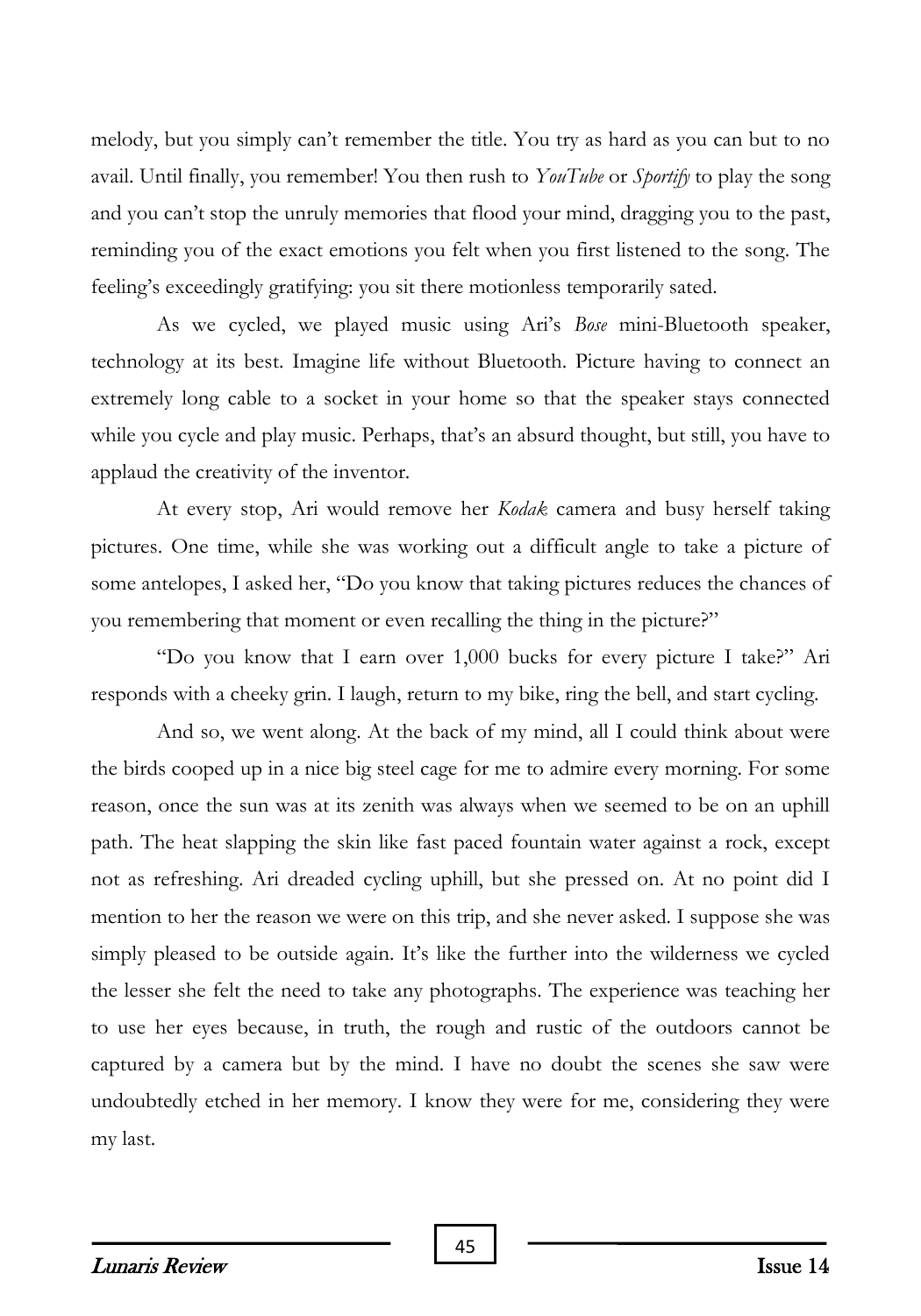As I mentioned earlier, Ari was a thinker, and conversations with her were very deep. One that was particularly striking was when she said, "the wilderness can either be like the crowdedness of the forest with all its unpredictability and peril or it can be like the emptiness of the desert, vast and unending." I nod my head in pensive agreement.

"A thought that constantly bothers me, is why humanity appears to be at war with nature, in a seemingly relentless pursuit to alter nature. Perhaps that's why the natural world has been given the connotation of "wild", we are so afraid of the uncertainties lurking out there that we attempt to demonize the wilderness." Ari continues to speak.

Upon hearing this I almost fall off my bike, so I signal her to stop under a nearby tree next to the old sunken lake so that we can rest for a while. We do it. She continues speaking,

"Civilization and the wilderness should not be perceived as two contradictory phenomena but rather as complementary realities." I ask her what she means by this.

"Take gravity for example, like any other natural force can work with us or against us. We could jump off a tall building in the sheer hope to fly but gravity will pull us down and possibly kill us, but we must always remember that it is also the same gravity pull that keeps our planets in orbit and our universe in order. Nature is poetic; I wonder whether you have thought more about it." Stung by the profoundness of what she says I drink some water, get on my bike, ring the bell, and start cycling again.

We rode along until we reached a tree that only seemed fitting to mark the end of the peregrination. The sight that met my eyes was truly amazing. It was a bird's sanctuary. After soaking in everything I started setting up a trap. Ari decided to rest under the shade of a nearby tree. As I was looking down trying to find a stick to finish the trap, I direct my gaze to the tall tree to see if I had measured the distance accurately. The sunlight's almost blinding, and just at that very moment a bird flies straight into my left eye, as if to say because you do not like to see nature as it is,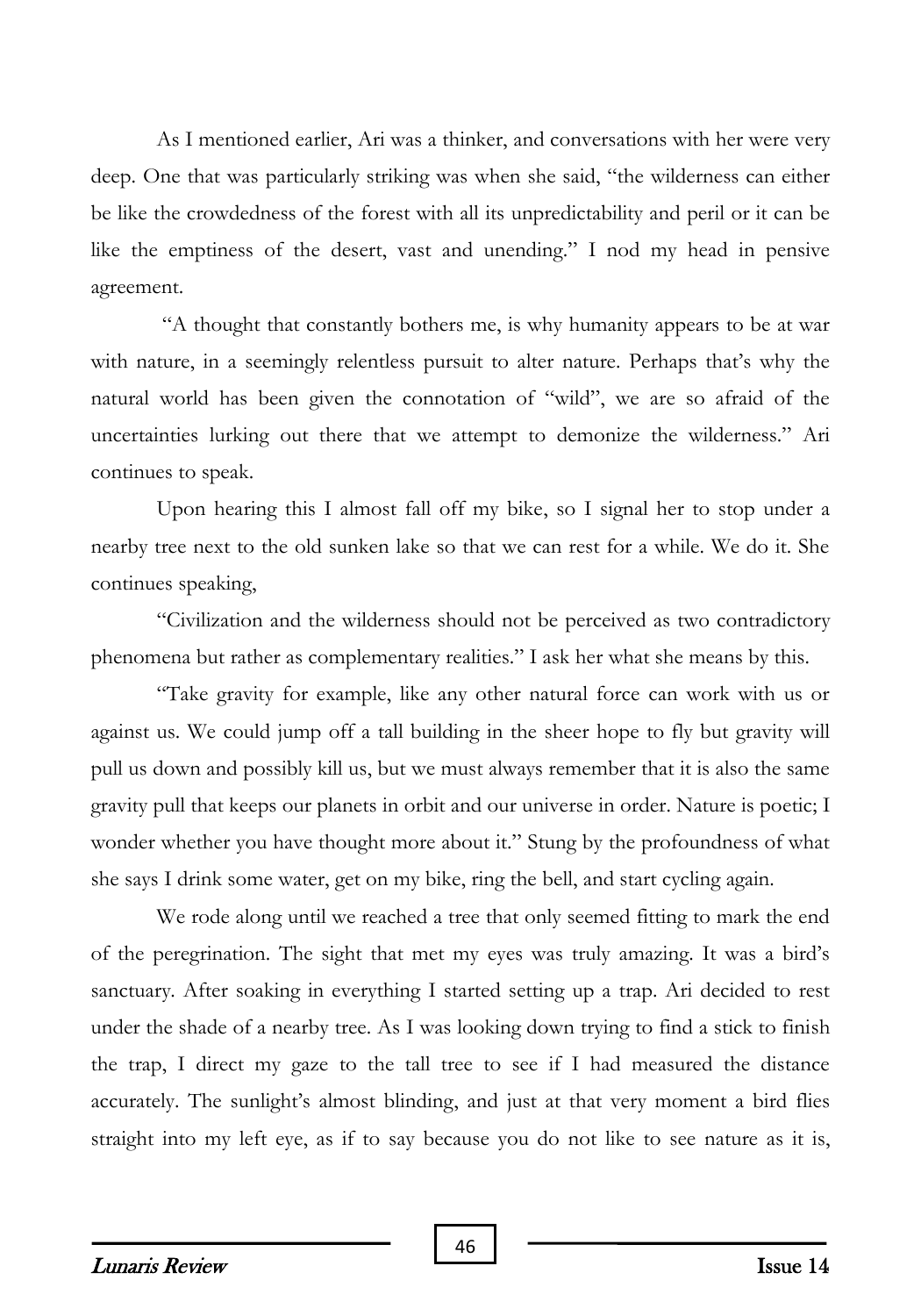instead you want to tame it and put it in a cage, live your life blind since you are not content with seeing the world as it is.

That was the last thing I remember because I passed out in anguish. Having attempted to penetrate the fog of time elapsed between the day I went blind and today, ironically, I find comfort in the words of Picasso that "painting is a blind man's profession, he paints not what he sees but what he feels, what he tells himself about what he has seen." I used to be a good painter and bearing in mind my goal was to paint some birds, what I do feel like… is like a fool.

Like cycling with no hands, my arms stretched out, legs mechanically moving and the wind beating against my skin, I feel liberated, free, and unencumbered by all the problems of the world. I guess that's how birds feel when they fly, gliding effortlessly in the wind, without a worry in the world. I wonder why I decided to try to capture some in the first place because in truth some things are better left untamed. Civilization like my expedition is an attempt to tame the wild, when the wild is perfect just the way it is.

That we've gained from civilization is undisputable. But what have we traded away?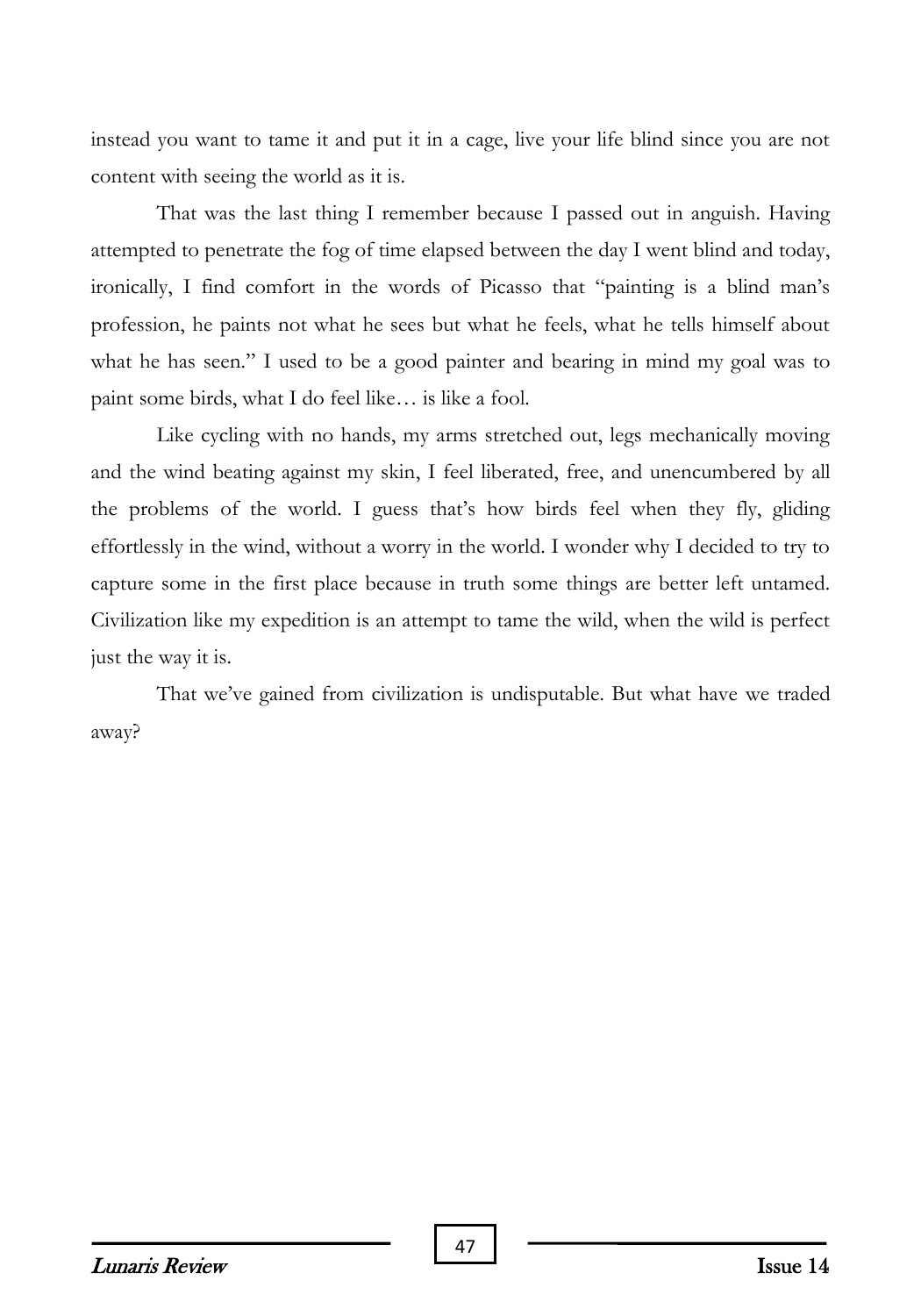# **ABOUT CONTRIBUTORS**

**Chinedu Gospel** is a Nigerian poet. His works have appeared or are forthcoming in *Fahmidan*, *Praxis magazine*, *Eboquills*, the *Rising Phoenix Review*. He listens to inspirational songs when his pen is resting.

**Damola Adeyemo** is a native of Oyo State, Nigeria. He trained informally under Oyebanji Banjo in Ijinle Art Studio from 2009-2010 and Dotun Popoola, the Nigeria born international scrap metal sculptor and painter, from 2012-2016. Adeyemo works within the borderline of African traditional aesthetics, especially the Yoruba culture. His style of painting is unique. With few years of practice, he has gained the mastery of art in creating paintings and drawings using geometrical shapes and effects. He has participated in many arts exhibition and art competitions.

**Ismail Bala** writes in English and Hausa. His poetry and translations have appeared in the UK, the USA, Canada, India, and South Africa, in journals such as *Poetry Review*, *Ambit*, *New Coin*, *Okike*, *A Review of International English Literature* and *Aura Literary Arts Review*. Born and educated to university level in Kano, he did his post-graduate studies at Oxford. *Line of Sight* (2020) is his first collection. He is a Fellow of the International Writing Programme of the University of Iowa.

**John Grey** is an Australian poet, US resident, recently published in *Orbis*, *Dalhousie Review* and the *Round Table*. Latest books, *Leaves On Pages* and *Memory Outside The Head* are available through Amazon. Work upcoming in *Lana Turner* and *Hollins Critic*.

**Luke Dylan Ramsey** is a poet, fiction writer, visual artist, screenwriter, and academic who lives and works in Central Texas.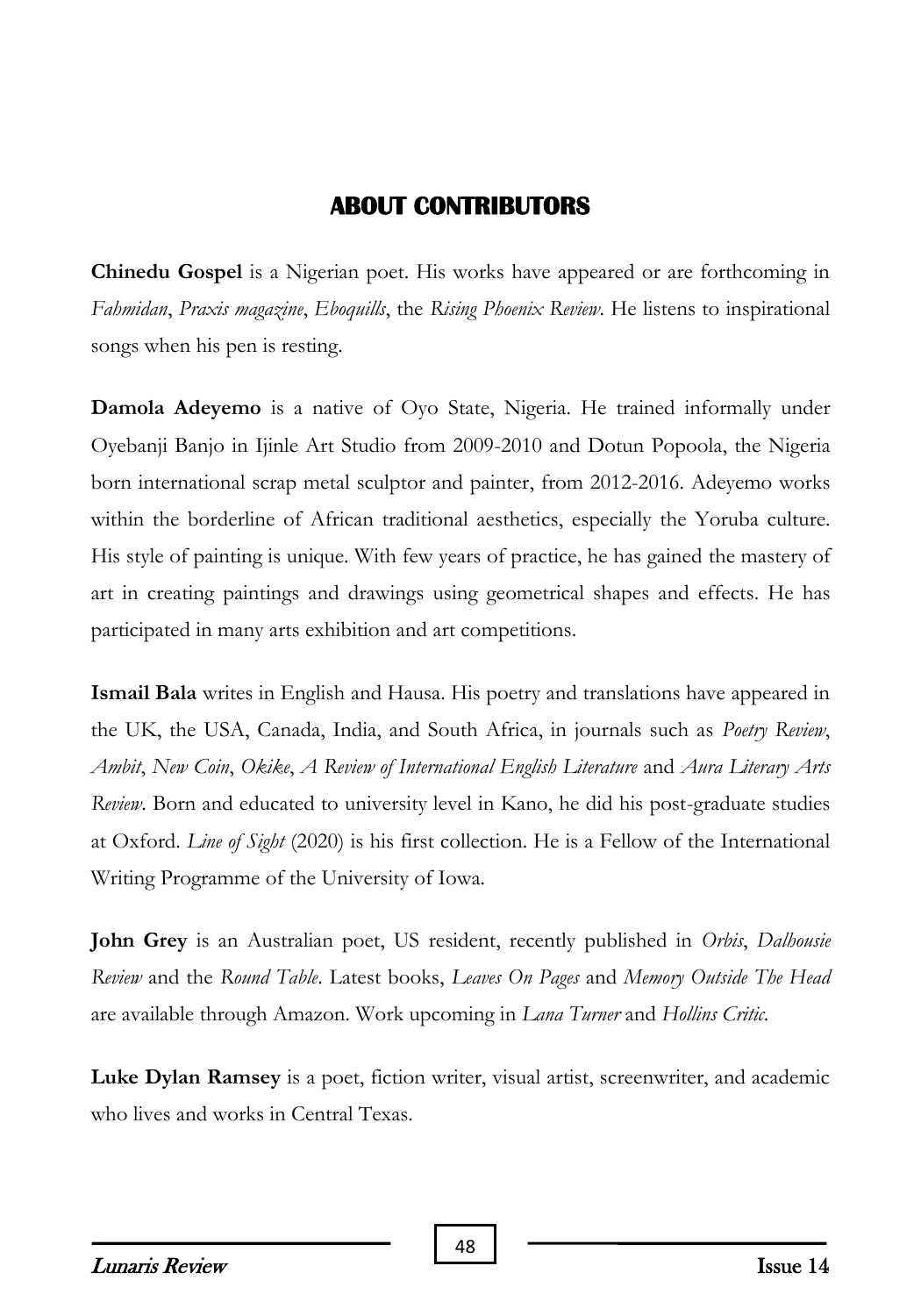**Ndubuisi Martins** is a poet, teacher, essayist, and literary organizer. Apart from having his work appear in *African Writer*, *Ngiga Review*, *Communicators League*, *Wreaths for a Wayfarer*, *Poetry Hunter* and elsewhere, he has published two collections of poems – *One Call, Many Answers* (2017) and *Answers through the Bramble* (2021). As a literary conversationalist and organizer, he has been on the panel of literary discussions and curated literary events. He was Judge and Lead Judge for Okigbo Poetry Prize, University of Ibadan, between 2015 and 2019.

**Miriam Odeyemi** is a graduate of English who writes about identity crisis, migration, trauma, and life as a Nigerian. Her other interests are early childhood education, drug abuse sensitization, Gender-Based Violence, and mental health advocacy.

**Phola** (pronounced as POLA), like to think of himself as a simple man who appreciates all forms of artistic expressions. He grew up in Ndola, Zambia, and have been there his whole life. However, he has a burning desire to explore, and it is for that reason that he reads a lot. Books are the means through which he escapes the confines of his physical borders and briefly enters the writer's world.

**Plangdi Neple** is a Nigerian graphic designer, writer, and student at Covenant University, Ogun State. His works are primarily fantasy and draw inspiration from Nigerian mythology and folklore. When not reading or writing, Plangdi prefers solitude and can be found watching old movies. His work has appeared in *Afritondo Online Magazine* and more can be found at https://noelneple.medium.com/.